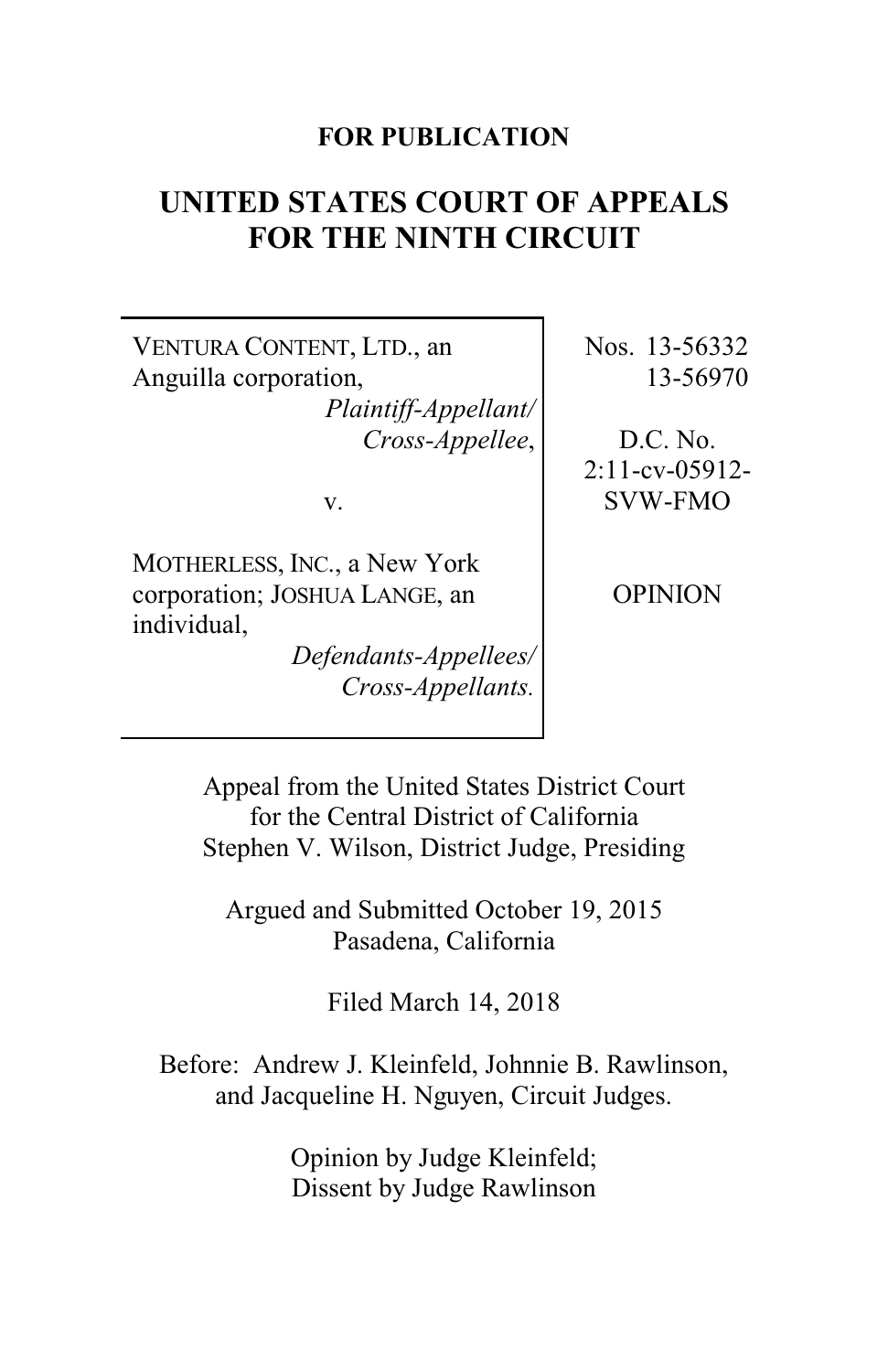## **SUMMARY\***

## **Copyright**

The panel affirmed the district court's summary judgment in favor of the defendants and its order denying attorneys' fees in a copyright case.

The plaintiff, a creator and distributor of pornographic movies, alleged that infringing clips were stored and displayed on defendants' website.

The panel held that the defendants qualified for the safe harbor defense set forth in the Digital Millennium Copyright Act. The material on the website was stored at the direction of users, who decided what to post. The defendants did not have actual or apparent knowledge that the clips were infringing, and they expeditiously removed the infringing material once they received actual or red flag notice of the infringement. The defendants also did not receive a financial benefit directly attributable to infringing activity that they had the right and ability to control. In addition, the defendants had a policy of excluding repeat infringers from the website.

The panel held that the district court did not abuse its discretion in not exercising supplemental jurisdiction over a California state law claim. The district court also did not abuse its discretion in denying an award of attorneys' fees to defendants.

**<sup>\*</sup>** This summary constitutes no part of the opinion of the court. It has been prepared by court staff for the convenience of the reader.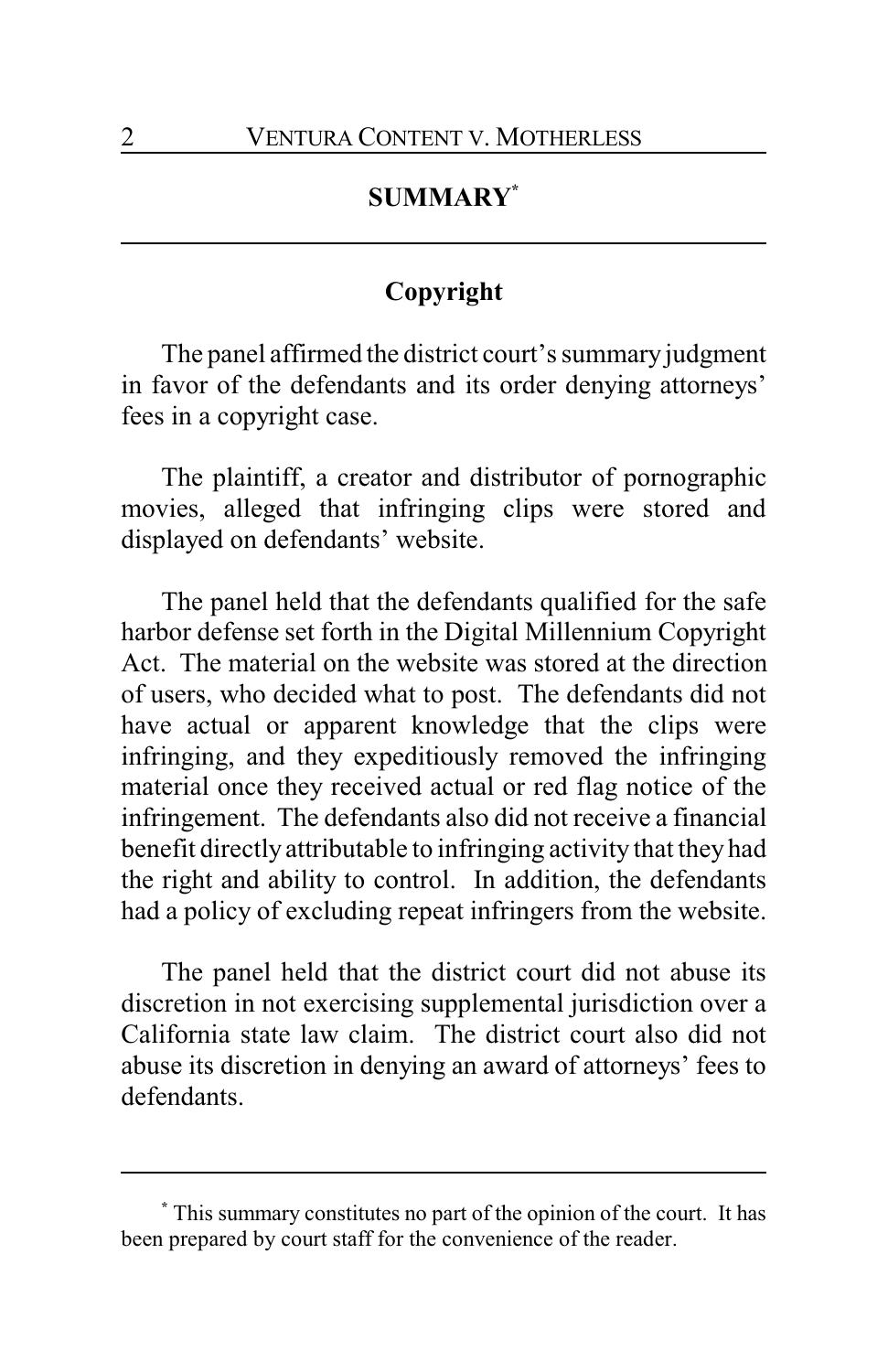Dissenting, Judge Rawlinson wrote that there were triable issues of material fact as to whether the defendants qualified for the safe harbor. Specifically, there were disputed issues regarding defendants' compliance with the requirement that they adopt, implement, and inform subscribers and account holders of a policy providing for termination of repeat offenders.

## **COUNSEL**

Peter R. Afraisabi (argued), Christopher Arledge, and John Tehranian, One LLP, Newport Beach, California, for Plaintiff-Appellant/Cross-Appellee.

David S. Richman (argued), Theodora Oringher PC, Los Angeles, California, for Defendants-Appellees/Cross-Appellants.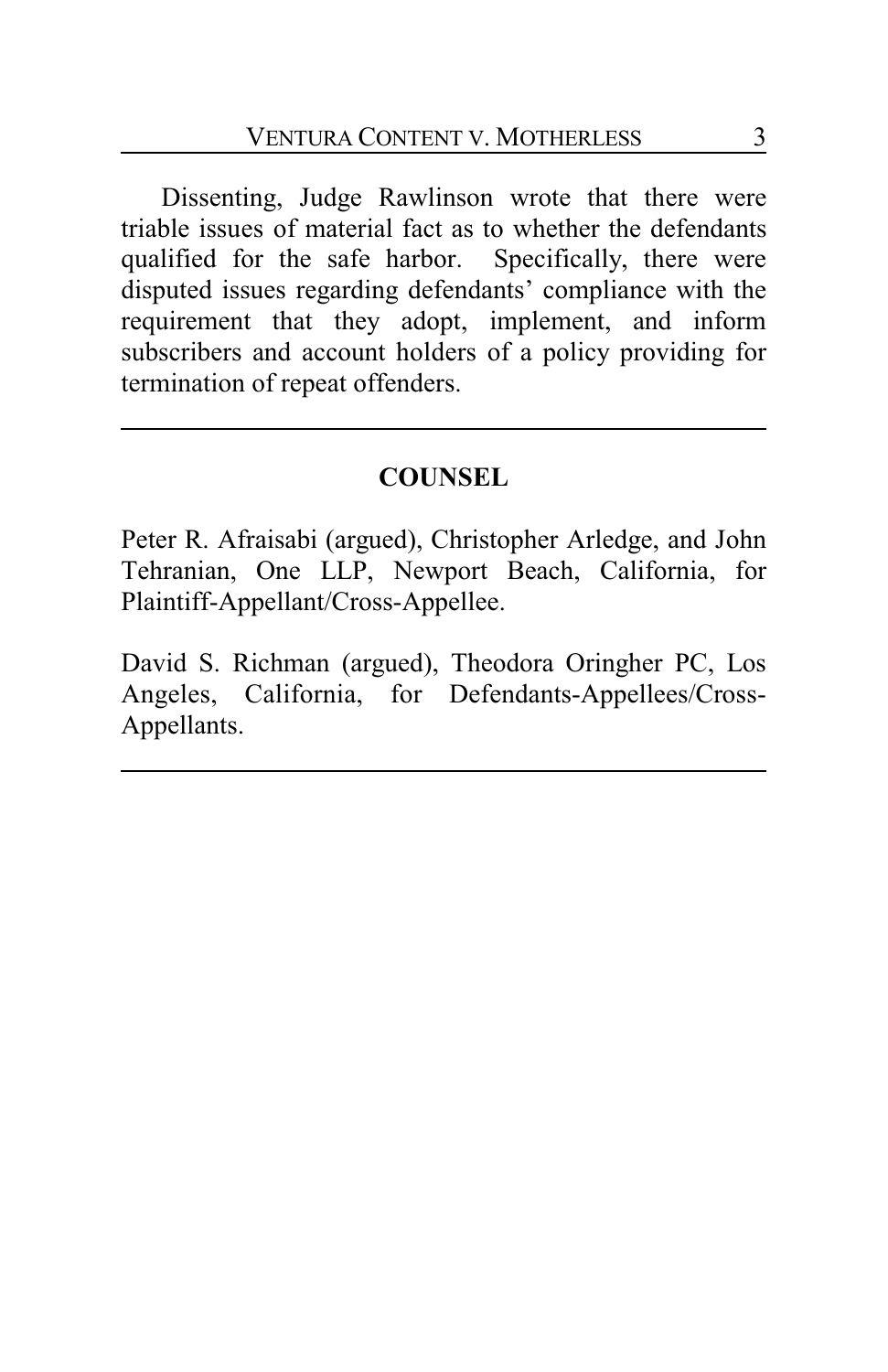#### **OPINION**

### KLEINFELD, Senior Circuit Judge:

We address the safe harbor provision in the Digital Millennium Copyright Act**<sup>1</sup>** and conclude that the defendants are entitled to safe harbor.

#### **FACTS**

This case was decided on summary judgment. Joshua Lange, the named defendant, owns, operates, and is the sole employee of his internet site, Motherless.com. The site contains over 12.6 million mostly pornographic pictures and video clips. The content generally has been uploaded by the site's users, and the uploaders may or may not have created the material. Motherless stores the content on servers that Lange owns. In 2011, the website had nearly 750,000 active users and about 611,000 visits daily.

No one has to pay Motherless or Lange anything to look at the pictures or watch the videos on his site. A "premium" subscription is available for viewers willing to pay in exchange for avoiding advertisements and enabling downloading, but only two in a thousand active users buy premium subscriptions. Motherless makes about 15% of its income from subscriptions, T-shirts, coffee mugs, and the like. The remaining 85% comes from advertisements.

When Lange started Motherless, he uploaded around 700,000 pictures and videos that users had uploaded to a site

**<sup>1</sup>** Pub. L. No. 105-304, § 202, 112 Stat. 2860, 2877–86 (1998) (codified at 17 U.S.C.  $\S$  512(a)–(d)).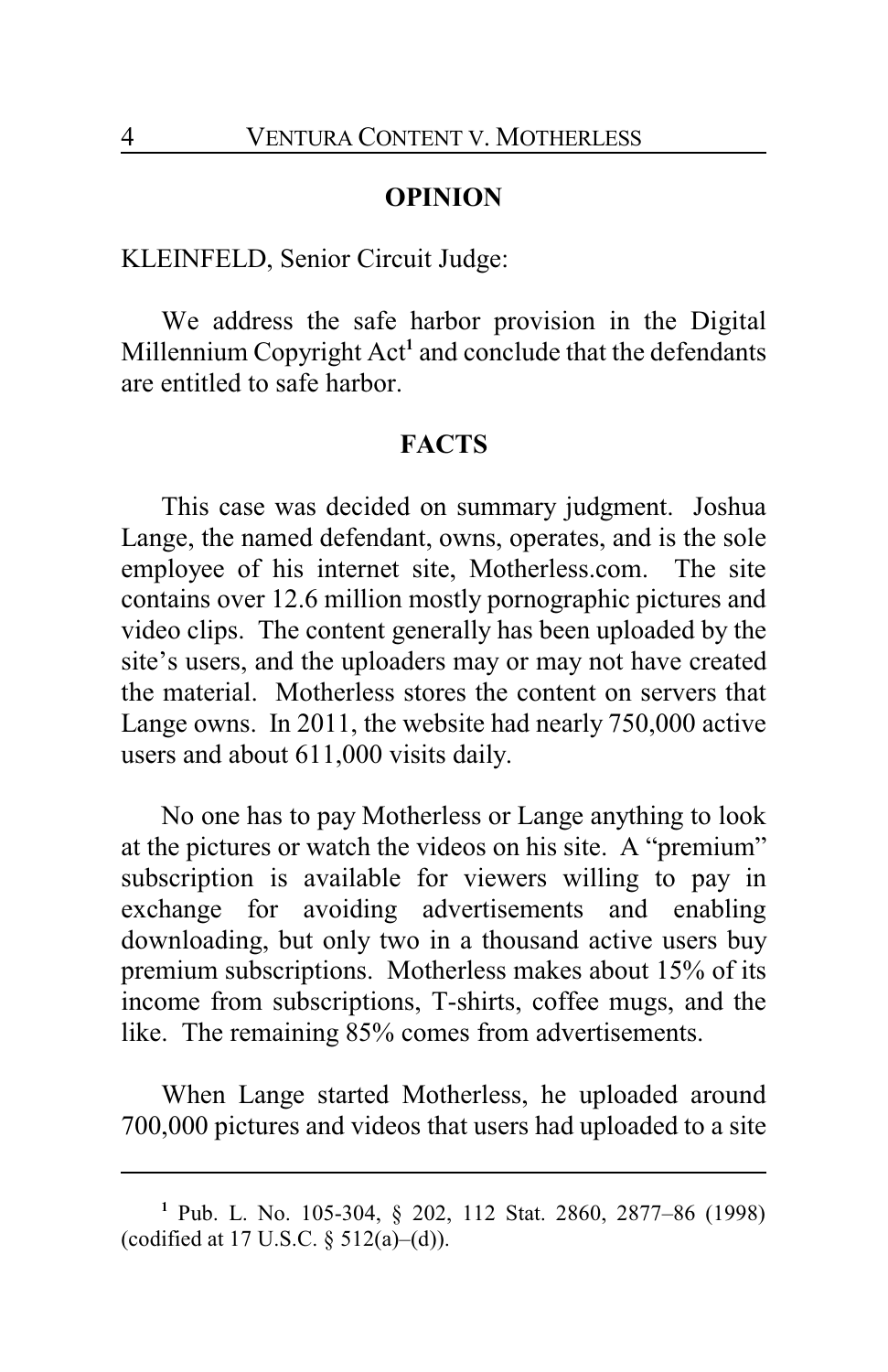he previously owned, Hidebehind.com. Since that initial upload, Motherless has gotten all of its pictures and videos from its users. It does not have any licensing deals with content producers. Motherless does not pay users for the pictures and clips they upload. Early on, members and premium members who uploaded a great deal of material got "credits" which they could exchange for premium subscriptions, T-shirts, and such. Motherless later expanded its award system so that members could also exchange credits for money, with each credit worth a nickel. One of the biggest uploaders, who uploaded over 300,000 videos and pictures, testified at his deposition that he made about \$200 after Motherless allowed him to exchange credits for money. A user forfeits all his credits if he uploads a picture or video that violates the website's Terms of Use.

Users can upload up to 999 pictures and videos at a time. Each time that a user uploads a file, he receives a warning on his computer screen that says "Anyone uploading illegal images/videos will be reported to the authorities. Your IP address . . . has been recorded. Any images/videos violating our Terms of Use will be deleted." After the user has uploaded content, he can add a title and tag to it. Tags are words for which Motherless's search software will look when a user searches for particular content. Motherless does not edit, review, or approve file names, titles, or tags. It does maintain links to certain classes of content, such as "Most Viewed" and "Most Popular."

The Terms of Use posted on the site provide a "partial list of content that is illegal or prohibited," such as child pornography, bestiality, and copyright-infringing material. The Terms prohibit posting copyrighted material without the prior written consent of the copyright owner, and they invite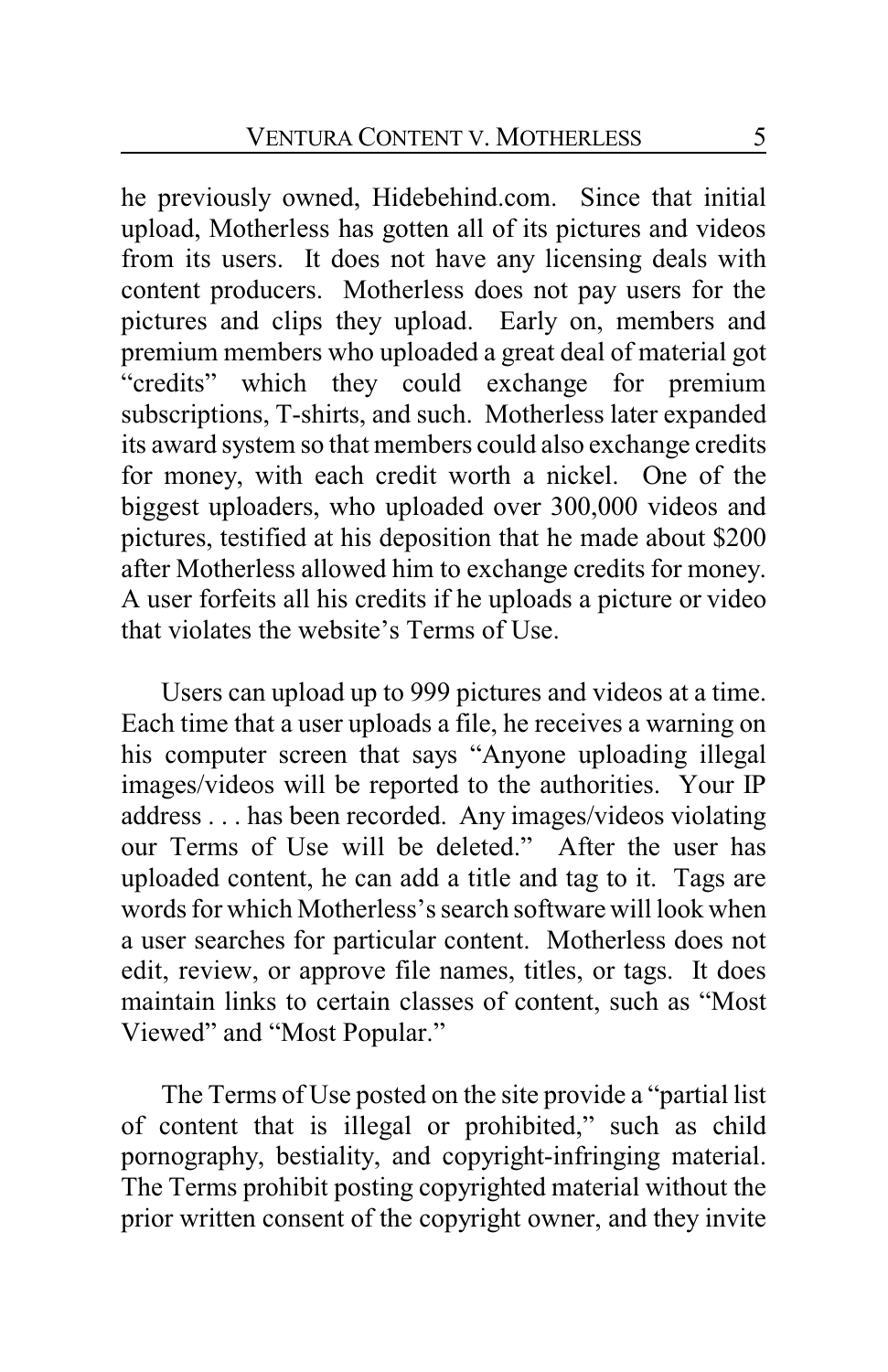takedown notices for infringing material. The website gives directions for emailing takedown notices. Motherless also uses a software program that provides copyright owners with a link and password so that they can directly delete infringing material themselves, without having to send a takedown notice to Lange.

Lange explained at his deposition that he and an independent contractor review all the pictures and videos before they are displayed on the site. Lange uses software that generates a thumbnail of each picture, and five thumbnails of each video clip at the 20%, 40%, 60%, 80%, and 100% time points in the clip (*e.g.*, for a two minute clip, at 24, 48, 72, 96, and 120 seconds into the clip). Lange or his contractor look at each thumbnail for "obvious signs of child pornography, copyright notices, watermarks, and any other information that would indicate that the [material] contains illegal content or violates" the Terms of Use. Lange spends three to six hours a day, seven days a week, looking at the uploads, and he estimates that he reviews between 30,000 to 40,000 images per day. He looks at about 80 thumbnails per minute to keep up with the volume of uploads. He deletes any violating material that he or his contractor spot. Whenever he finds child pornography, he contacts the National Organization of Missing and Exploited Children so that criminal action can be instigated against the uploader.

Lange personally examines all copyright infringement notices, whether DMCA-compliant or not, and deletes any infringing content that he can find. He locates infringing content using the URL, that is, the web address that appears at the top of the screen when an image or clip is on the screen. The complainant identifies the material by the URL and Lange deletes it as quickly as he can, ordinarily within a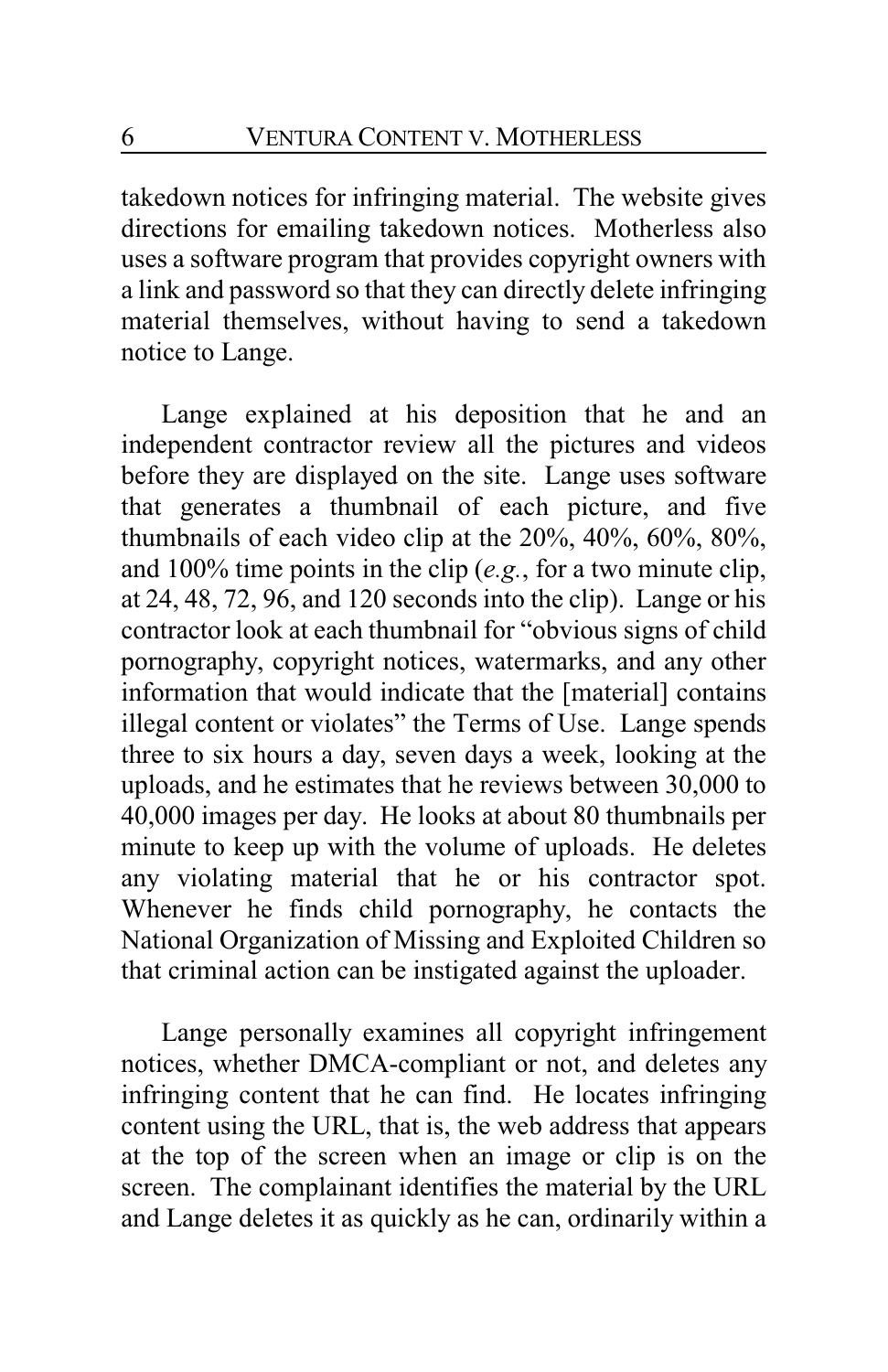day or two. He also sends an email to the user who uploaded the video or picture, notifying him that the uploaded material has been deleted. Motherless uses software to prevent users from re-uploading previously deleted material. Since 2008, Motherless has received over 3,500 takedown notices. Lange has deleted over 4.5 million pictures and videos for violating Motherless's Terms of Use and estimates that 4% to 6% of the deleted files were for copyright infringement.

Motherless does not have a written policy instructing its employees on when to expel repeat infringers; there are no employees to instruct. Lange personally terminates repeat infringers; the independent contractor does not terminate repeat infringers. Termination is a matter of Lange's judgment. He considers the following factors in deciding whether to terminate a repeat infringer: (1) the volume of complaints; (2) the amount of linked content in the complaints; (3) the timespan between notices; (4) the length of time the alleged infringer's account had been active; (5) the amount of total content the account has; (6) whether the user is maliciously and intentionally uploading infringing content or uploading content without knowing the source; and (7) whether the takedown notices were DMCA-compliant. Between 2008 and 2011, Lange terminated over 33,000 user accounts for violating the website's Terms of Use. Lange estimated that he terminated about 4% to 6% of these users for possible copyright infringement, which would be between 1,320 and 1,980 users.

Ventura Content, the plaintiff, creates and distributes pornographic movies. Ventura found 33 clips on Motherless from movies it had created and had not licensed to Motherless. The infringing clips were anywhere from 20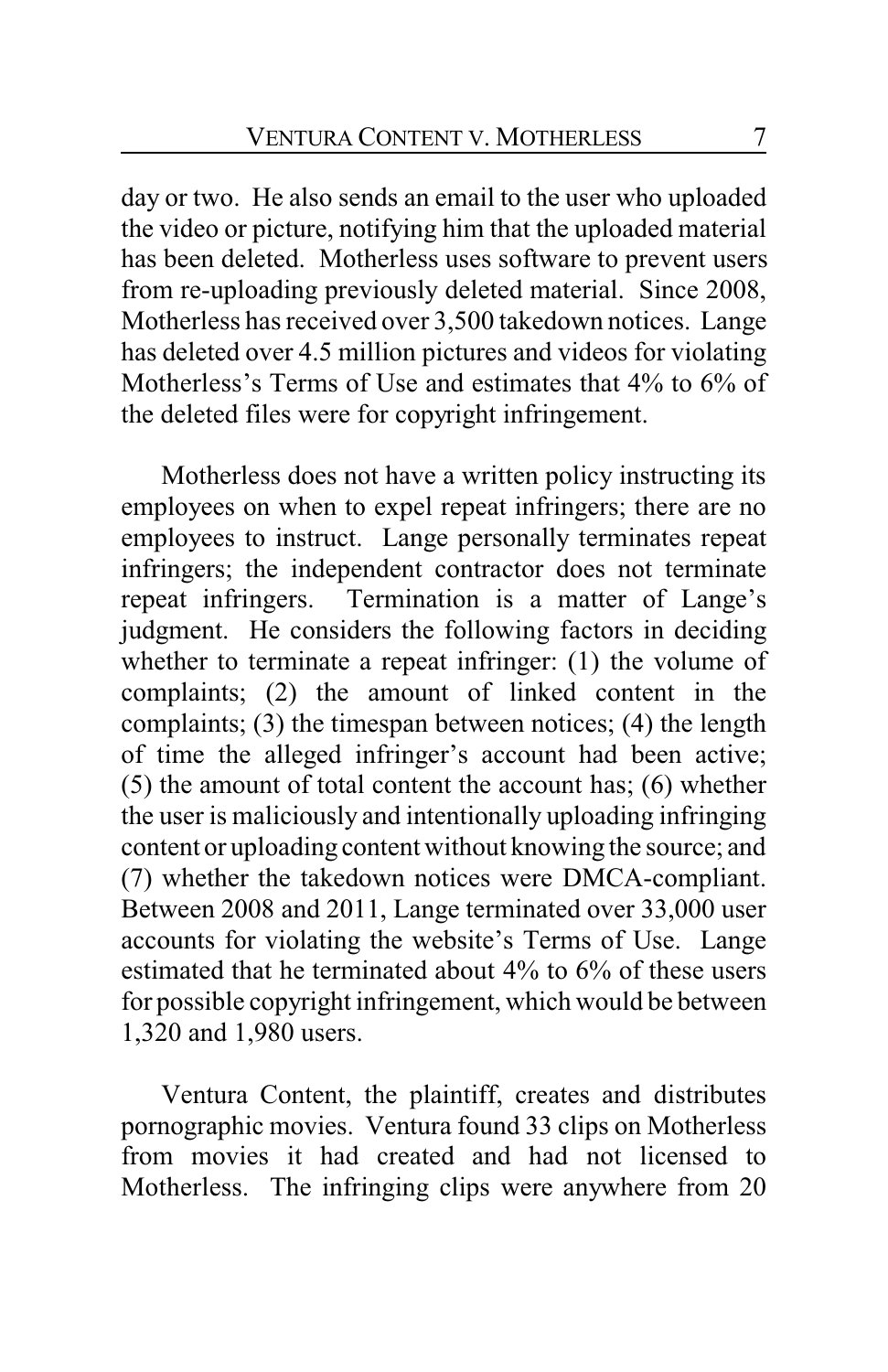seconds to 46 minutes long, mostly 15 minutes or longer. It is undisputed that the clips infringed on Ventura's copyright.

All the infringing clips were segments of Ventura movies, not merely pictures, and not the full movie. None of the clips contained anything to indicate that Ventura owned the copyright. A few had watermarks naming other websites, which appear to be other pornography aggregators, but there were no Ventura watermarks, credits, or other pieces of information suggesting in any way that Ventura owned the copyright. These clips were visited 31,400 times during the 20 months they were posted on Motherless. During this time, Motherless received about 600,000 visits per day, so the views of the Ventura clips were a minuscule proportion of the total views on Motherless.

Eight users uploaded the 33 infringing clips. Lange terminated two of these users by 2012 (after this litigation began), one for repeat copyright infringement. There is no evidence to show that whoever uploaded the Ventura material got any credits or other compensation for these uploads. Lange does not remember reviewing any of these videos. Ventura did not send DMCA notices or any other sort of takedown notice for the infringing material. Nor did Ventura remove the material itself, as Motherless's software link enabled it to do. Ventura's first notice of infringement to Motherless was this lawsuit.

After Lange was served with the complaint in this case, he asked Ventura to send him the URLs for the infringing clips so that he could delete them. Ventura did not respond the first time Lange asked for the URLs, so Lange asked again. Ventura answered his follow-up request. On the day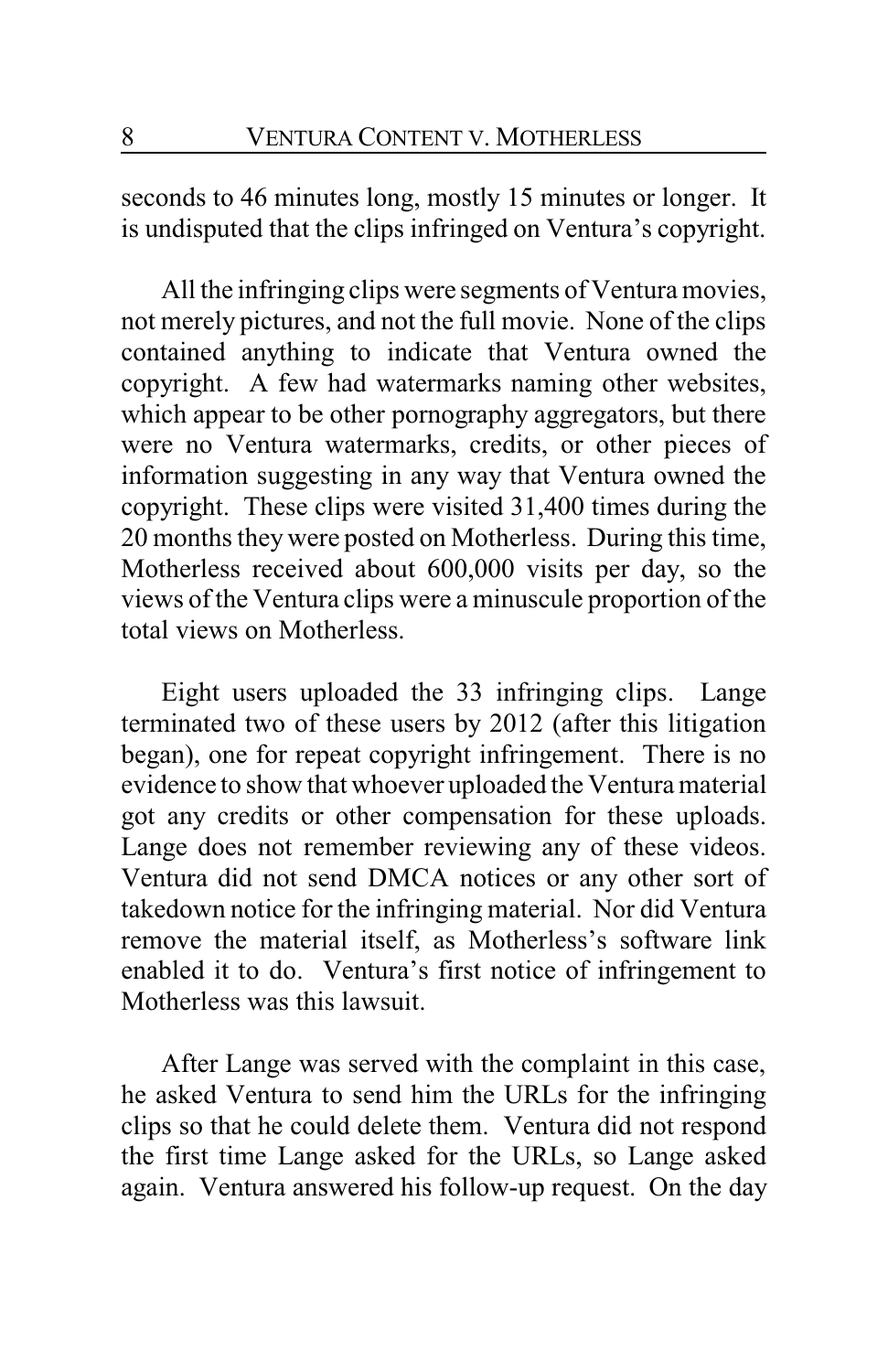that Ventura gave Lange the URLs, Lange deleted the infringing clips.

Ventura sued Motherless and Lange for copyright infringement under federal law**<sup>2</sup>** and for unfair business practices under California law.**<sup>3</sup>** Ventura sought damages and an injunction, but the injunction claim became moot when Lange deleted all the infringing clips. The district court granted summary judgment in favor of Motherless and Lange on the federal copyright claim. It dismissed the state law claim without prejudice, declining to exercise supplemental jurisdiction over it. Motherless then moved for attorney's fees under 17 U.S.C. § 505, but the district court denied Motherless's motion.

### **ANALYSIS**

The Digital Millennium Copyright Act contains several "safe harbor" provisions that protect certain categories of copyright infringers if they meet the statutory conditions.**<sup>4</sup>** The short title for this statutory portion is the "Online Copyright Infringement Liability Limitation Act."**<sup>5</sup>** The central issue in this case is whether Motherless met the safe harbor conditions.

**2** 17 U.S.C. § 501 *et seq*.

**3** Cal. Bus. & Prof. Code § 17200 *et seq*.

**<sup>4</sup>** *A&M Records, Inc. v. Napster, Inc.*, 239 F.3d 1004, 1025 (9th Cir. 2001); *see* 17 U.S.C. § 512(a)–(d).

**5** Pub. L. No. 105-304, § 202, 112 Stat. 2860, 2877 (1998).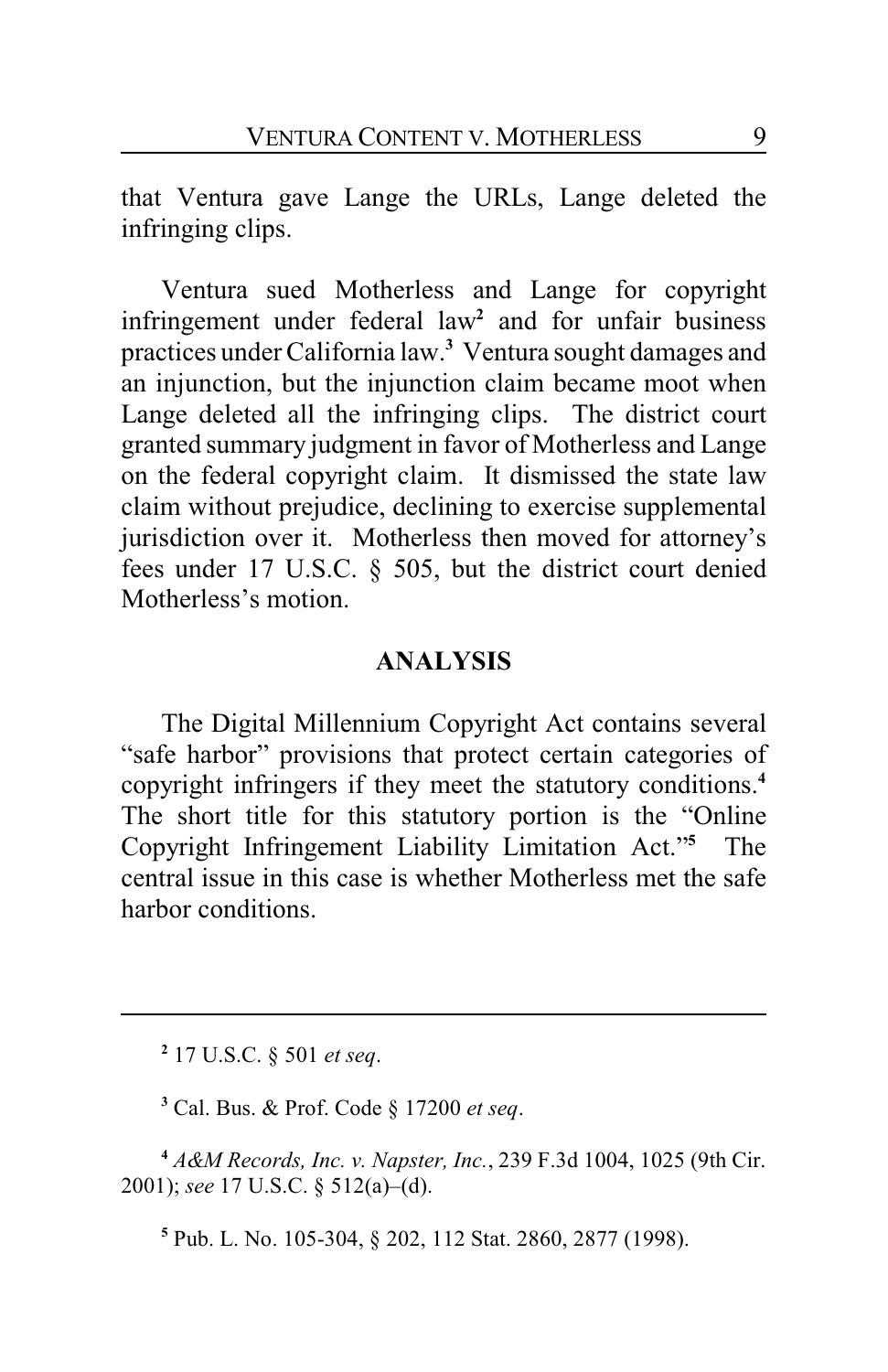Ventura contends that (1) the district court erred in granting partial summary judgment to Motherless on its safe harbor defense and (2) abused its discretion by declining to exercise supplemental jurisdiction over its state-law claim. Motherless (1) cross-appeals the district court's determination that it directly infringed on Ventura's copyrights and (2) separately appeals the district court's denial of attorney's fees. All but the first issue may be addressed summarily. With regard to the summary judgment on safe harbor, we review de novo, taking the evidence in the light most favorable to the non-moving party, Ventura.**<sup>6</sup>** Most of the material facts are undisputed. We assume without deciding that Ventura established direct infringement, because it is unnecessary to reach that issue. We review for abuse of discretion the district court's decisions not to exercise supplemental jurisdiction over Ventura's state-law claim and to deny Motherless attorney's fees under the Copyright Act.**<sup>7</sup>**

Much of Ventura's briefing draws our attention to the lurid sexual material on Motherless. And Ventura is suing to protect its own pornographic creations from infringement. But federal copyright law does not distinguish between pornographic and non-pornographic works, so the nature of the sexual material that Ventura creates and Motherless hosts is irrelevant.

**<sup>7</sup>** *Brown v. Lucky Stores, Inc.*, 246 F.3d 1182, 1187 (9th Cir. 2001) (supplemental jurisdiction); *Seltzer v. Green Day, Inc.*, 725 F.3d 1170, 1180 (9th Cir. 2013) (attorney's fees); *see also* 17 U.S.C. § 505 (allowing the court "in its discretion" to award attorney's fees as part of costs).

**<sup>6</sup>** *Kennedy v. Allied Mut. Ins. Co.*, 952 F.2d 262, 265 (9th Cir. 1991).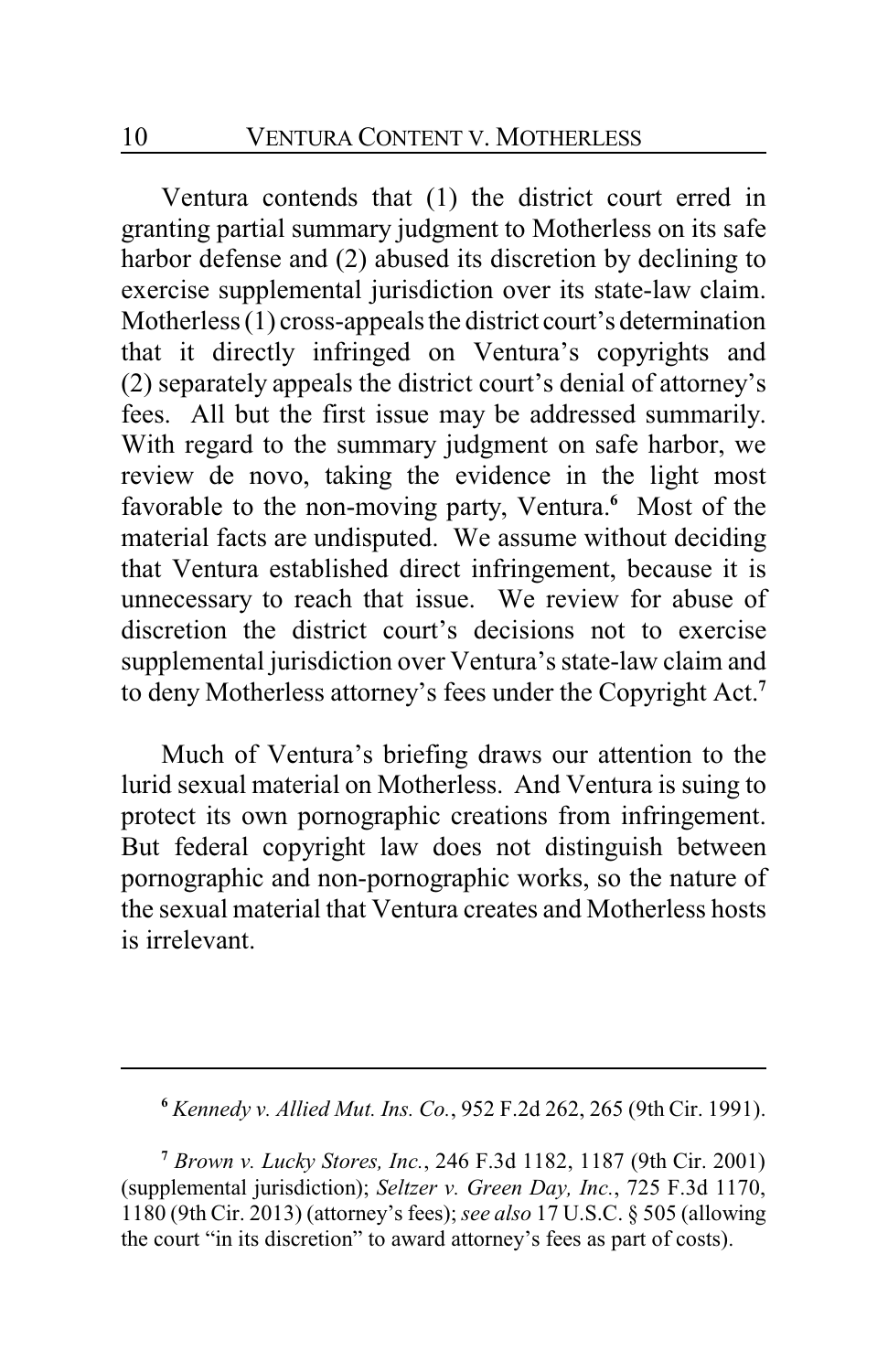## **I. Safe Harbor**

The Digital Millennium Copyright Act places the burden of policing copyright infringement on the copyright owner, not on the person or firm storing and hosting the material.**<sup>8</sup>** It is undisputed that Ventura owned the copyrights to the 33 clips that were stored and displayed by Motherless.

The safe harbor clause at issue in this case, 17 U.S.C. § 512(c), provides as follows:

> (1) IN GENERAL.—A service provider shall not be liable for monetary relief . . . for infringement of copyright *by reason of the storage at the direction of a user* of material that resides on a system or network controlled or operated by or for the service provider, if the service provider—

(A) (i) does not have *actual knowledge* that the material or an activity using the material on the system or network is infringing;

(ii) in the absence of such actual knowledge, is not aware of facts or circumstances from which infringing activity is *apparent*; or

(iii) upon obtaining such knowledge or awareness, *acts expeditiously to*

**<sup>8</sup>** *See Perfect 10, Inc. v. CCBill LLC*, 488 F.3d 1102, 1114 (9th Cir. 2007).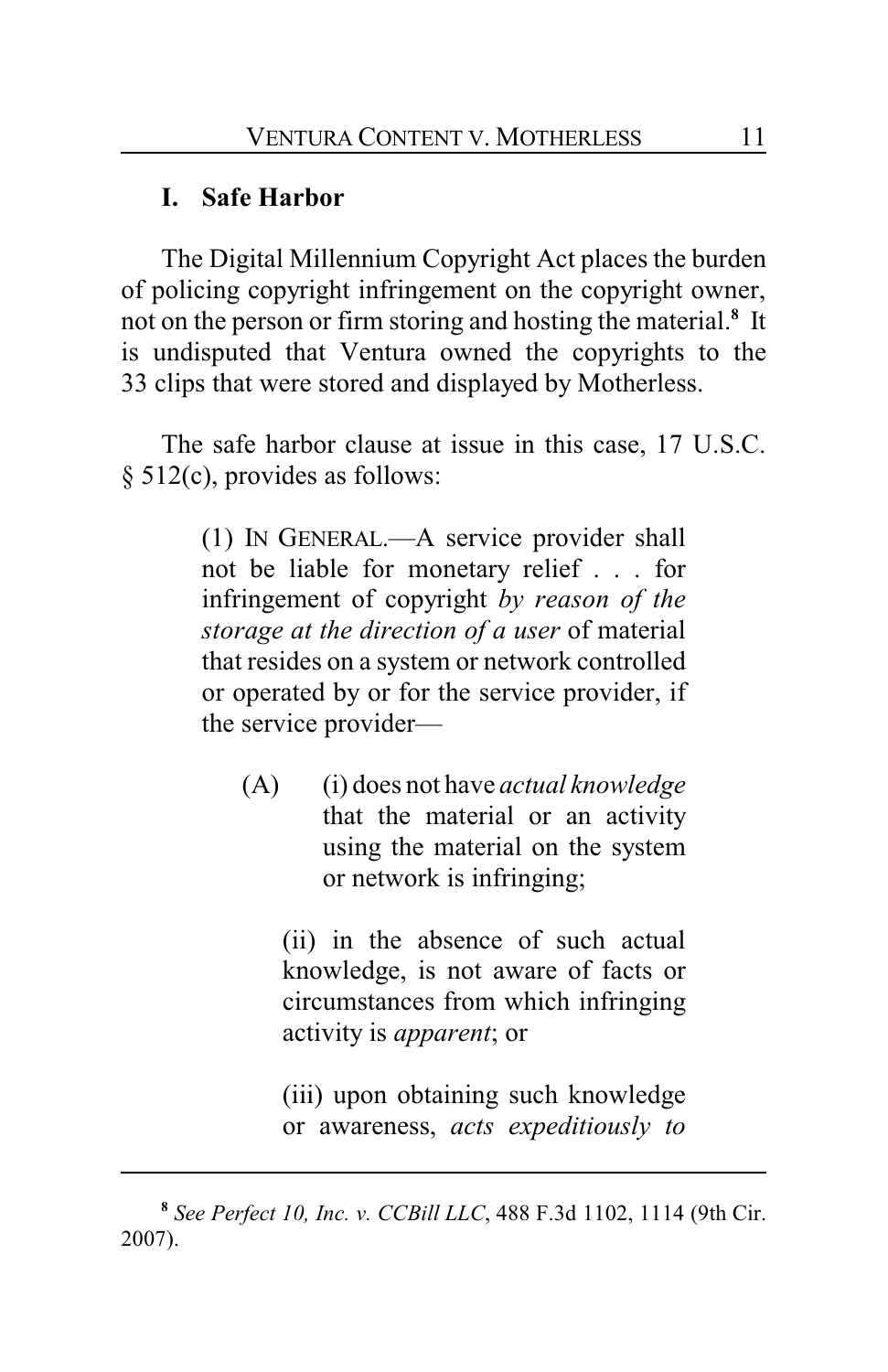*remove*, or disable access to, the material;

(B) *does not receive a financial benefit directly attributable to the infringing activity*, in a case in which *the service provider has the right and ability to control such activity*; and

(C) *upon notification* of claimed infringement as described in paragraph (3), *responds expeditiously to remove*, or disable access to, the material that is claimed to be infringing or to be the subject of infringing activity. **9**

Thus for a service provider to get safe harbor protection despite its infringement, it must not know of the infringement, and the infringement cannot be apparent. It must also take down or prevent access to the infringing material as soon as it learns about it or receives a DMCA notice. And it must not directly benefit financially from the infringement in situations when it can control the activity.

There is an additional condition on safe harbor eligibility: the service provider must have a policy to terminate users who repeatedly infringe on copyrights, and it must implement that policy reasonably. The statute setting this condition, 17 U.S.C. § 512(i), reads as follows:

<sup>&</sup>lt;sup>9</sup> 17 U.S.C. § 512(c)(1) (emphasis added). The added emphasis is to highlight language that Ventura has put at issue.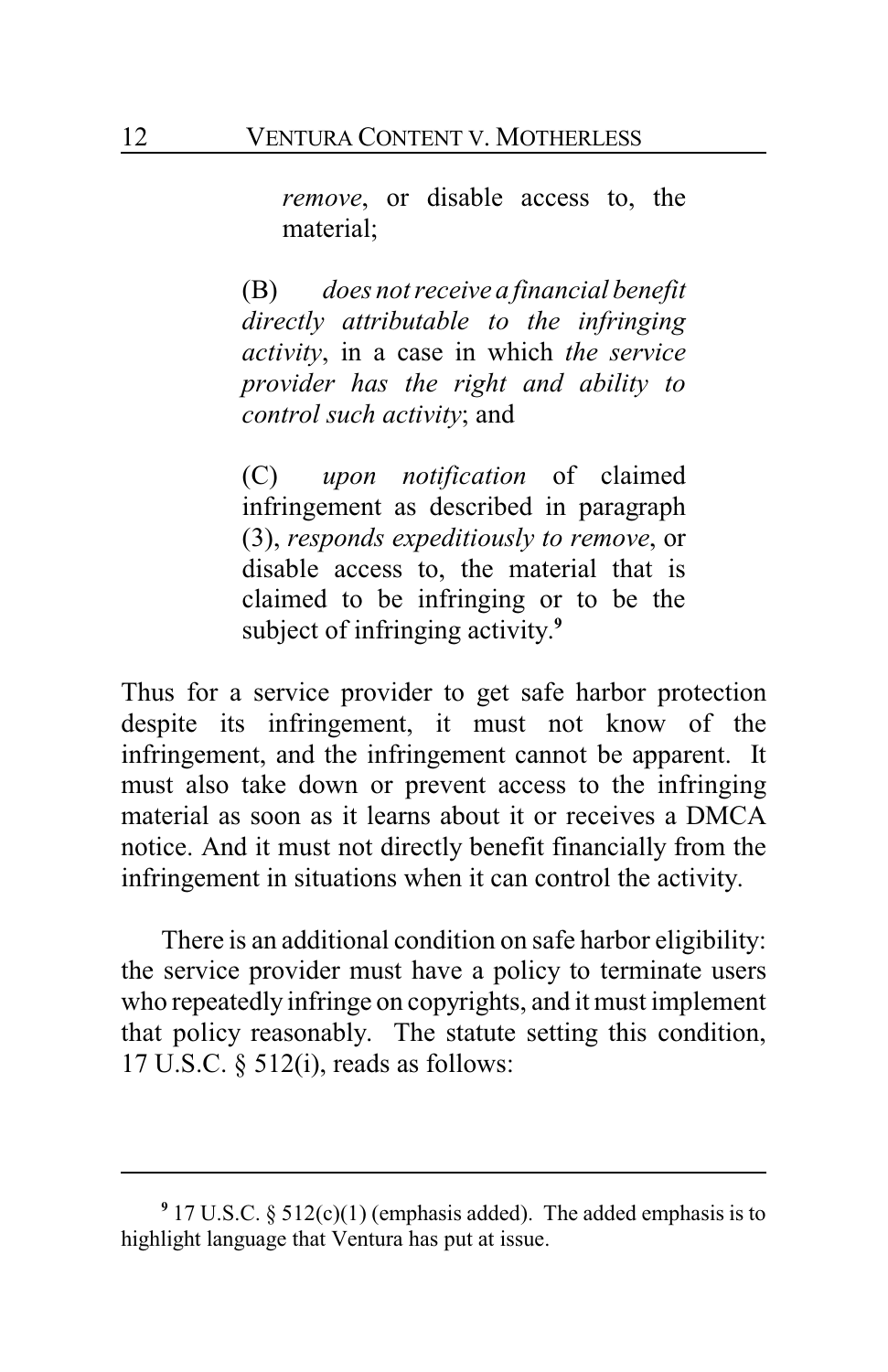CONDITIONS FOR ELIGIBILITY.—

(1) ACCOMMODATIONOFTECHNOLOGY.—The limitations on liability established by this section shall apply to a service provider only if the service provider—

(A) has adopted and reasonably implemented, and informs subscribers and account holders of the service provider's system or network of, a policy that provides for the termination in appropriate circumstances of subscribers and account holders of the service provider's system or network who are repeat infringers; and

(B) accommodates and does not interfere with standard technical measures.

The overall scheme is plain enough at a superficial level. A service provider must delete or disable access to known or apparent infringing material, as well as material for which he receives a statutorily compliant takedown notice. He must also terminate repeat infringers when appropriate. The copyright owner, not the service provider, has the burden of policing infringement. But the service provider, to maintain its shield, must respond expeditiously and effectively to the policing. If these conditions are met, the service provider will not be financially liable for infringing material on his website. The details, of course, get complicated, and we must address those complications.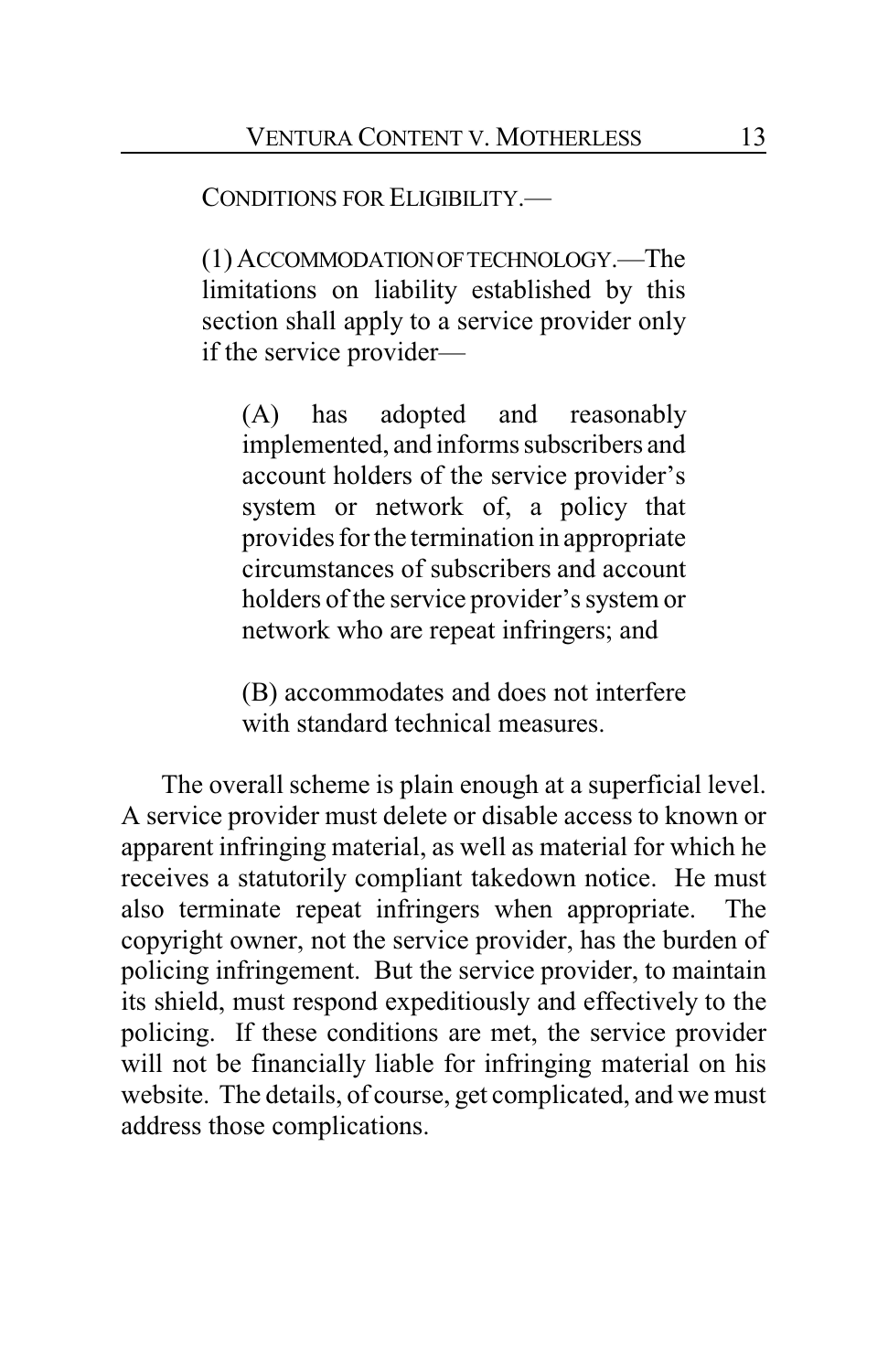## **A. "By reason of the storage at the direction of a user"**

Section 512(c) says that, subject to additional conditions discussed below, a service provider will not be liable "for infringement of copyright by reason of the storage at the direction of a user of material that resides on a system or network controlled or operated by or for the service provider."**<sup>10</sup>** Ventura points out that Lange uploaded 700,000 files from his old site, screens uploads for illegal material before putting them on the site, and has his software categorize material into classes (such as "Most Popular"). Ventura would therefore have us conclude that the Motherless material was stored and made available "at the direction of" Motherless, not the users. We do not agree.

Lange did upload thousands of pictures and videos from his old site, Hidebehind.com, when he first established Motherless in 2008. However, those uploads amount to only 6% of what the site now carries. He has not uploaded any material to the site since he started it with his old material. Lange and his contractors did not upload any of the 33 clips over which Ventura claims copyright ownership. There is no evidence that any of the Hidebehind.com tranche infringed on anyone's copyright. That material therefore does not establish liability here.

Ventura also argues that Lange is not entirely passive because he screens out child pornography, bestiality, and copyright infringement that he spots. The argument is that by screening out this material, Motherless effectively directs what is posted instead of enabling posting "at the direction of

**<sup>10</sup>** 17 U.S.C. § 512(c)(1).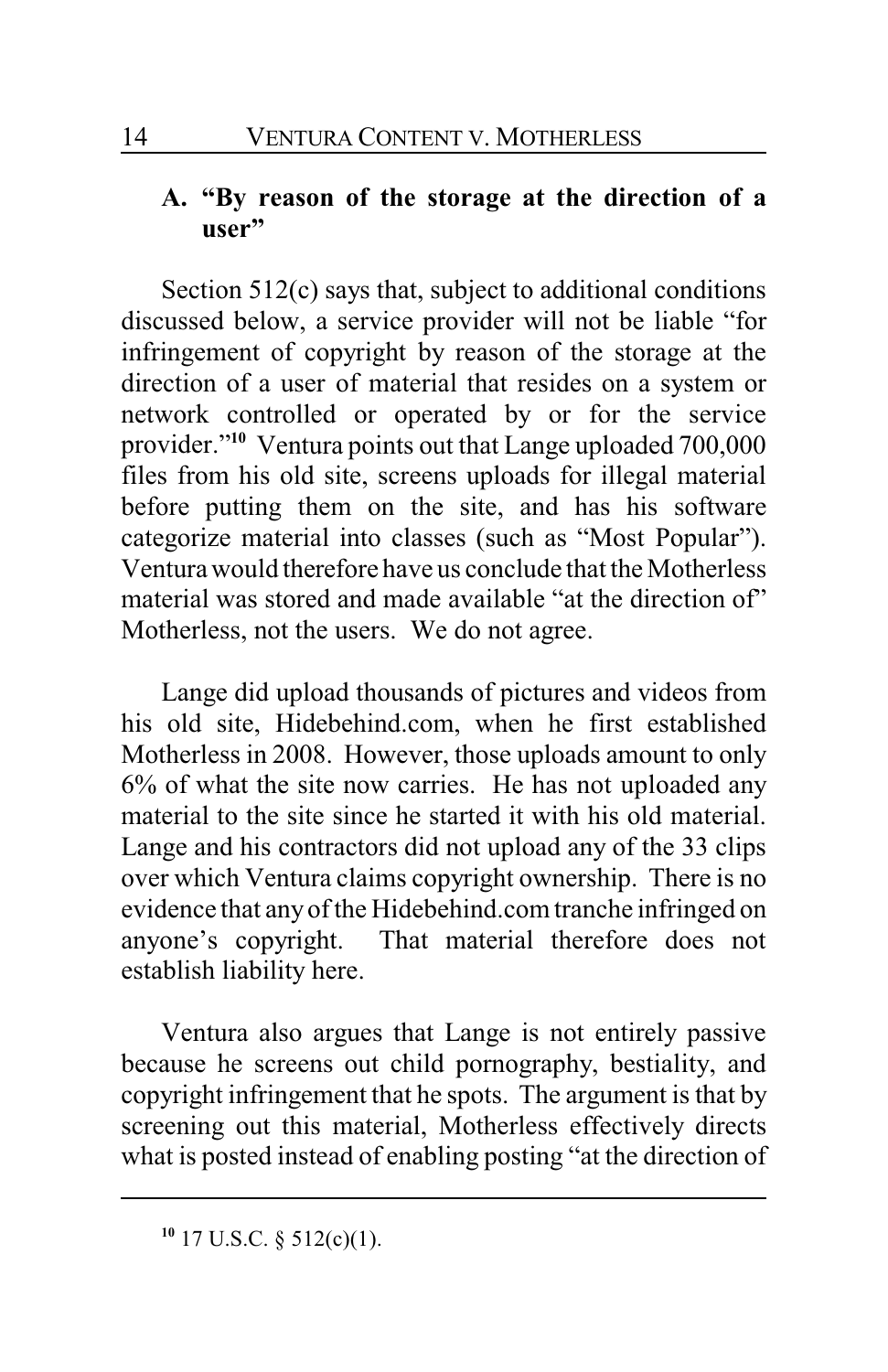a user." But Ventura cites no authority for the unlikely proposition that screening out illegal material eliminates the safe harbor shield. Indeed, section 512(m) says that the law should not be construed to eliminate the safe harbor because a service provider monitors for infringement or disables access to material where the conduct depicted is prohibited by law.**<sup>11</sup>** Motherless screens out child pornography because it is prohibited by law. It screens out bestiality because a few European countries prohibit bestiality pornography by law, and some of Lange's European advertisers voiced concerns about this content. We find it counterintuitive, to put it mildly, to imagine that Congress intended to deprive a website of the safe harbor because it screened out child pornography and bestiality rather than displaying it. Instead, we read section 512(m) to say that Congress expressly provided that such screening does not deprive a website of safe harbor protection.

Finally, Ventura argues that because Motherless groups together the tagged videos and pictures so that users can find

#### **<sup>11</sup>** 17 U.S.C. § 512(m) reads as follows:

(m) PROTECTION OF PRIVACY.—Nothing in this section shall be construed to condition the applicability of subsections (a) through (d) on—

(1) a service provider monitoring its service or affirmatively seeking facts indicating infringing activity, except to the extent consistent with a standard technical measure complying with the provisions of subsection (i); or

(2) a service provider gaining access to, removing, or disabling access to material in cases in which such conduct is prohibited by law.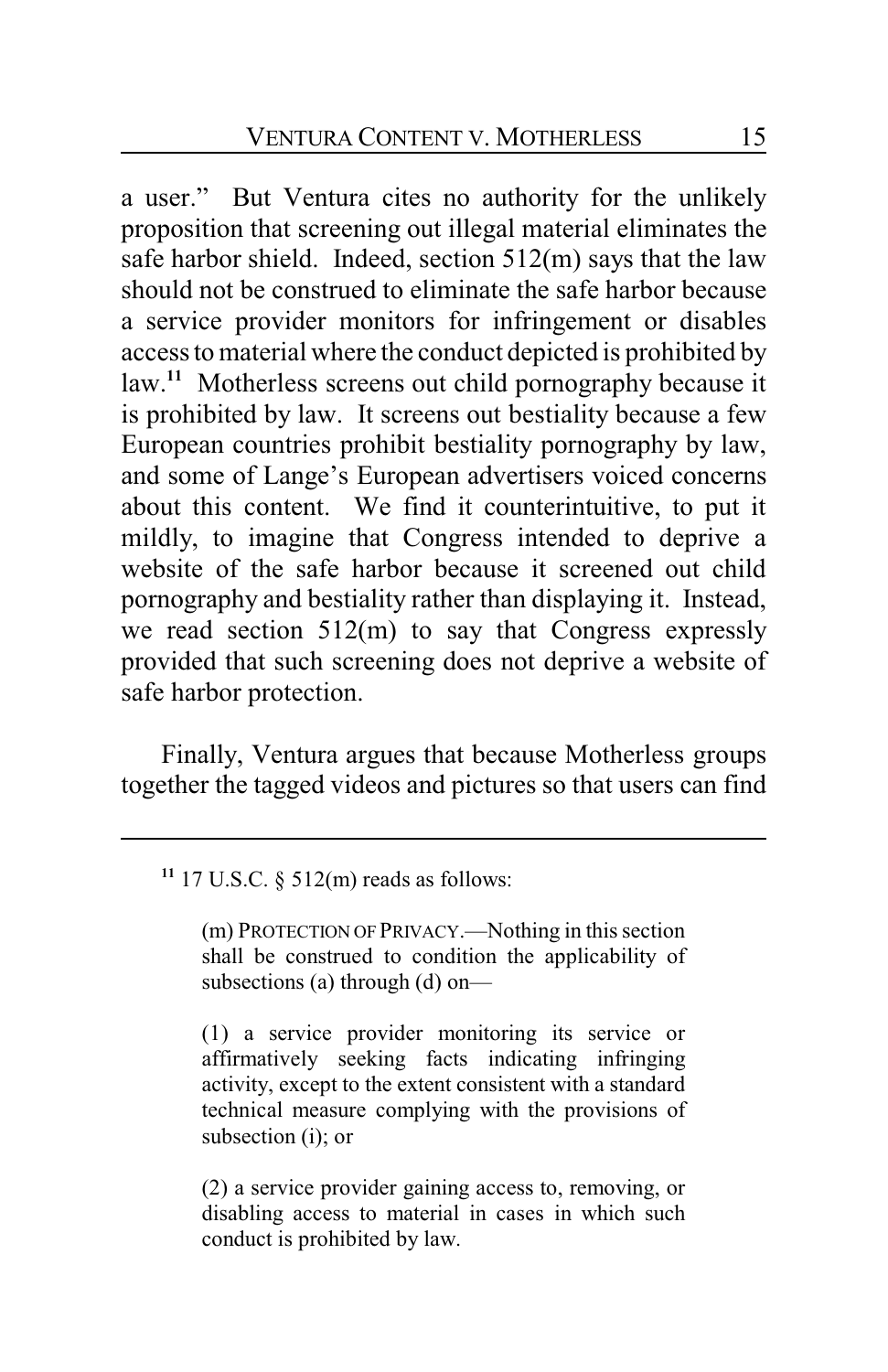what they want, it is Motherless, rather than the user, who directs the "storage." But Lange testified, and Ventura does not dispute, that his editorial principle is as announced on the site: "anything legal stays." Ventura merely argues that this case can be distinguished from opinions which applied the safe harbor to sites that screen and alter content.

Our controlling case is *UMG Recordings, Inc. v. Shelter Capital Partners, LLC*. **<sup>12</sup>** There, we addressed whether a website that enabled sharing music videos, some of which turned out to be infringing, was entitled to safe harbor.**<sup>13</sup>** The videos in *UMG* were not just stored, as one might store family photographs on a "cloud" service such as iCloud, Dropbox, or Google Drive. Users uploaded material and watched and listened to videos and songs.**<sup>14</sup>** Some of the music was infringing. **<sup>15</sup>** We held in *UMG* that the phrase "by reason of the storage at the direction of a user" covers more than "mere electronic storage lockers."**<sup>16</sup>** It allows service providers to perform access-facilitating processes such as breaking up the files for faster viewing and converting them to a Flash format.**<sup>17</sup>**

**<sup>12</sup>** 718 F.3d 1006 (9th Cir. 2013).

**<sup>13</sup>** *Id.* at 1011–12.

**<sup>14</sup>** *Id.*

**<sup>15</sup>** *Id.* at 1013.

**<sup>16</sup>** *Id.* at 1016 (quoting *UMG Recordings, Inc. v. Veoh Networks, Inc.*, 620 F. Supp. 2d 1081, 1088 (C.D. Cal. 2008)).

**<sup>17</sup>** *See id.*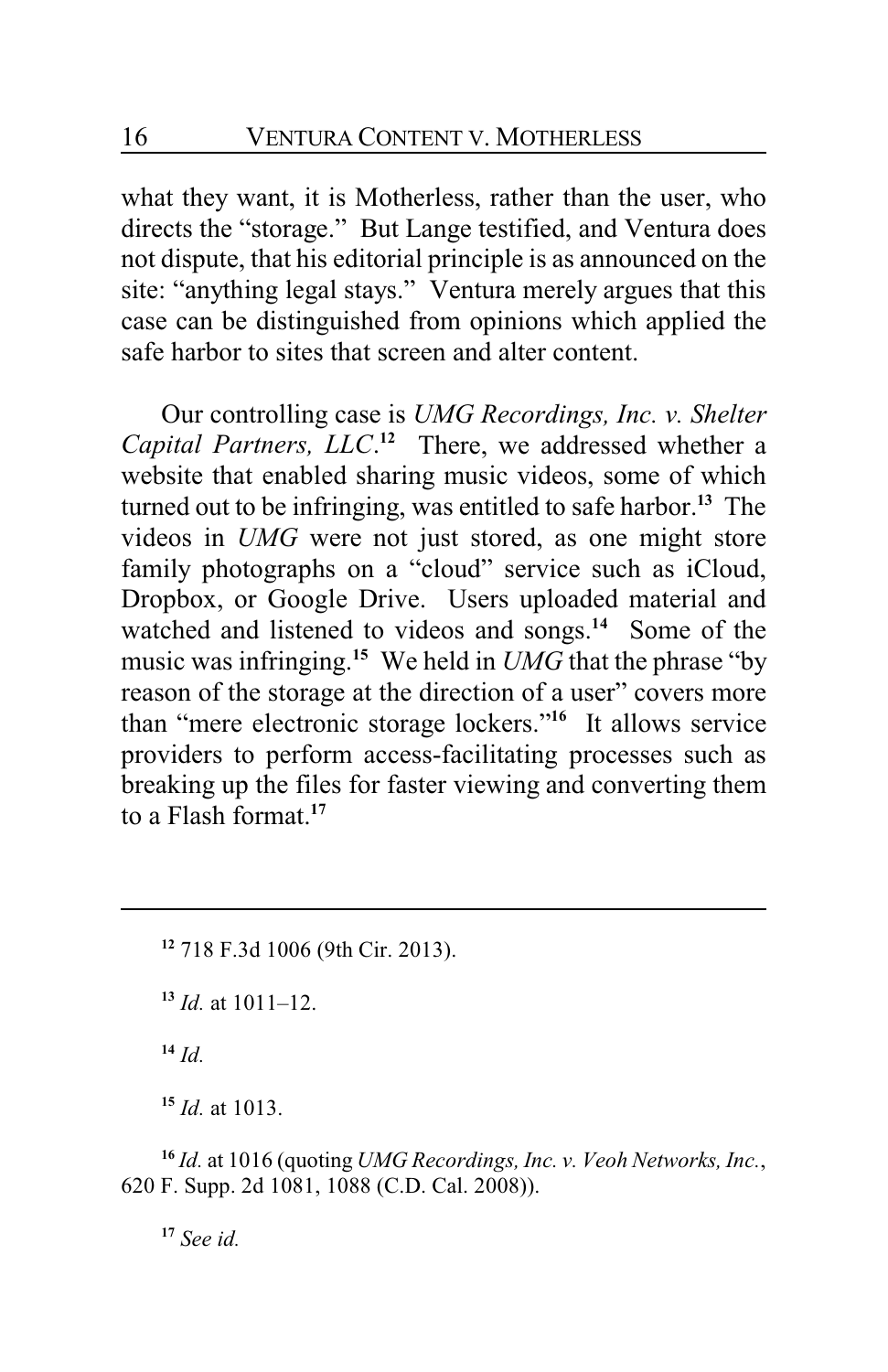As in *UMG*, Motherless's users, not the website, decide what to upload and what file names and tags to use.**<sup>18</sup>** Our holding in *UMG* disposes of the argument that altering the file format to make it accessible before posting, and enabling users to apply search tags to uploads, takes the posting of the content out of the "at the direction of a user" definition. It also disposes of the argument that being anything more than an electronic storage locker, such as by facilitating user access to files that other users posted, deprives the website of safe harbor protection.

Ventura argues that by using software to highlight the "Most Popular" material, and by giving credits to users who post the most popular material, Motherless is posting at its own direction rather than hosting material posted at the direction of the user. This argument is inconsistent with our holding in *UMG*.<sup>19</sup> It is also inconsistent with the meaning of the words "at the direction of the user." The users post what they post, popular or not. Motherless does not screen out material for relatively low popularity, and of course most postings do not fall within the "Most Popular" category. Yet there they are, up on the site, because the users put them there. We do not see how the Motherless incentive program, which makes credits usable to buy coffee mugs and T-shirts and such for high volume uploaders, makes "storage" at the direction of Motherless rather than "at the direction of a user." Whether the uploader does so for the glory of the thing (Motherless's biggest uploader testified that he wanted his name on the leaderboard for big uploaders) or for a coffee mug, his craving for such fame and fortune as was available

**<sup>18</sup>** *See id.* at 1012.

**<sup>19</sup>** *See id.* at 1016, 1019 & n.10.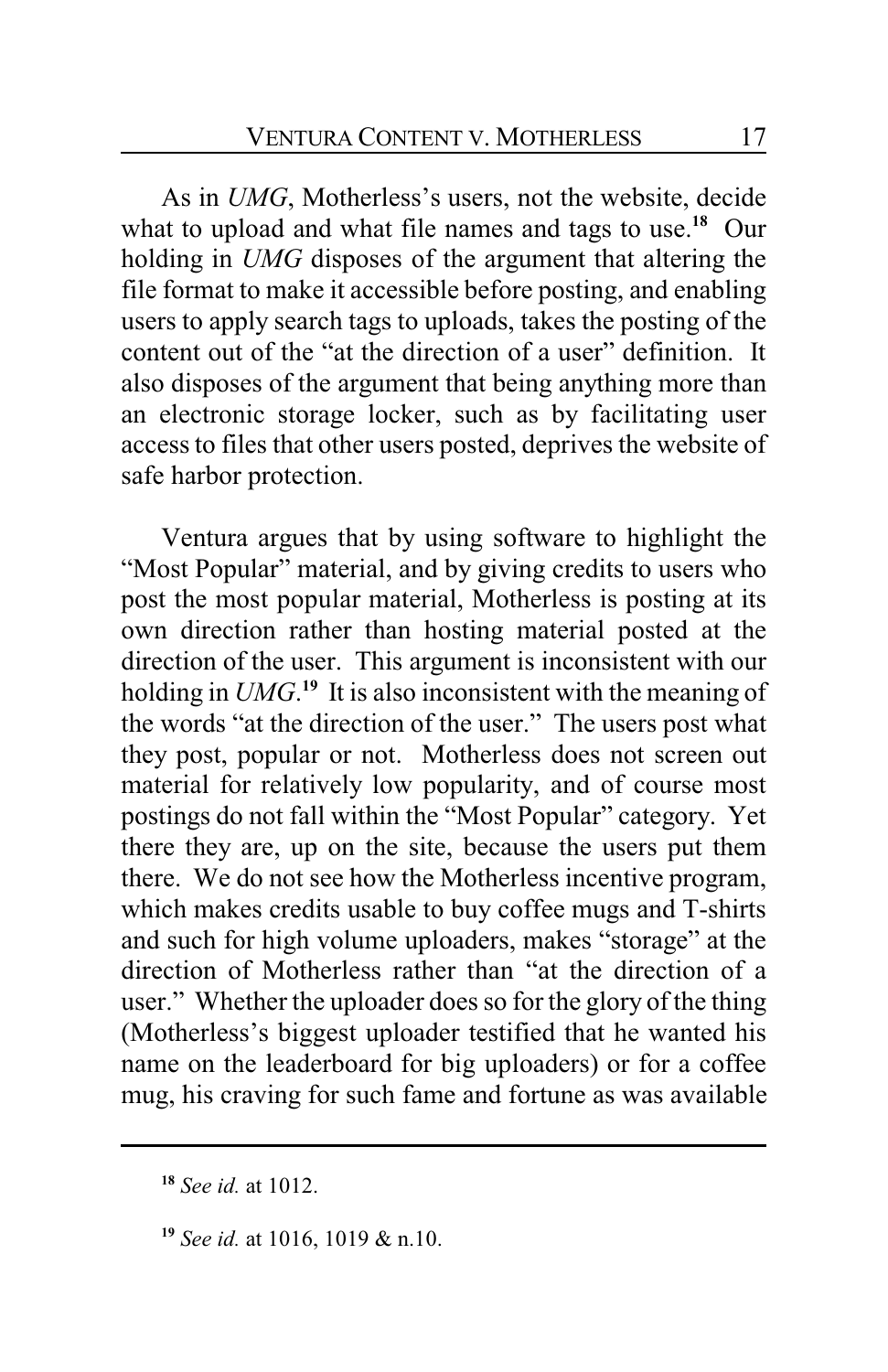does not mean that the specific content he uploaded was directed by Motherless, rather than "by the user."

We recently addressed the phrase "by reason of storage at the direction of the user" in *Mavrix Photographs, LLC v. LiveJournal, Inc.***<sup>20</sup>** The website in *Mavrix* was not entitled to summary judgment on the safe harbor issue because there was a genuine issue of fact as to whether the storage of material on the site was at the direction of the site or at the direction of its users.**<sup>21</sup>** The *Mavrix* website used moderators to review user submissions for substance. It published only those submissions that, in the moderators' judgment, were "relevant to new and exciting celebrity news."**<sup>22</sup>** We remanded because genuine issues of material fact remained as to "whether the moderators were LiveJournal's agents."**<sup>23</sup>** We restated in *Mavrix* what we had held in *UMG*: "Infringing material is stored at the direction of the user if the service provider played no role in making that infringing material accessible on its site or if the service provider carried out activities that were 'narrowlydirected' towards enhancing the accessibility of the posts."**<sup>24</sup>** And we further noted that section 512(m) of the statute expressly provided that deleting

- **<sup>20</sup>** 873 F.3d 1045, 1052–57 (9th Cir. 2017).
- **<sup>21</sup>** *Id.* at 1056–57.
- **<sup>22</sup>** *Id.* at 1050.

**<sup>23</sup>** *Id.* at 1057.

**<sup>24</sup>** *Id.* at 1056 (quoting *UMG Recordings, Inc. v. Veoh Networks, Inc.*, 620 F. Supp. 2d 1081, 1088 (C.D. Cal. 2008)) (citing *UMG Recordings, Inc. v. Shelter Capital Partners LLC*, 718 F.3d 1006, 1018 (9th Cir. 2013)).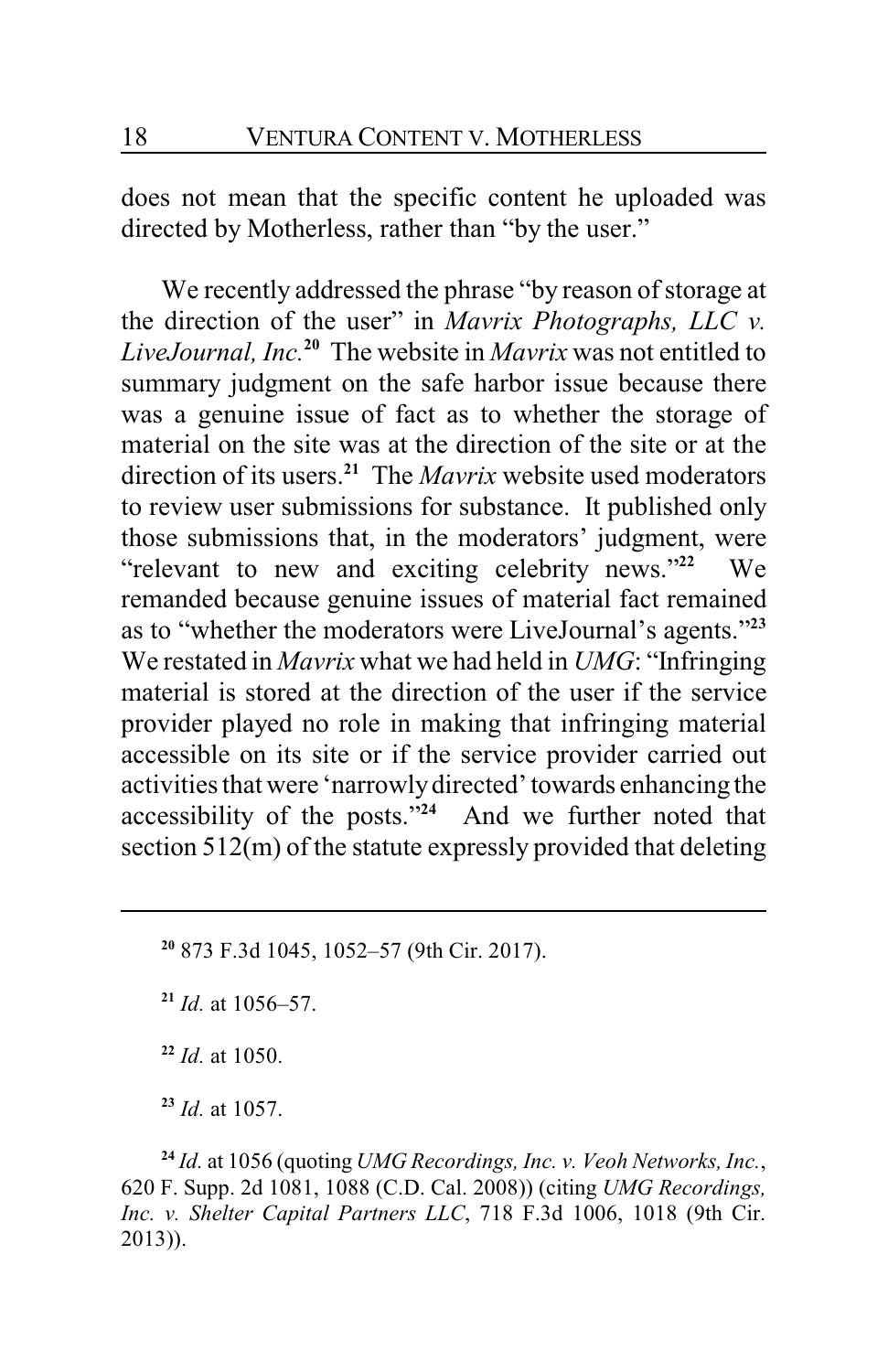unlawful material did not deprive the site of safe harbor protection.**<sup>25</sup>**

The case before us falls within *UMG*, not *Mavrix*. The moderators in *Mavrix* directed posting only if they thought the user-submitted material was "new and exciting celebrity news."**<sup>26</sup>** Lange and his contractor do not review whether the pornography submitted by users is "new and exciting" or meets any other discretionary standards. The Motherless rule is "anything legal stays." Lange does not exercise judgment in what to host. His editing is limited to the kind protected by section 512(m), screening out illegal material.

Perhaps if Lange's site were flooded with pictures and videos of kittens playing with yarn, he would change his rule and exercise judgment about whether the material was pornographic enough to host, but that is speculation. We have been directed to nothing in the record that establishes a factual dispute about whether Lange actually exercises judgment about what to host beyond his screening out child pornography, bestiality, and infringing material. Though Motherless has groups, posts need not be placed into a group to be stored on the website. None of Ventura's infringing clips were selected or listed under any of Motherless's groups, but all of them were posted anyway.

Although *UMG* compels our holding, we also note that our sister circuits agree with the critical point that "storage at the direction of a user" affords safe harbor protection to sites where users can look at other users' uploads, not just to what

**<sup>25</sup>** *Id.*

**<sup>26</sup>** *Id.* at 1050.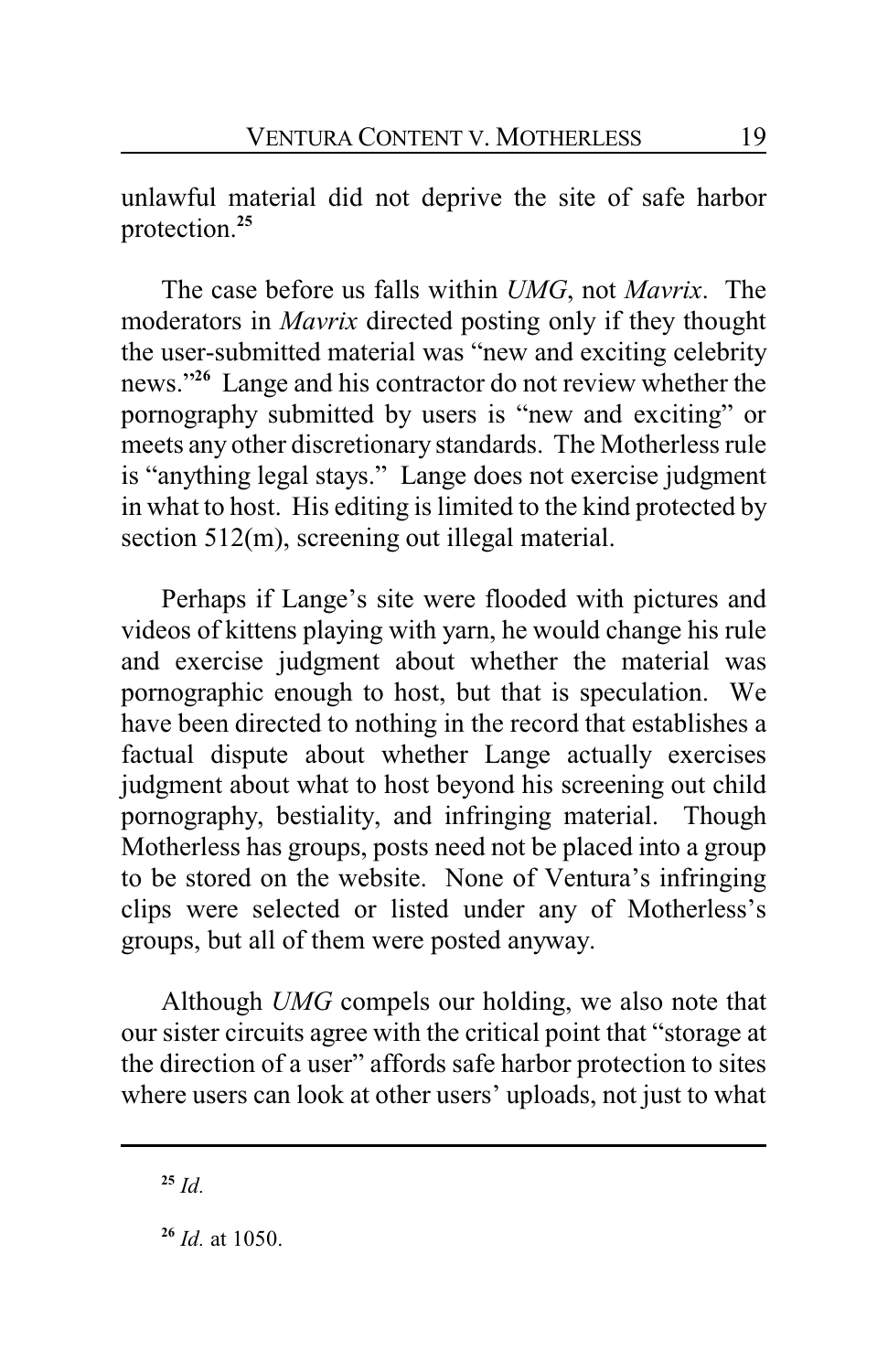*UMG* called "electronic storage lockers."**<sup>27</sup>** The Second Circuit ruled in *Viacom International, Inc. v. YouTube, Inc.***<sup>28</sup>** that YouTube was entitled to safe harbor—even though it converted user-submitted videos into a standard display format and used an algorithm to suggest related videos—because "to exclude these automated functions from the safe harbor would eviscerate the protection afforded to service providers by  $\S 512(c)$ ." Likewise, the Fourth Circuit held in *CoStar Group, Inc. v. LoopNet, Inc.***<sup>29</sup>** that a real estate listing website that allowed subscribers to post listings was not liable for copyright infringement even though an employee cursorily reviewed the photographs for infringing material. The *CoStar* majority analogized the service provider to an owner of a traditional copy machine "who has stationed a guard by the door to turn away customers who are attempting to duplicate clearly copyrighted works."**<sup>30</sup>** And the Tenth Circuit held in *BWP Media USA, Inc. v. Clarity* Digital Group, LLC<sup>31</sup> that a news site that relied on usergenerated content was entitled to safe harbor even though it instructed users on topics to write about and suggested that users include pictures or slide shows with their articles. Citing to *UMG*, the Tenth Circuit explained that "if the infringing content has merely gone through a screening or

**<sup>28</sup>** 676 F.3d 19, 39 (2d Cir. 2012).

**<sup>29</sup>** 373 F.3d 544, 546–47 (4th Cir. 2004).

**<sup>30</sup>** *Id.* at 556.

**31** 820 F.3d 1175, 1181 (10th Cir. 2016).

**<sup>27</sup>** *UMG Recordings, Inc. v. Shelter Capital Partners, LLC*, 718 F.3d 1006, 1016 (9th Cir. 2013).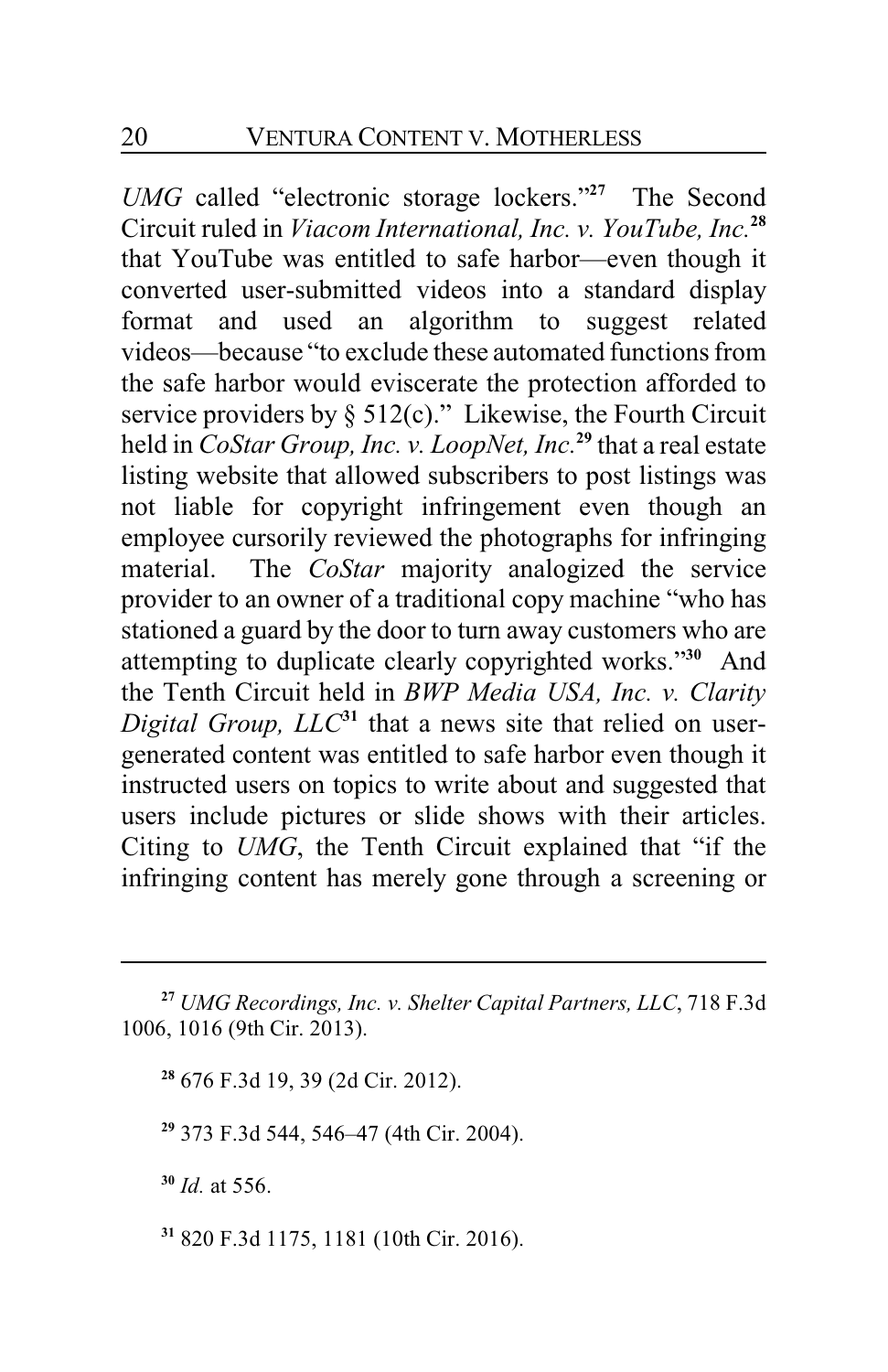automated process, the [service provider] will generally benefit from the safe harbor's protection."**<sup>32</sup>**

Because the users, not Motherless, decided what to post—except for Lange's exclusion of illegal material and his original upload when he created the website—the material, including Ventura's, was "posted at the direction of users."

## **B. Knowledge and Expeditious Takedown**

Though the statutory scheme places the burden of policing infringement on the copyright owner, the scheme does not allow a website owner to avoid responsibility for knowingly selling pirated material by deleting a particular posting only when he gets caught. Instead, the statute excludes blatant pirates from the safe harbor by requiring that a service provider:

> (i) does not have actual knowledge that the material or an activity using the material on the system or network is infringing;

> (ii) in the absence of such actual knowledge, is not aware of facts or circumstances from which infringing activity is apparent; or

> (iii) upon obtaining such knowledge or awareness, acts expeditiously to remove, or disable access to, the material.**<sup>33</sup>**

**33** 17 U.S.C. § 512(c)(1)(A).

**<sup>32</sup>** *Id.* (citing *UMG*, 718 F.3d at 1020).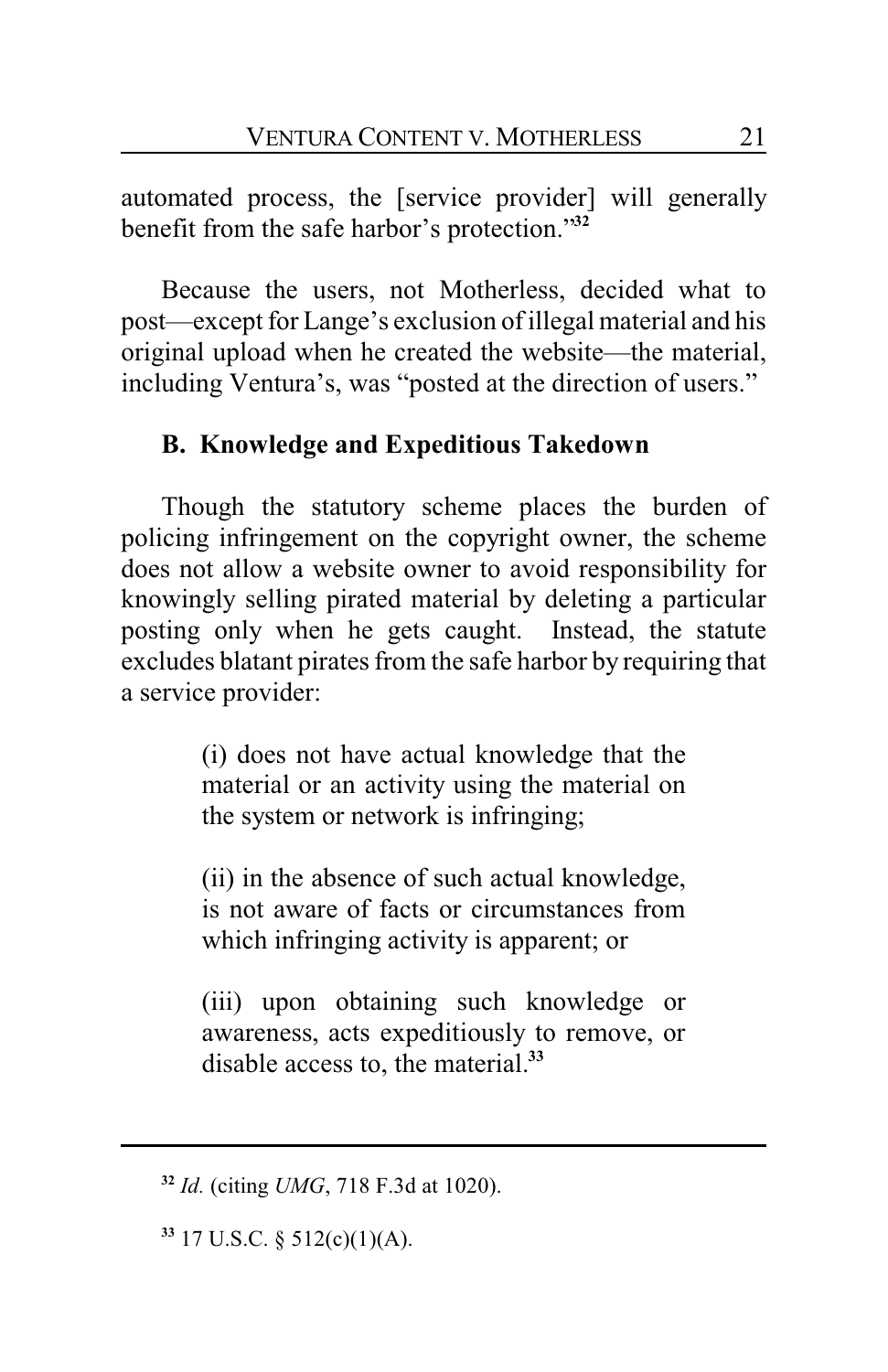If the website provider actually knows that the material for which relief is sought is infringing, or if the infringement is "apparent," he remains liable if he does not expeditiously remove the material upon gaining knowledge.

### **i. Actual Knowledge**

Ventura and its expert argue that Lange must have had actual knowledge that the Ventura clips infringed on its copyright because they appeared to be professionally produced and because a few had watermarks. That argument is unavailing.

According to Ventura, because Lange reviewed all of the material that users submitted, he would have seen that four of the 33 clips had watermarks. But none of the watermarks establish actual knowledge of infringement because Ventura did not watermark its clips. The watermarks on the four clips said "videosz.com" and "monstercockbabes.com," suggesting the clips came from pornography aggregators rather than copyright owners. The watermarks gave no hint that Ventura owned the material, and they do not establish a genuine issue of fact about whether Motherless knew the material was infringing.

Ventura also argues that Motherless had to know the clips were infringing because, it claims, the high quality of the videos showed professional production. But the conclusion does not follow from the premise. Professionally created work often is posted online to publicize and attract business for the creator. Amateurs often do professional quality work in artistic endeavors, and amateurs are no less entitled to copyright protection than professionals, so it is not apparent why professionalism matters. And digital cameras have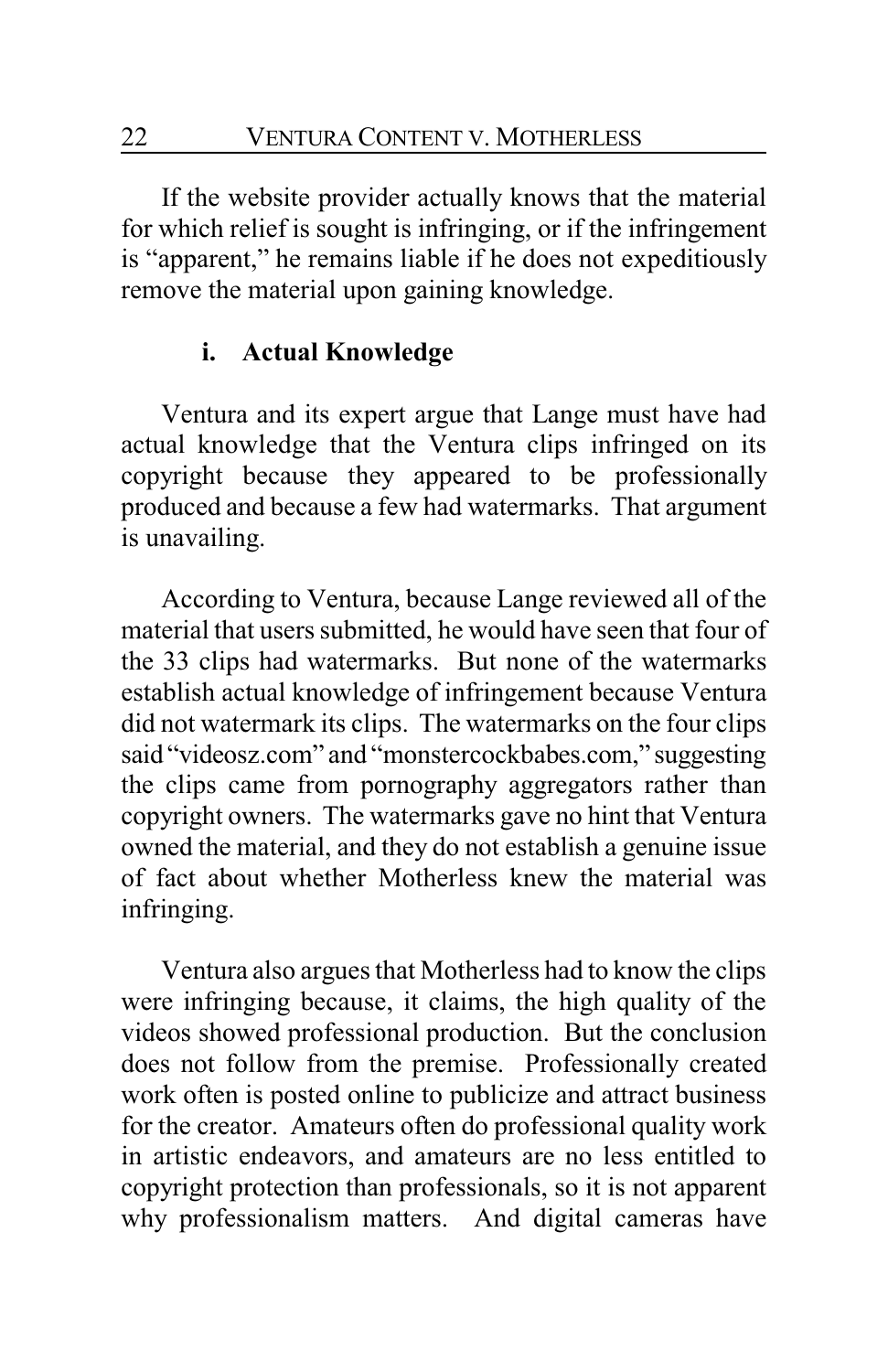become so good and so easy to use that even home movies of children's birthday parties can look professionally done.

Nor do we see what on the Ventura videos distinguishes them from amateur creations. Many of the clips include shaky camera footage and poor lighting. One starts with a camera bouncing around taking pictures of the interior of a car, has a voiceover saying "figured out how to finally turn this thing [the camera] on," and so forth. We have no idea how it would be possible to recognize "professionals" from amateurs on the videos, and Ventura has not provided any factual information to help us. It is hard to see what distinguishes Ventura's videos from homemade work uploaded to the internet by the rightful owner, and it is even harder to see why it would be obvious that the Ventura videos were infringing. An ordinary person who had not studied movie-making and personally made movies would likely be oblivious to the professionalism that the expert report identifies. This is not to criticize the quality of Ventura's videos. The apparent amateurism may be a skilled professional means of giving them an appearance of authenticity. But nothing about their professionalism would inform Motherless that they were infringing or would make infringement apparent.

Ventura could have indicated its ownership by watermarking its videos as copyrighted, but it did not. And Ventura could have notified Motherless that the clips infringed on its copyright when it discovered them on Motherless's site, but it did not. Ventura's "decision to forgo the DMCA notice protocol 'stripped it of the most powerful evidence of a service provider's knowledge—actual notice of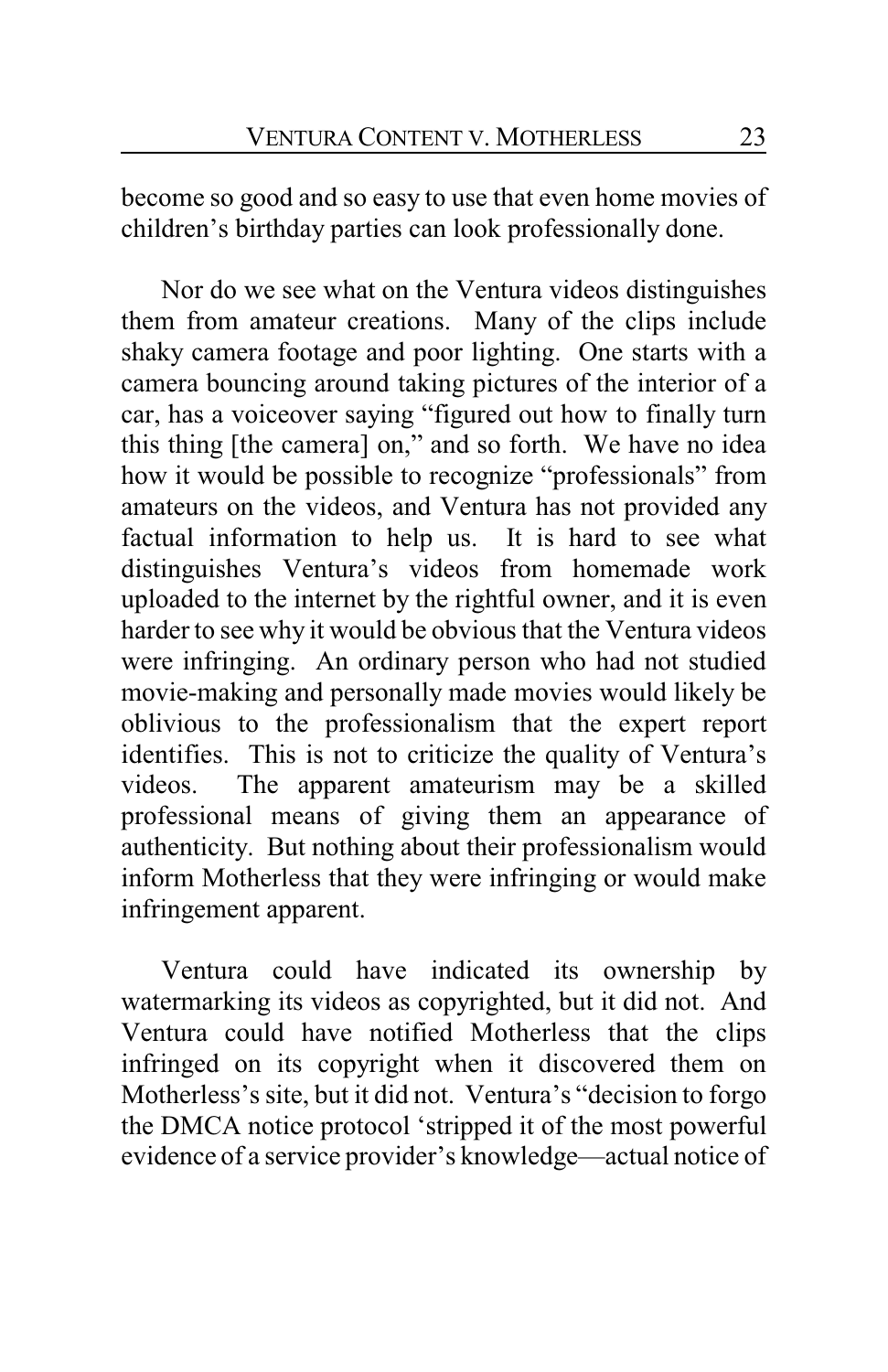infringement from the copyright holder.'"**<sup>34</sup>** If Ventura had notified Motherless about these 33 infringing videos before filing this lawsuit and Motherless had not taken them down, then Motherless would have lost its safe harbor. On the facts of this record, however, Ventura did not establish a genuine issue of fact as to actual knowledge. The statutory phrase "actual knowledge" means what it says: knowledge that is actual, not merely a possible inference from ambiguous circumstances.

## **ii. Apparent Knowledge**

Actual knowledge is not necessary to deprive an infringer of safe harbor. Motherless would also lose its safe harbor if it was "aware of facts or circumstances from which infringing activity is apparent" and did not "act[] expeditiously to remove, or disable access to, the material."**<sup>35</sup>** This is different from actual knowledge because instead of looking at subjective thoughts, we look at objective facts and circumstances from which the specific infringement would be obvious to a reasonable person.**<sup>36</sup>** The statutory term "apparent" is often described, in the cases and secondary

**<sup>34</sup>** *UMG Recordings, Inc. v. Shelter Capital Partners, LLC*, 718 F.3d 1006, 1020 (9th Cir. 2013) (quoting *Corbis Corp. v. Amazon.com, Inc.*, 351 F. Supp. 2d 1090, 1107 (W.D. Wash. 2004)) (citing *Io Grp., Inc. v. Veoh Networks, Inc.*, 586 F. Supp. 2d 1132, 1148 (N.D. Cal. 2008)); *see also* 4 MELVILLE B. NIMMER & DAVID NIMMER, NIMMER ON COPYRIGHT § 12B.04[A][3], at 12B-94 (rev. ed. 2017) ("NIMMER").

**<sup>35</sup>** 17 U.S.C. § 512(c)(1)(A)(ii)–(iii).

**<sup>36</sup>** *UMG*, 718 F.3d at 1025–26; *Io Grp.*, 586 F. Supp. 2d at 1148.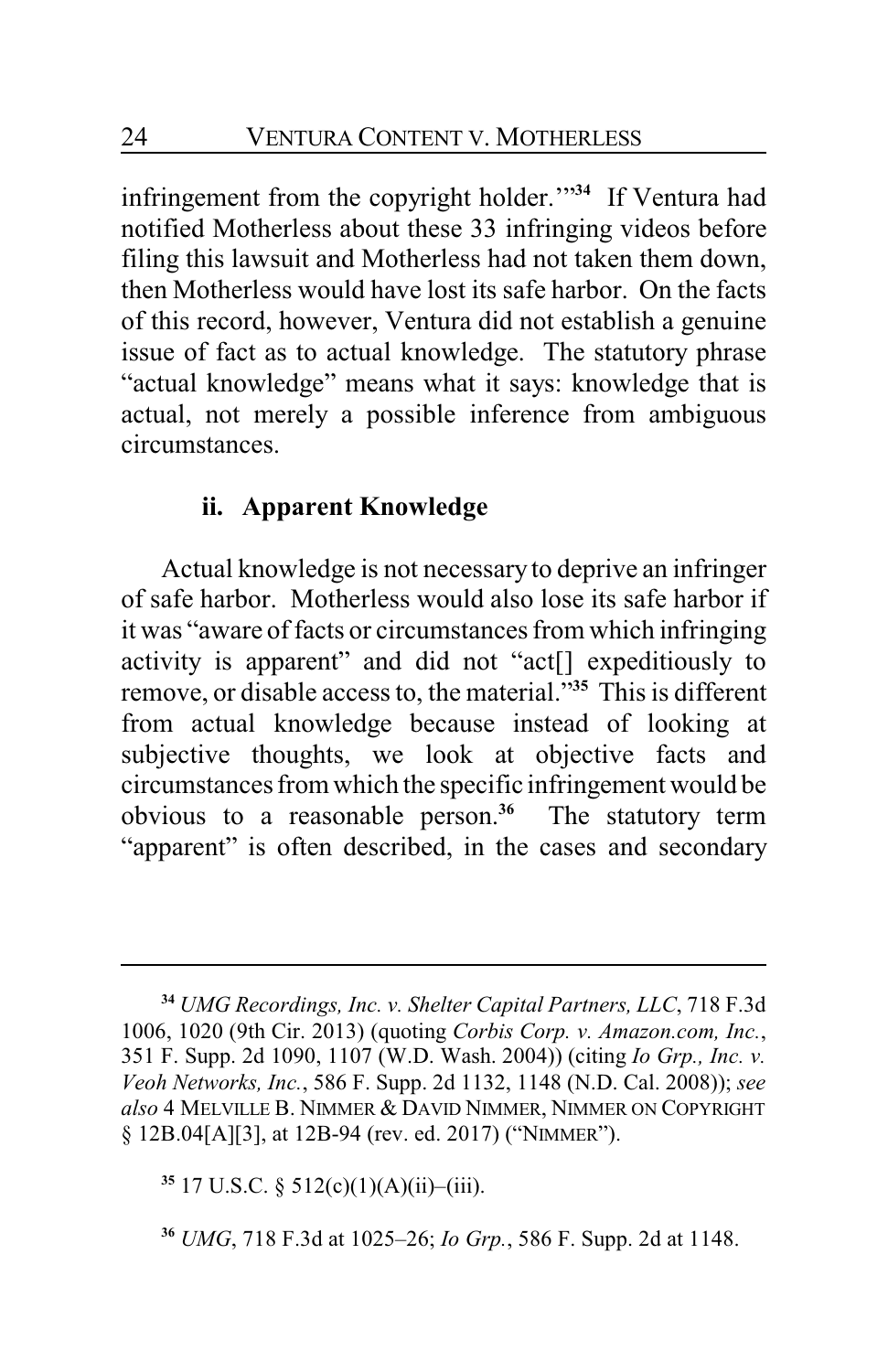literature, as "red flag" knowledge.**<sup>37</sup>** The sports metaphor is no more helpful than the statutory word "apparent," and we use the words interchangeably.

Ventura's arguments for "apparent" awareness are similar to its arguments for actual knowledge. And the same reasons for absence of knowledge apply. There is nothing about the Ventura clips that would make infringement apparent. That is not to say that Motherless did not know that infringement was probably occurring on its website. It is hard to imagine that a site with 12.6 million pictures and video clips uploaded by users would not contain some material that users had uploaded without authorization. It is also hard to imagine that Lange and his contractor would have spotted all the infringing videos with the few seconds of viewing they gave to each one.

Nevertheless, we held in *UMG* that hosting material capable of copyright protection, with the general knowledge that the site could be used to share infringing material, is not enough to impute knowledge.**<sup>38</sup>** The material in *UMG* was much more likely to arouse awareness of infringement than the material in this case, because it included music videos by well-known celebrities like 50 Cent, Avril Lavigne, and Britney Spears.**<sup>39</sup>** We held that this sort of knowledge was not enough to amount to red flag knowledge.**<sup>40</sup>**

**<sup>40</sup>** *Id.*

**<sup>37</sup>** *See, e.g.*, NIMMER § 12B.04[A][1][b], at 12B-52 (explaining that this form of knowledge can be best described as a red flag test).

**<sup>38</sup>** *UMG*, 718 F.3d at 1022.

**<sup>39</sup>** *Id.* at 1023.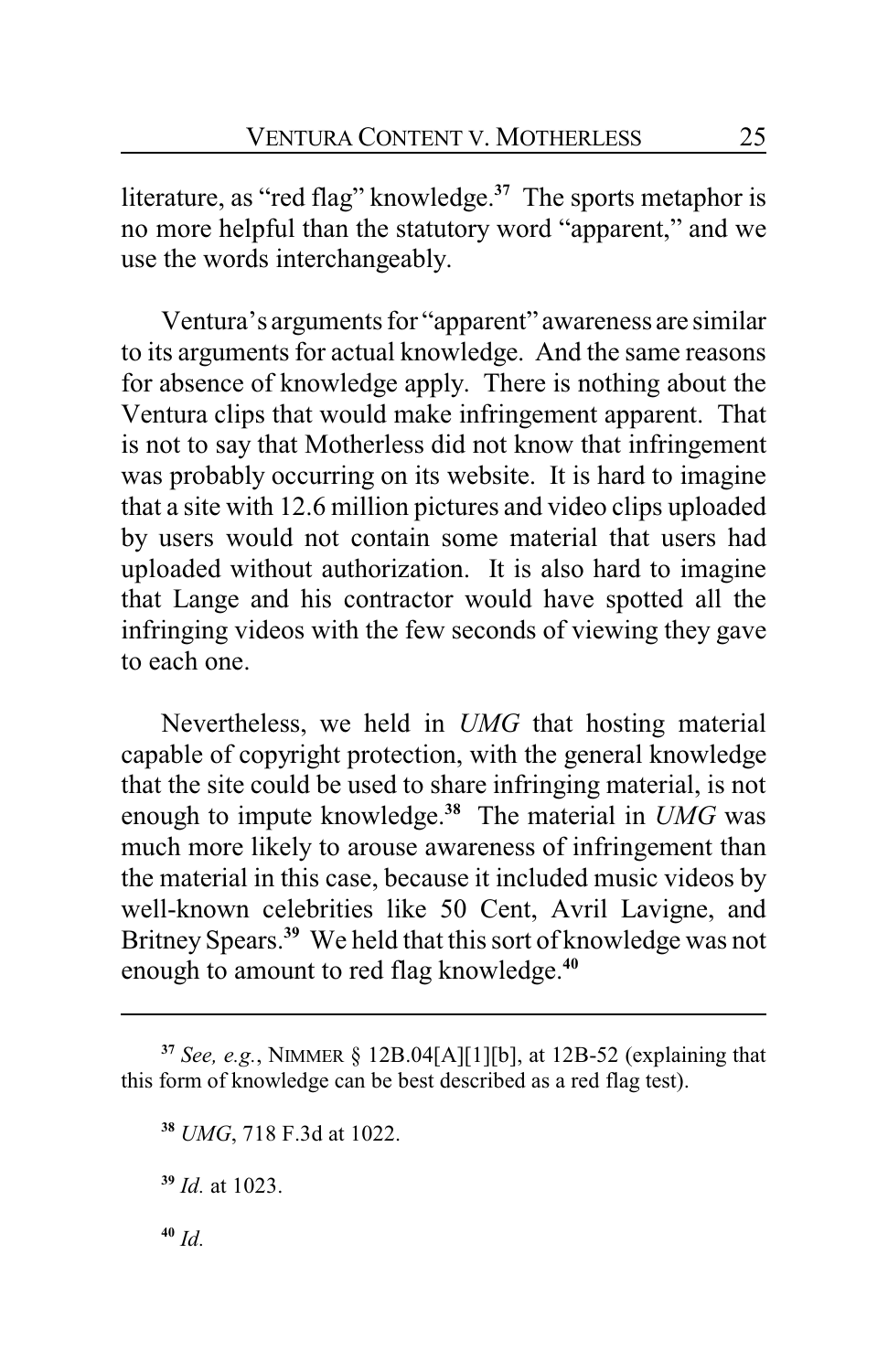Similarly, in *Capitol Records, LLC v. Vimeo, LLC*, **41** the Second Circuit addressed whether a service provider may be found to have apparent knowledge because it relies on mass uploading by users. Its reasoning is instructive. The service provider in *Capitol Records* was Vimeo, which operates a website that enables members to post videos that they created. **<sup>42</sup>** As of 2012, Vimeo had more than 31 million videos and 12.3 million registered users.**<sup>43</sup>** Nearly 43,000 videos were uploaded to Vimeo daily. **<sup>44</sup>** Capitol Records sued Vimeo for copyright infringement because 199 videos on the website contained recordings to which Capitol Records held the copyright.**<sup>45</sup>** The Second Circuit explained that the copyright holder must demonstrate that the service provider had actual knowledge of facts "that would make the *specific infringement claimed* objectively obvious to a reasonable person."**<sup>46</sup>** *Capitol Records* further explained that "suspicion of infringement" is not the same as "facts making infringement obvious."**<sup>47</sup>** Requiring service providers to investigate potential copyright infringement whenever they

**<sup>41</sup>** 826 F.3d 78 (2d Cir. 2016).

**<sup>42</sup>** *Id.* at 81.

**<sup>43</sup>** *Id.* at 84.

**<sup>44</sup>** *Id.*

**<sup>45</sup>** *Id.* at 86.

**<sup>46</sup>** *Id.* at 93 (emphasis added) (citing *Viacom Int'l, Inc. v. YouTube, Inc.*, 676 F.3d 19, 31 (2d Cir. 2012)).

**<sup>47</sup>** *Id.* at 98.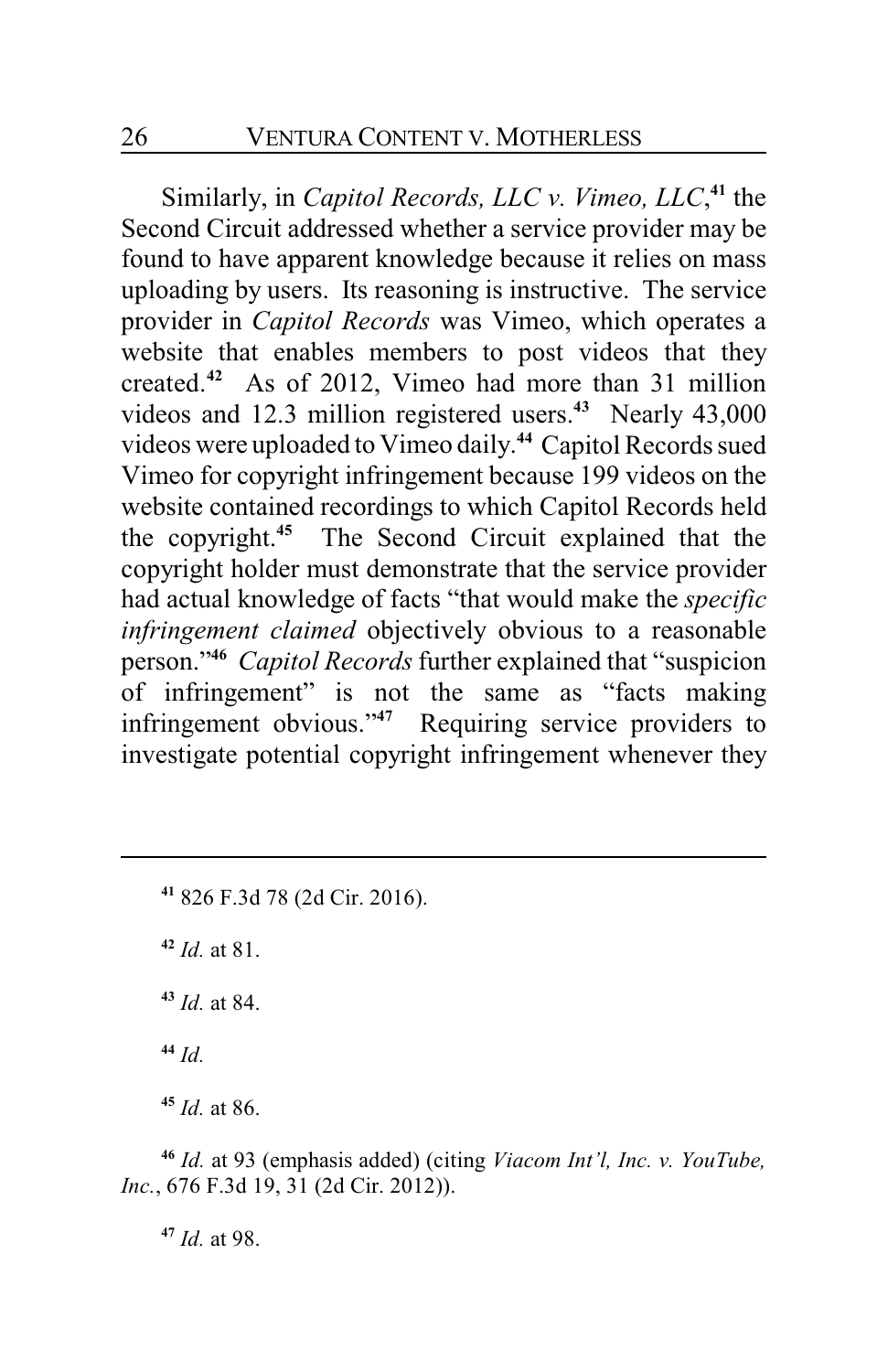were suspicious would undermine "an important part of the compromise embodied in the safe harbor."**<sup>48</sup>**

We agree. The copyright owner must show knowledge, actual or red flag, for the videos that infringed its copyright and are the subject of its claim. And for red flag knowledge, infringement must be apparent, not merely suspicious. Congress used the word "apparent," not "suspicious" or some equivalent. Ventura, not Lange, is in charge of policing Motherless for its copyrighted material. Congress could have put the burden of policing infringement in suspicious circumstances on the provider, but it instead put it on the copyright holder.

Because the facts and circumstances from which a reasonable person might suspect infringement were much more substantial in *UMG* than in this case, and because there we held that the infringement was not "apparent," we must reach the same conclusion here. As *UMG* implies,**<sup>49</sup>** and as the SecondCircuit in *Capitol Records* expresslystated,**<sup>50</sup>** even if it were obvious to a reasonable person that some of the material on the site must be infringing, that is not enough to lose the safe harbor. It must be obvious that the particular material that is the subject of the claim is infringing. Here, it would not be obvious to a reasonable person that the clips excerpted from Ventura movies were infringing.

**<sup>48</sup>** *Id.*

**<sup>50</sup>** 826 F.3d at 93 (citing *Viacom Int'l, Inc. v. YouTube, Inc.*, 676 F.3d 19, 30–31 (2d Cir. 2012)).

**<sup>49</sup>** *See UMG Recordings, Inc. v. Shelter Capital Partners, LLC*, 718 F.3d 1006, 1022 (9th Cir. 2013); *see also Mavrix Photographs, LLC v. LiveJournal, Inc.*, 873 F.3d 1045, 1057 (9th Cir. 2017).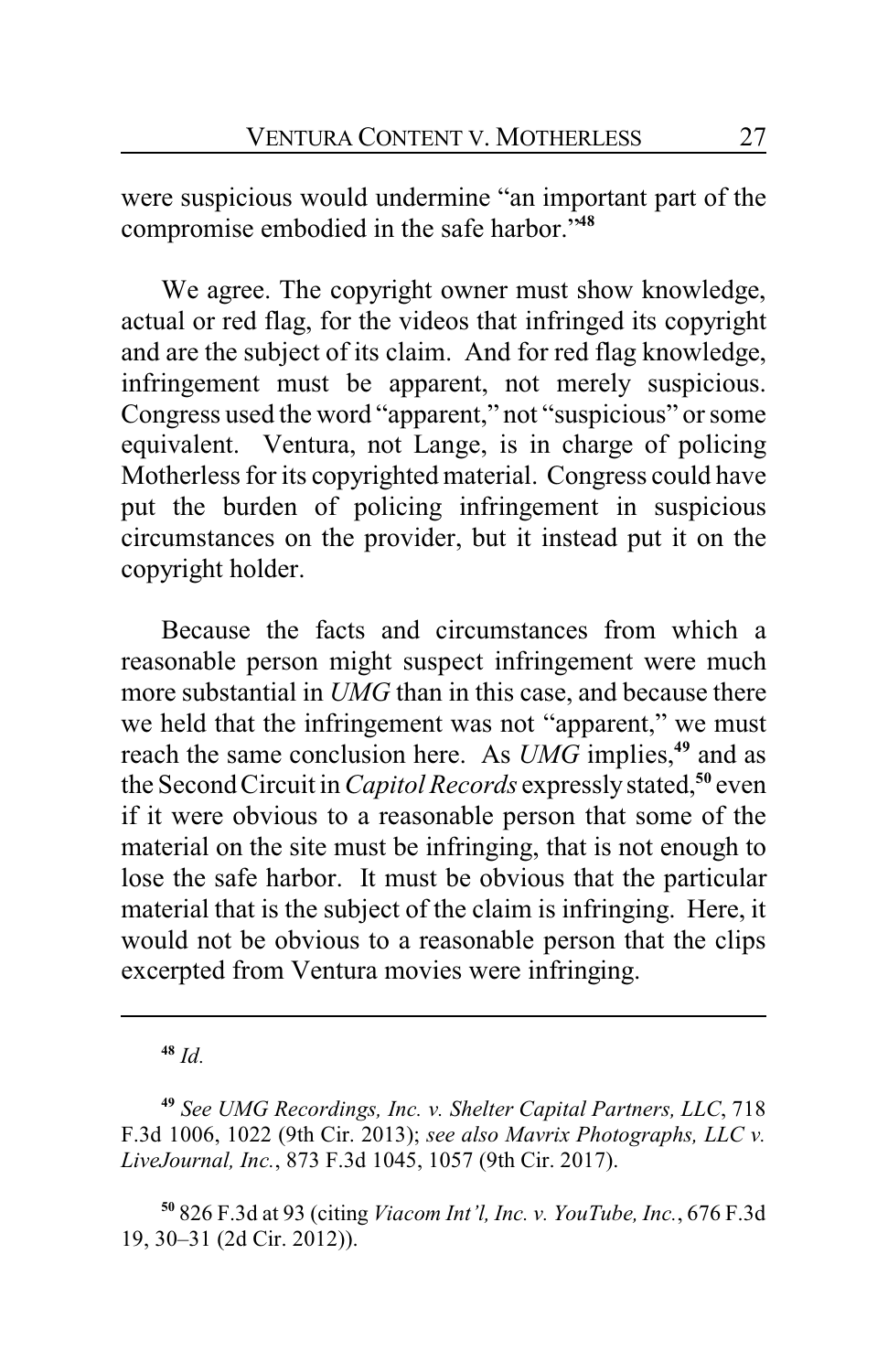Ventura argues that we should infer apparent knowledge under *Columbia Pictures Industries, Inc. v. Fung*. **<sup>51</sup>** Fung's website used a peer-to-peer file sharing protocol.**<sup>52</sup>** That means the content was not on the website's server, but rather on the hard drives of the users. Clicking on a URL on the website enabled the user to get into the shared material on another user's hard drive. Fung's website enabled users to download popular movies and television shows, not just clips but entire movies.**<sup>53</sup>** For example, users downloaded over 1.5 million copies of the James Bond movie *Casino Royale*. **54** The website included categories such as "Top 20 TV Shows" and "Top 20 Movies,"**<sup>55</sup>** so it was obvious that using it would enable the user to get this obviously infringing content in its entirety. Fung solicited users to upload and download copyrighted material and assisted those seeking to watch copyrighted material, including helping downloaders burn DVDs of the infringing material.**<sup>56</sup>** We held that Fung had apparent knowledge, because "[t]he material in question was sufficiently current and well-known that it would have been objectively obvious to a reasonable person that the material

- **<sup>51</sup>** 710 F.3d 1020 (9th Cir. 2013).
- **<sup>52</sup>** *Id.* at 1024.
- **<sup>53</sup>** *Id.* at 1028–29.
- **<sup>54</sup>** *Id.* at 1029.
- **<sup>55</sup>** *Id.*
- **<sup>56</sup>** *Id.* at 1043.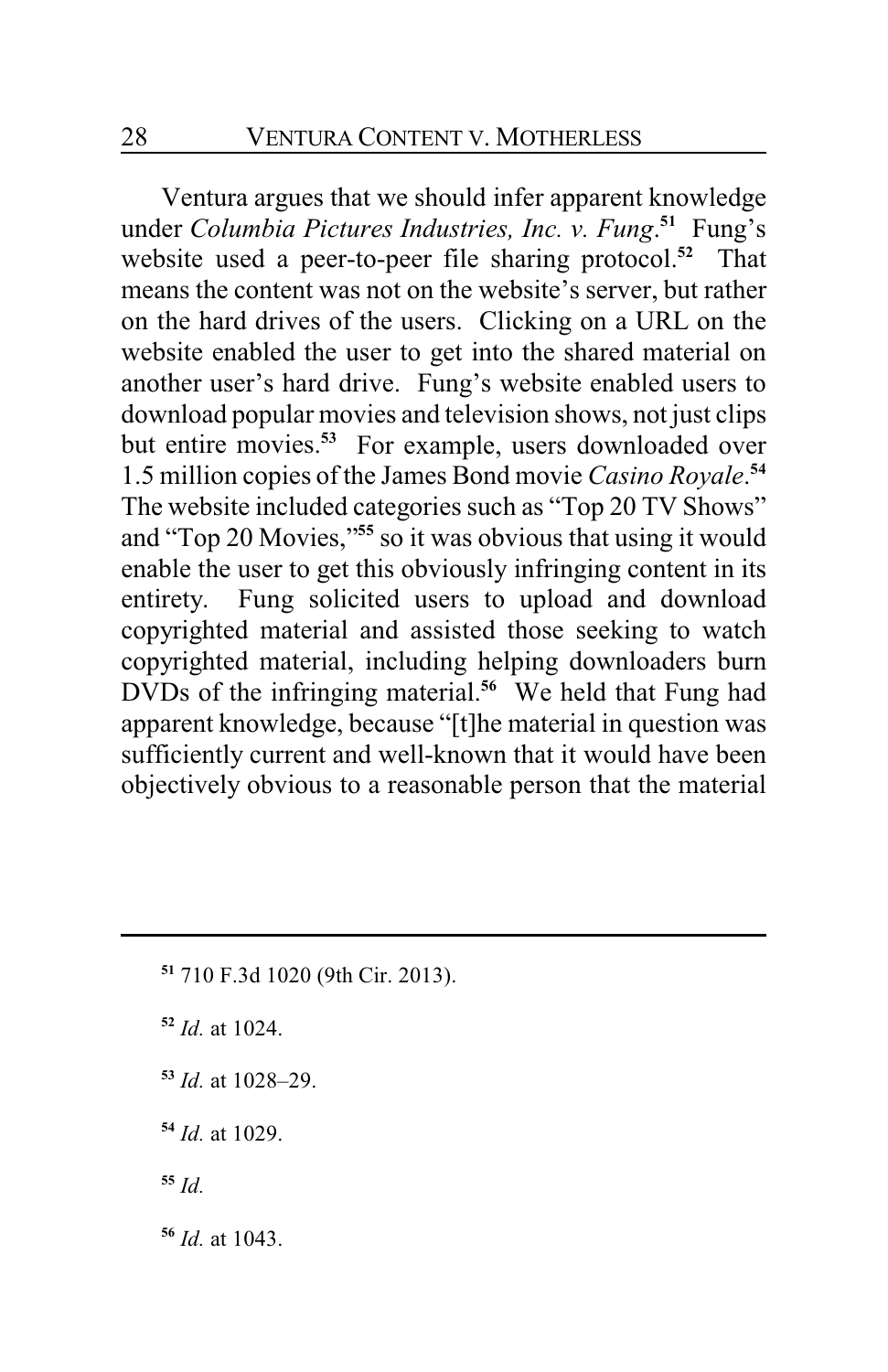solicited and assisted was both copyrighted and not licensed to random members of the public."**<sup>57</sup>**

This case is very much like *UMG* and not at all similar to *Fung*. In *Fung*, the site marketed itself as a pirate site for free access to feature movies and top television shows, and no one could mistake the material on it for anything but infringing material. Fung had complete, long movies, but Motherless limited uploads to 500 megabytes, which would be around half or three-quarters of an hour at standard density, and much less at high density. The Ventura clips had no indication that Ventura owned the copyright—or was associated with the videos at all. Fung had "current and wellknown" material, like *Casino Royale*. **<sup>58</sup>** Whoever the actors in the Ventura material may have been, they are not as famous as the actors who have played James Bond. No one could mistake *Casino Royale* for a couple of amateurs filming their own activities and purposely posting them for exhibition, but an ordinary person could mistake the Ventura clips for just that.

In *Fung*, we noted that "the record is replete with instances of Fung actively encouraging infringement, by urging his users to both upload and download particular copyrighted works."**<sup>59</sup>** Lange did not do that. His posted Terms ofUse prohibited posting copyrighted material without prior written consent from the copyright owner, and he invited takedown notices for infringing material. While such

**<sup>57</sup>** *Id.*

**<sup>58</sup>** *Id.*

**<sup>59</sup>** *Id.*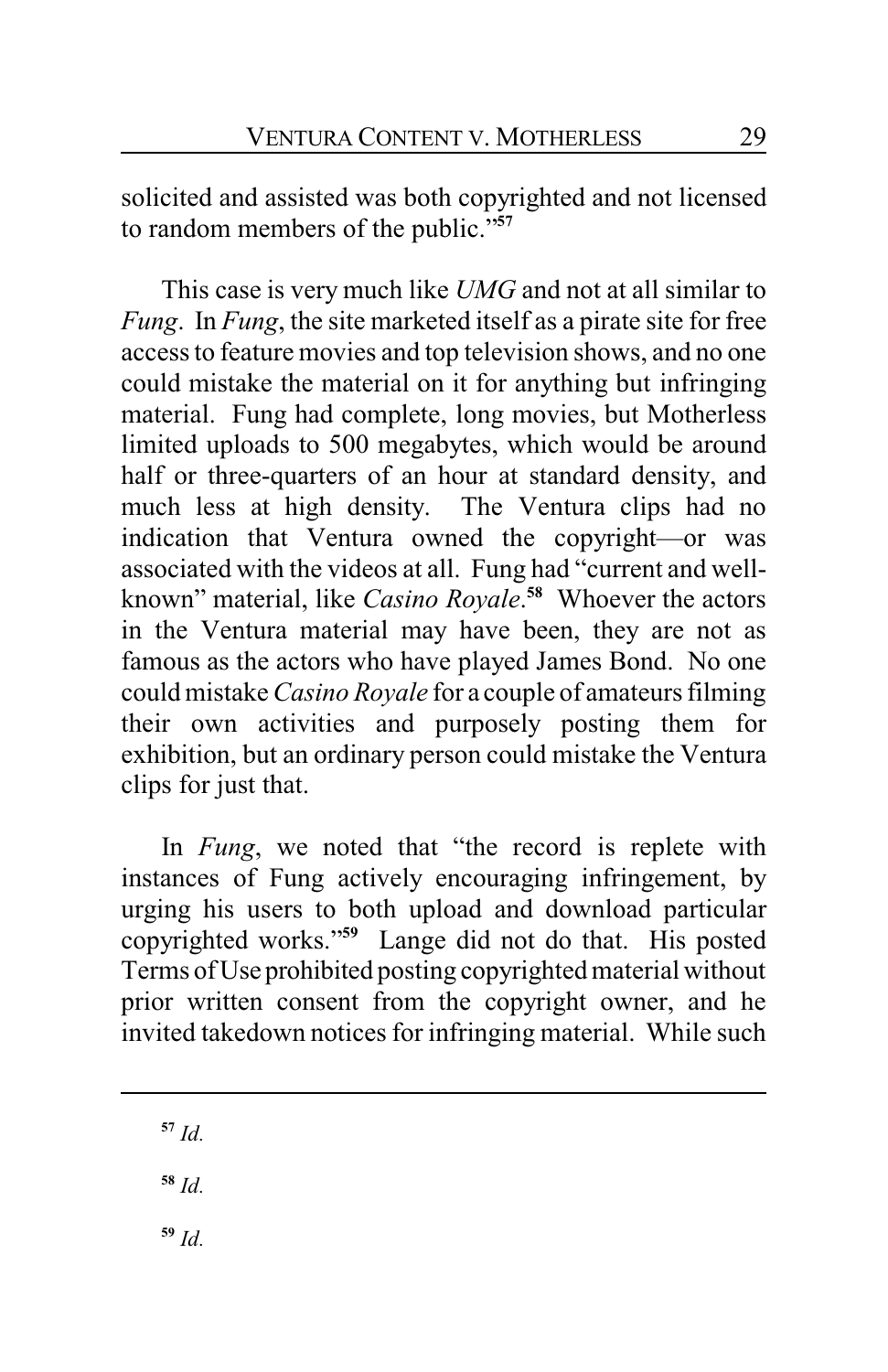posted notices language could be merely for appearances sake if it were not followed by action, Lange estimates that he has deleted over 180,000 videos and pictures for copyright infringement. He has removed an estimated 1,320 to 1,980 users from the site for repeated copyrighted infringement. His software stops users from re-uploading previously deleted material. Fung's was fairly explicitly a pirate website. Motherless, though, appears to be managing the website to make money while avoiding legal trouble from users posting child pornography, bestiality, or copyright infringing material.

Lastly, Ventura makes the policy argument that "[i]t is exceedingly difficult for [Ventura]—or any adult Web site, for that matter—to convince customers to pay for content that is readily available for free on the adult tube sites" such as Motherless. That may be so, but Congress, not judges, makes the policy decision on whether to offer a safe harbor from suit.

## **iii. Expeditious Takedown**

An additional requirement for the accidental infringer's safe harbor relief is expeditious removal of the infringing material once there is actual or red flag notice of the infringement. The statutory wording is that "upon obtaining such knowledge or awareness," the service provider must "act[] expeditiously to remove, or disable access to, the material.<sup>"60</sup> To trigger the expeditious removal requirement, a copyright owner's notification must substantially comply with the requirements of subsection  $(c)(3)(A)$  of the safe

**<sup>60</sup>** 17 U.S.C. § 512(c)(1)(A)(iii).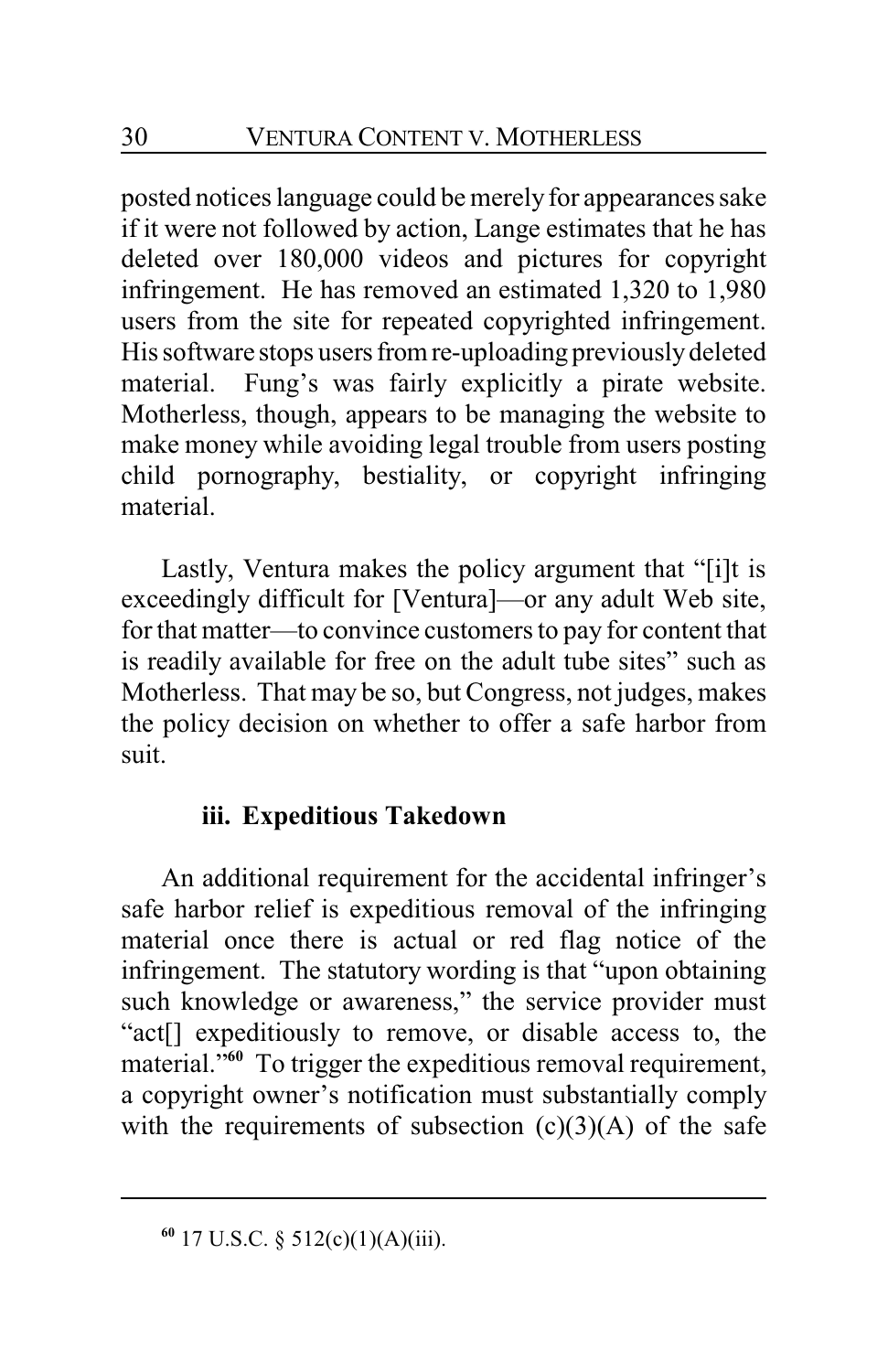harbor statute.<sup>61</sup> Among other things, the notification must identify the infringing material with "information reasonably sufficient to permit the service provider to locate the material."**<sup>62</sup>**

In this case, the infringing videos had no Ventura identification, and the site had more than a half-million videos, so as a practical matter what Motherless needed to remove them was a URL for each. Ventura did not send Motherless a statutory notification before filing suit. When Lange was served with Ventura's complaint, he asked Ventura to provide him with the URLs to the infringing clips so that he could delete them. Ventura did not initially respond. Subsequently, Ventura provided the URLs after Lange followed up on his initial request. Lange deleted the 33 infringing clips the same day. That satisfied the "responds expeditiously to remove" requirement.

## **C. Right and Ability to Control**

Even if subsection  $(c)(1)(A)$  is satisfied (no actual or red flag knowledge, expeditious removal), a service provider still loses its safe harbor under subsection  $(c)(1)(B)$  if it receives "a financial benefit directly attributable to the infringing activity, in a case in which the service provider has the right

**<sup>61</sup>** *Id.* § 512(c)(3)(B).

 $62$  *Id.* § 512(c)(3)(A)(iii). This part of the statute provides that notice is effective only if it includes: "Identification of the material that is claimed to be infringing or to be the subject of infringing activity and that is to be removed or access to which is to be disabled, and information reasonably sufficient to permit the service provider to locate the material."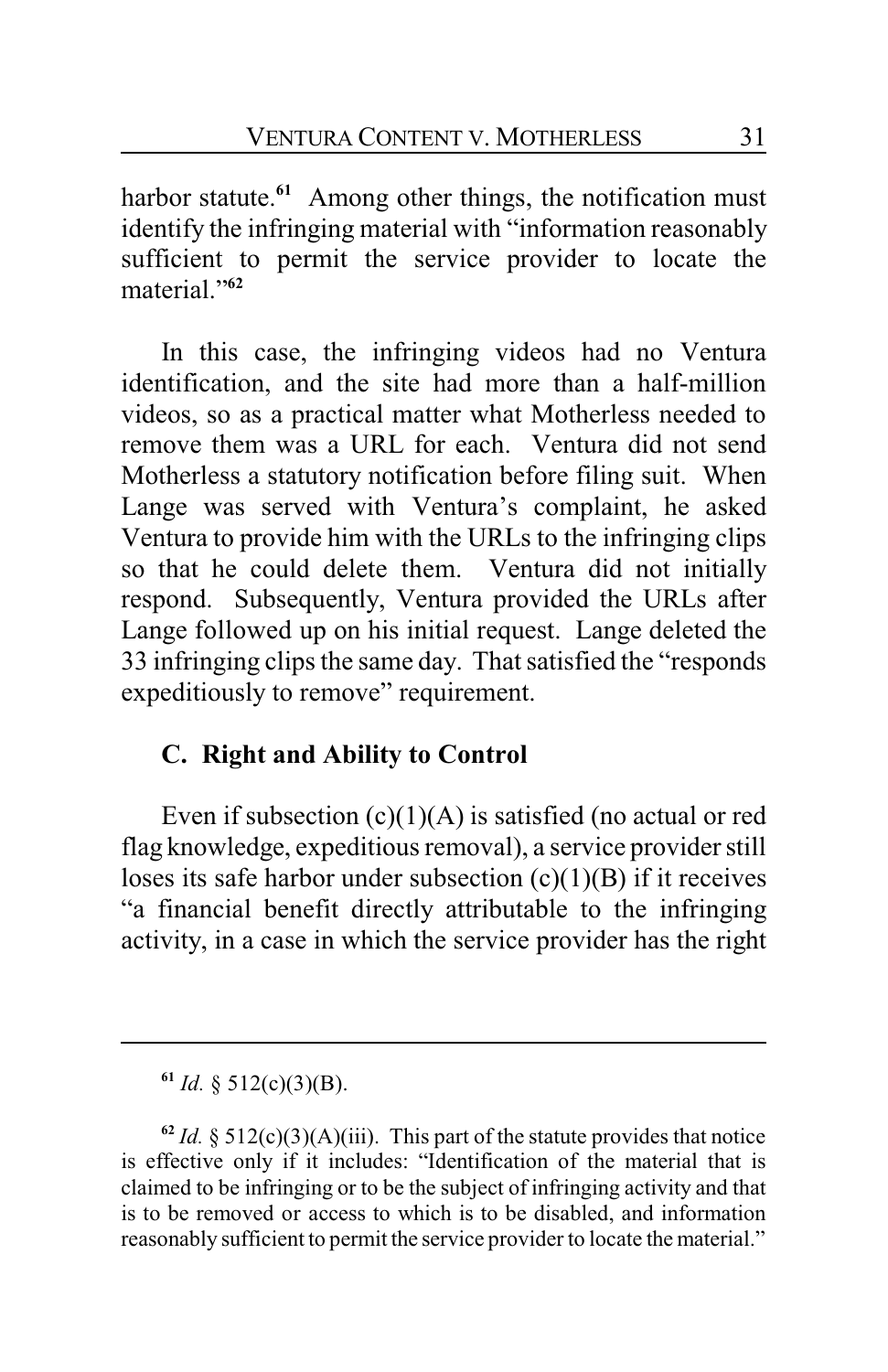and ability to control such activity." **<sup>63</sup>** This raises two questions: did Motherless have "the right and ability to control" the infringing activity, and if so, did it receive a financial benefit "directly attributable to the infringing activity"?

Motherless certainly had the physical ability to control any and all infringing activity. Lange could take down all of Motherless's content, infringing or not, and bar any uploads, infringing or not. We have held, however, that the "'[r]ight and ability to control' involves 'something more than the ability to remove or block access to materials posted on a service provider's website."<sup>64</sup> To have the right and ability to control, a service provider must be able to exert "substantial influence" on its users' activities.**<sup>65</sup>**

We held in *UMG* that the service provider did not have the "ability to control."**<sup>66</sup>** In *Fung*, it did.**<sup>67</sup>** This case is like *UMG* and not like *Fung*. Nothing in the record suggests that Motherless told its users what to upload. Its homepage welcomed users to "a moral free zone where anything legal

**<sup>64</sup>** *Mavrix Photographs, LLC v. LiveJournal, Inc.*, 873 F.3d 1045, 1058 (9th Cir. 2017) (quoting *UMG Recordings, Inc. v. Shelter Capital Partners, LLC*, 718 F.3d 1006, 1030 (9th Cir. 2013)).

**<sup>65</sup>** *UMG*, 718 F.3d at 1030 (quoting *Viacom Int'l, Inc. v. YouTube, Inc.*, 676 F.3d 19, 38 (2d Cir. 2012)).

**<sup>66</sup>** *Id.*

**<sup>67</sup>** *Columbia Pictures Indus., Inc. v. Fung*, 710 F.3d 1020, 1046 (9th Cir. 2013).

**<sup>63</sup>** *Id.* § 512(c)(1)(B).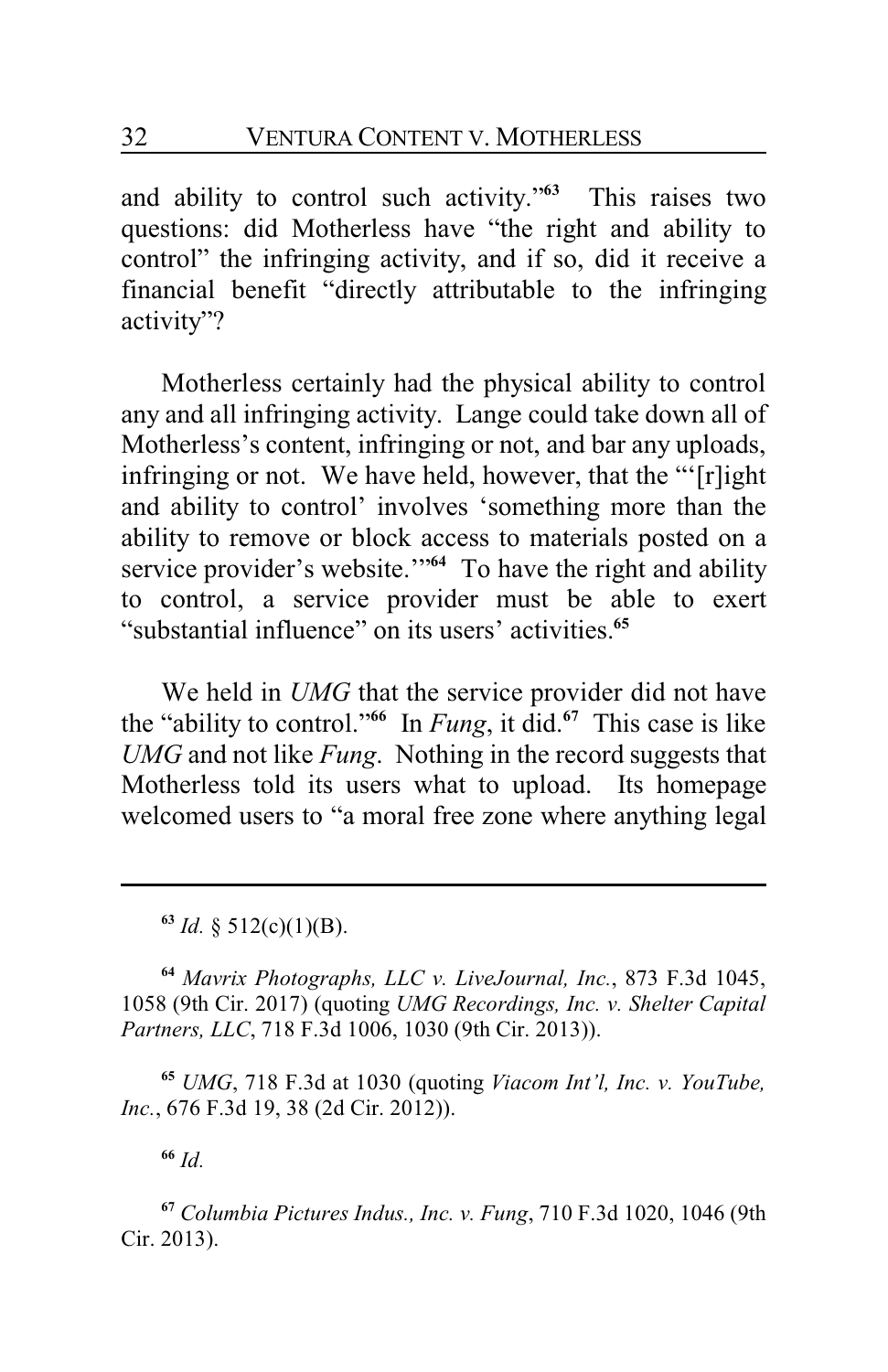stays." It did not curate uploaded content in any meaningful way, nor did it reject unpopular groups or content. Motherless deleted only user-created groups that contained little or no content, and it started deleting bestiality content due to legality issues raised by European advertisers.

Motherless rewarded uploaders of the most popular content with points redeemable for items of negligible value, such as coffee mugs and t-shirts, but that does not amount to encouraging uploads of infringing material. Even after Motherless started letting users exchange points for cash, the payouts were nominal. One of the most prolific Motherless users (he uploaded over 300,000 files) testified that he made just \$200. Except for Motherless's screening out of child pornography, bestiality pornography, and apparent infringing material, the uploaders, not Motherless, controlled what was uploaded. Such censoring by Motherless could not enable it to control uploads of non-obvious infringing material,**<sup>68</sup>** and there was nothing in the uploaded video clips to identify their infringing nature.

Nor was there any evidence that Motherless received "a financial benefit directly attributable to the infringing activity." Unlike the site in *Fung*, Motherless did not advertise itself as a place to get pirated materials. Of course, the more pornography Motherless had, the more users it would attract, and more views would lead to more advertising revenue. The words "the" and "directly" in the statute, though, must mean that some revenue has to be distinctly attributable to the infringing material at issue. There is no

**<sup>68</sup>** *See UMG*, 718 F.3d at 1027–28; *Io Grp., Inc. v. Veoh Networks, Inc.*, 586 F. Supp. 2d 1132, 1151 (N.D. Cal. 2008).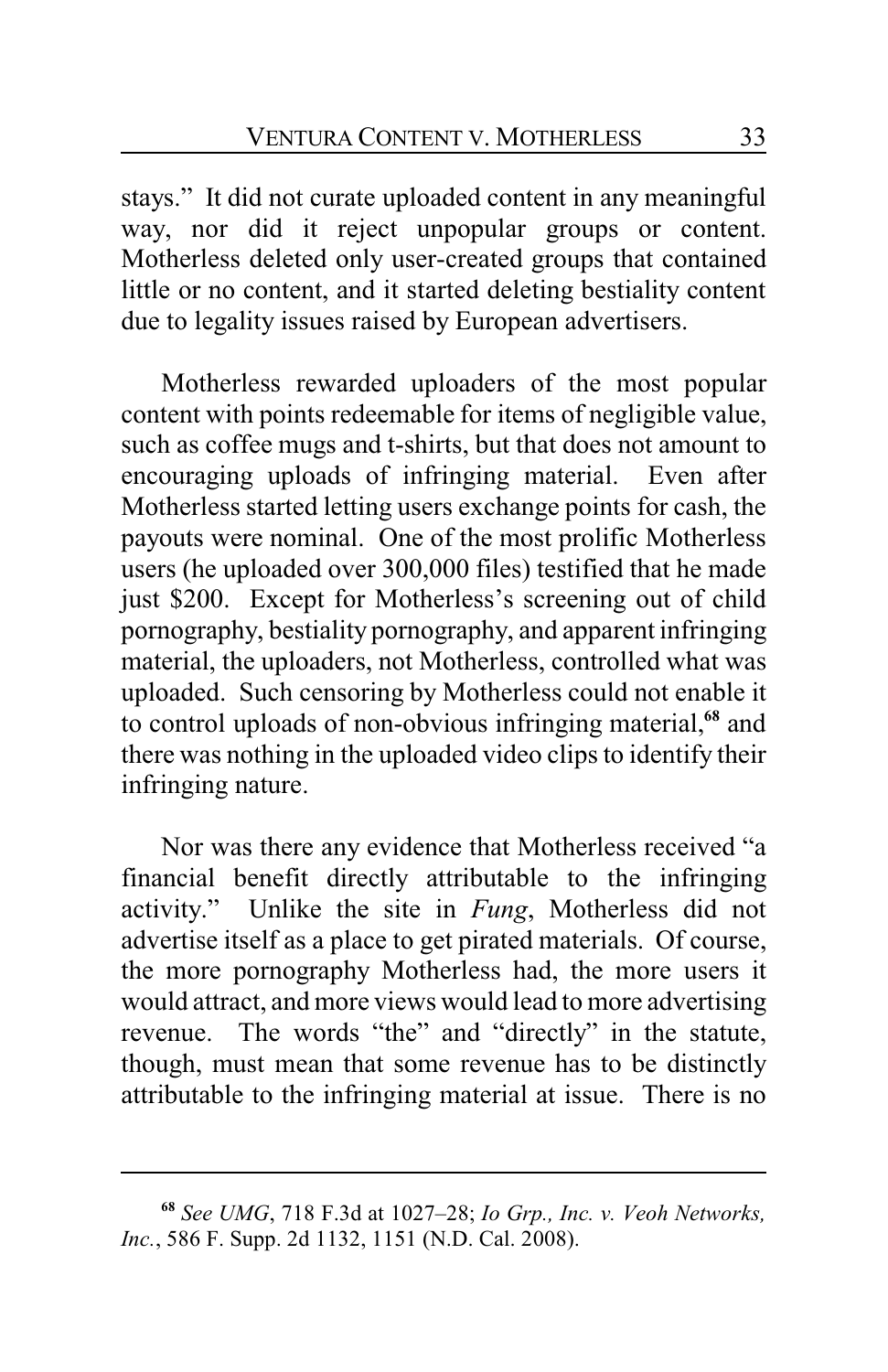evidence that Motherless made any money directly from the Ventura clips.

## **D. Repeat Infringer Termination**

So far, we have examined the specifics of the safe harbor as applied to Ventura's movie clips. Ventura did not submit cognizable evidence establishing a genuine issue of fact as to whether Motherless was entitled to safe harbor.**<sup>69</sup>** The evidence is uncontradicted that Motherless did not know, nor was it apparent, that its site included infringing Ventura clips. Motherless immediately removed them on the day that Ventura gave Motherless enough information to do so. And Motherless did not control what users uploaded. These conditions are necessary to enjoy the safe harbor. However, they are not sufficient.

Basically, subsection (c) of the safe harbor provision aims at individual infringements, not the service as a whole. It uses the phrase "the material"—that is, the material for which an infringement remedy is sought—in the context of setting out what a service provider needs to do to avoid liability for the infringement of the copyrighted material at issue. Our sister circuit and we both read it this way.<sup>70</sup> If subsection  $(c)$ were read to apply to all the material on the website, instead of the material for which a remedy was sought by the victim of infringement, then no large site would be protected by the

**<sup>69</sup>** *See* Fed. R. Civ. P. 56(c).

**<sup>70</sup>** *See UMG Recordings, Inc. v. Shelter Capital Partners LLC*, 718 F.3d 1006, 1021–22 (9th Cir. 2013); *Capitol Records, LLC v. Vimeo, LLC*, 826 F.3d 78, 93 (2d Cir. 2016); *Viacom Int'l, Inc. v. YouTube, Inc.*, 676 F.3d 19, 31 (2d Cir. 2012).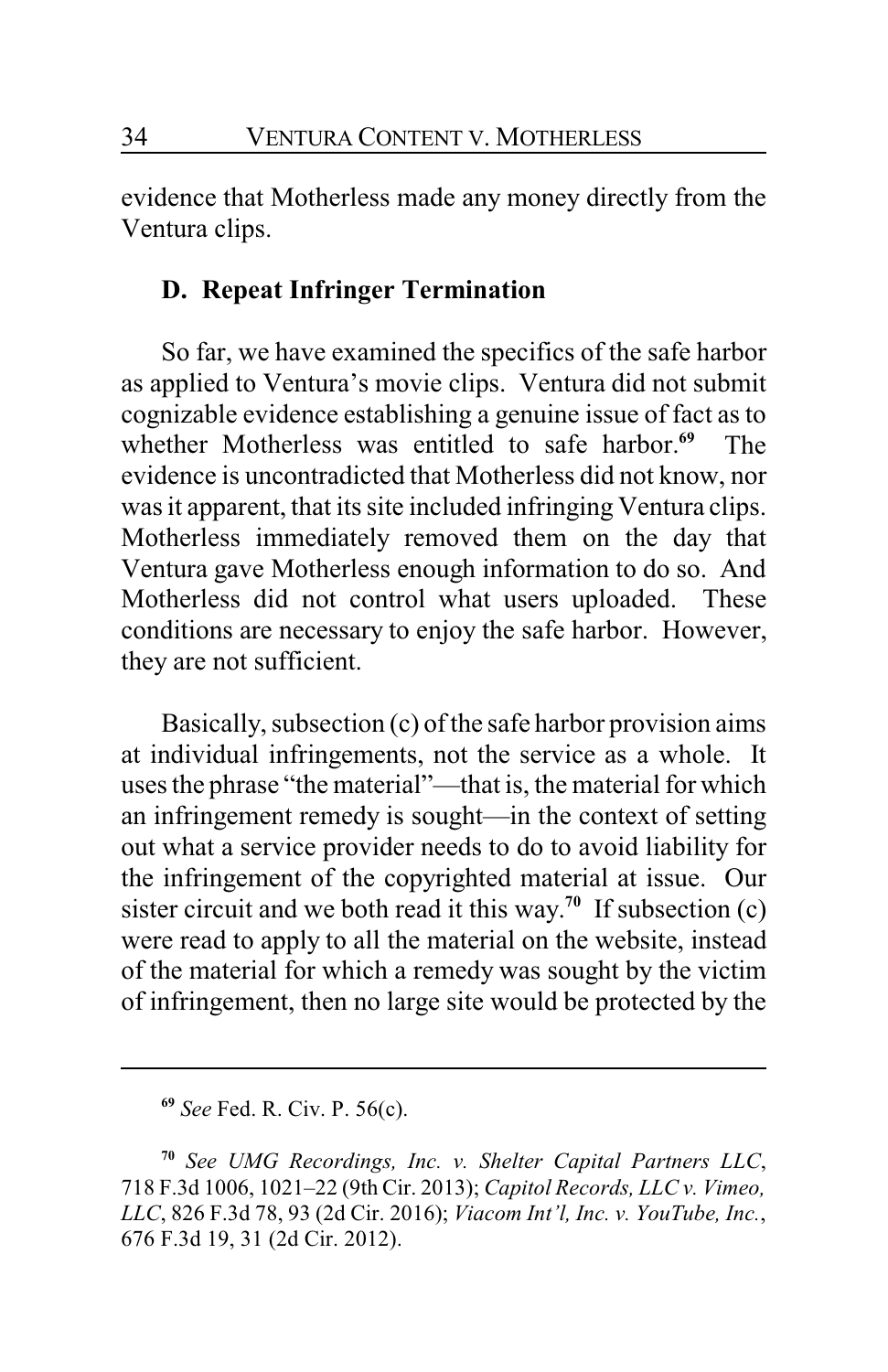safe harbor. It is unimaginable that any website with hundreds of thousands or millions of user uploads could successfully screen out all of the copyright infringing uploads, or even all of the uploads where infringement was apparent.

But Congress promulgated subsection (i) to limit the eligibility for safe harbor treatment. Even if a website deletes infringing material as soon as it learns about it, the safe harbor is unavailable unless the site has a policy of excluding repeat infringers. This ineligibility provision "is a prophylactic against future acts of infringement by actors whose past conduct renders them suspect."**<sup>71</sup>**

This repeat infringer policyrequirement does not focus on the particular infringement at issue. Instead, subsection (i) bars use of the subsection (c) safe harbor unless the service provider adopts and "reasonably" implements a policy of terminating repeat infringers in "appropriate" circumstances:

> (1)ACCOMMODATIONOFTECHNOLOGY.—The limitations on liability established by this section shall apply to a service provider only if the service provider—

(A) has adopted and reasonably implemented, and informs subscribers and account holders of the service provider's system or network of, a policy that provides for the termination in appropriate circumstances of subscribers and account

**<sup>71</sup>** NIMMER § 12B.10[A][2], at 12B-168.7.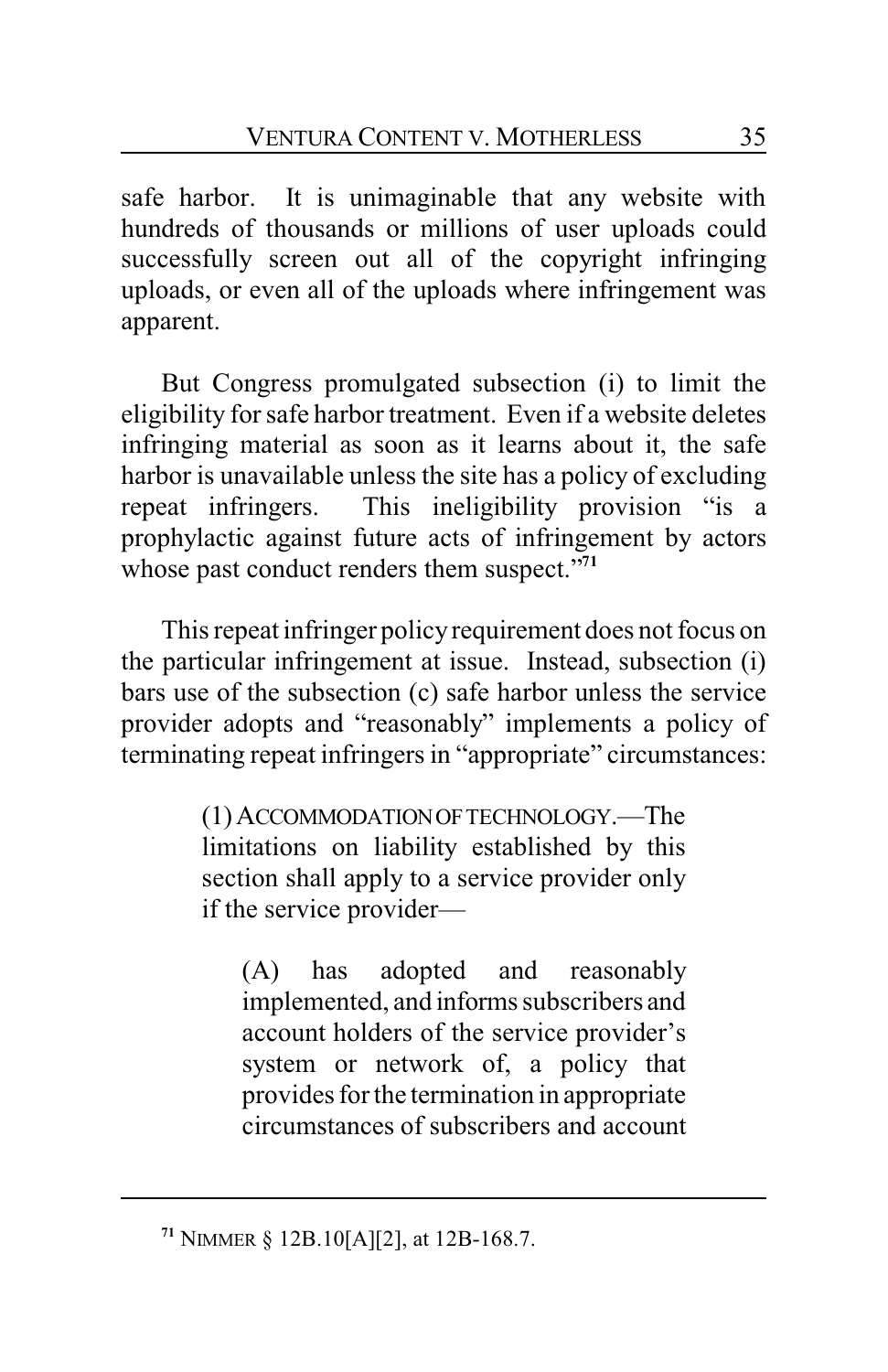holders of the service provider's system or network who are repeat infringers; and

(B) accommodates and does not interfere with standard technical measures.

Unlike subsection (c), subsection (i) addresses how the site is generallymanaged, not just how the site responds to notice of a particular infringement. Without subsection (i), an unscrupulous website might take down infringing material as soon as it received a proper takedown notice identifying it, yet still operate as a pirate site. Subsection (i) obliges the provider to exclude repeat infringers, subject to its qualifications: "reasonably" and "in appropriate circumstances." In this case, subsection (i) means that if Motherless did not reasonably implement a policy of terminating in appropriate circumstances users who were repeat infringers, then innocence in hosting Ventura's works and promptness in removing them once notified would not shield Motherless from infringement remedies.

The "standard technical measures" referenced in subsection  $(i)(1)(B)$  enable copyright owners to establish some technical means so that service providers can spot and exclude infringing material without substantial expense.**<sup>72</sup>**

(A) have been developed pursuant to a broad consensus

<sup>&</sup>lt;sup>72</sup> "Standard technical measures" is defined in 17 U.S.C.  $\S$  512(i)(2), which states:

DEFINITION.—As used in this subsection, the term "standard technical measures" means technical measures that are used by copyright owners to identify or protect copyrighted works and—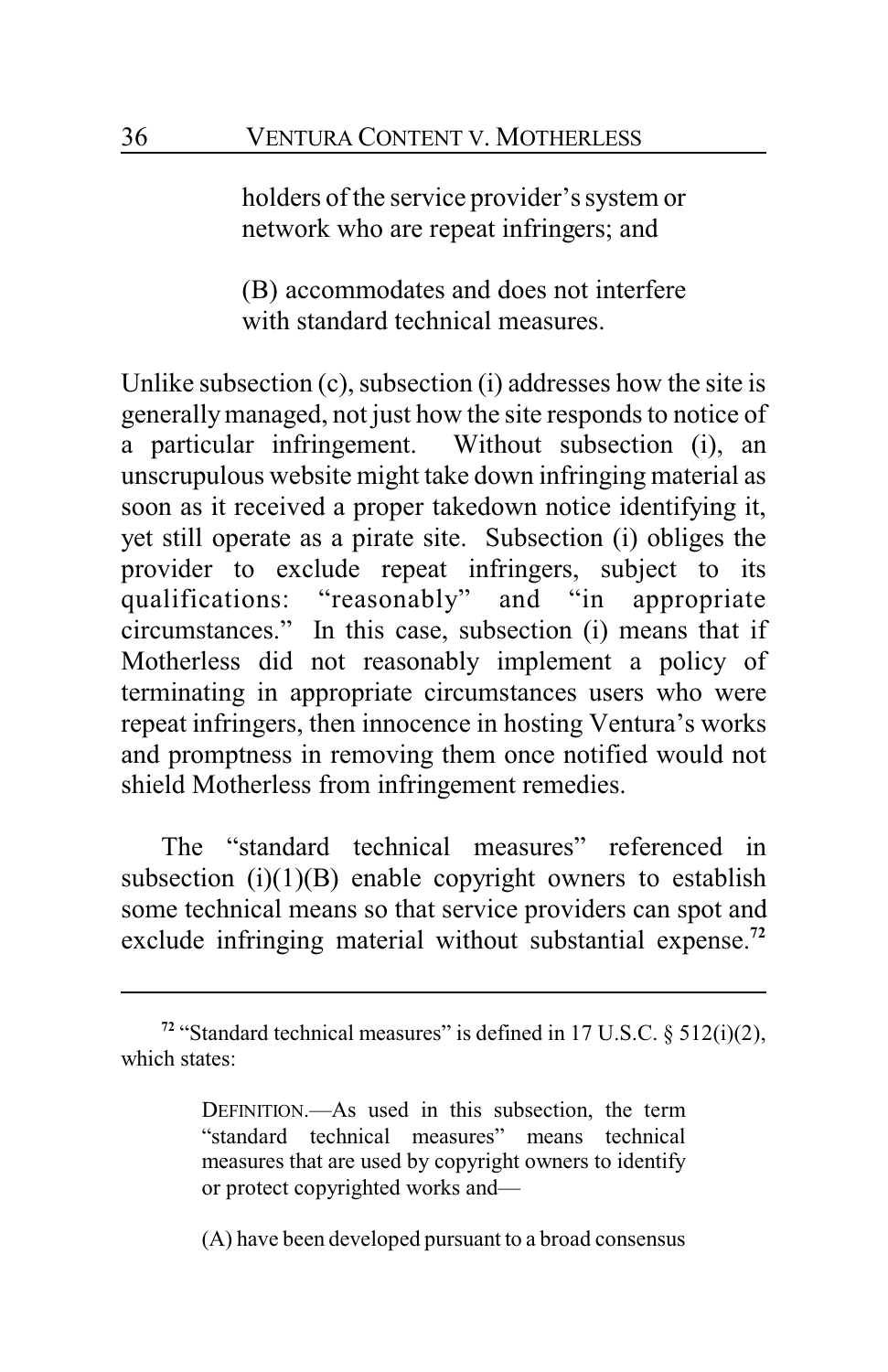One can imagine a digital version of the old c in a circle (©) automatically triggering the uploading software to exclude material so marked by the copyright owner. But subsection  $(i)(1)(B)$  is not at issue in this case. The evidence establishes, without any genuine issue of fact, that Ventura did not in any way mark its material so that infringement could be spotted and the material excluded by some standard technical measure.

However, the inapplicability of subsection (B) to this case does not free Motherless from the burden of subsection (A). The service provider must satisfy both. Motherless has a written policy of excluding infringing material, stated on its membership sign-up page:

> In connection with User-Submitted Content, you affirm, represent, and/or warrant that: you won or have the necessary licenses, rights, consents and permissions to use and authorize [Motherless] to use all . . . copyright . . . rights in and to any and all User-Submitted Content to enable inclusion and use of the User-Submitted Content in the manner contemplated by the [Motherless] website and these Terms of Use.

of copyright owners and service providers in an open, fair, voluntary, multi-industry standards process;

(B) are available to any person on reasonable and nondiscriminatory terms; and

(C) do not impose substantial costs on service providers or substantial burdens on their systems or networks.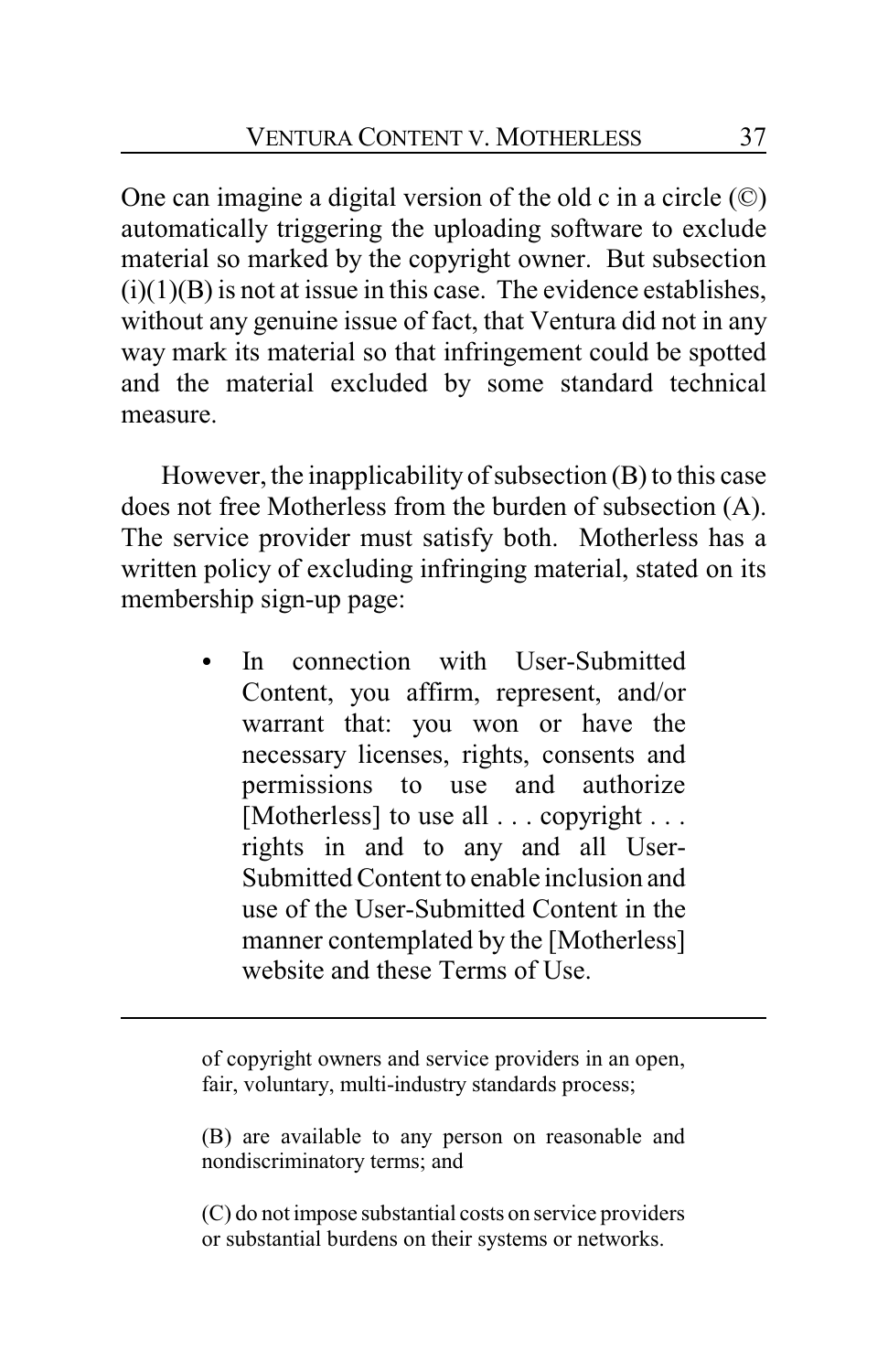### 38 VENTURA CONTENT V. MOTHERLESS

- [Motherless] and its administrators reserve the right (but not the obligation) in their sole discretion to refuse, delete, move or edit any and all Content that it deems is in violation of the law (including . . . copyright law) . . . .
- C A partial list of content that is illegal or prohibited includes content that . . . Promotes an illegal or unauthorized copy of another's copyrighted work, such as pirated computer programs or links to them, or providing information to circumvent manufacturer-installed copyprotect devices, or providing pirated music or links to pirated music files . . . .
- You agree that you will not post, or otherwise distribute or facilitate distribution of any Content that . . . infringes on any . . . copyright . . . of any party . . . .
- You may not post, distribute, or reproduce in any way, any copyrighted material . . . without obtaining the prior written consent of the owner of such proprietary rights or otherwise have a valid basis under the law, including "fair use."

And Motherless has a written policy of terminating repeat infringers. On its page entitled "DMCA Notice & Takedown Policy and Procedures," Motherless said that "[it] is the firm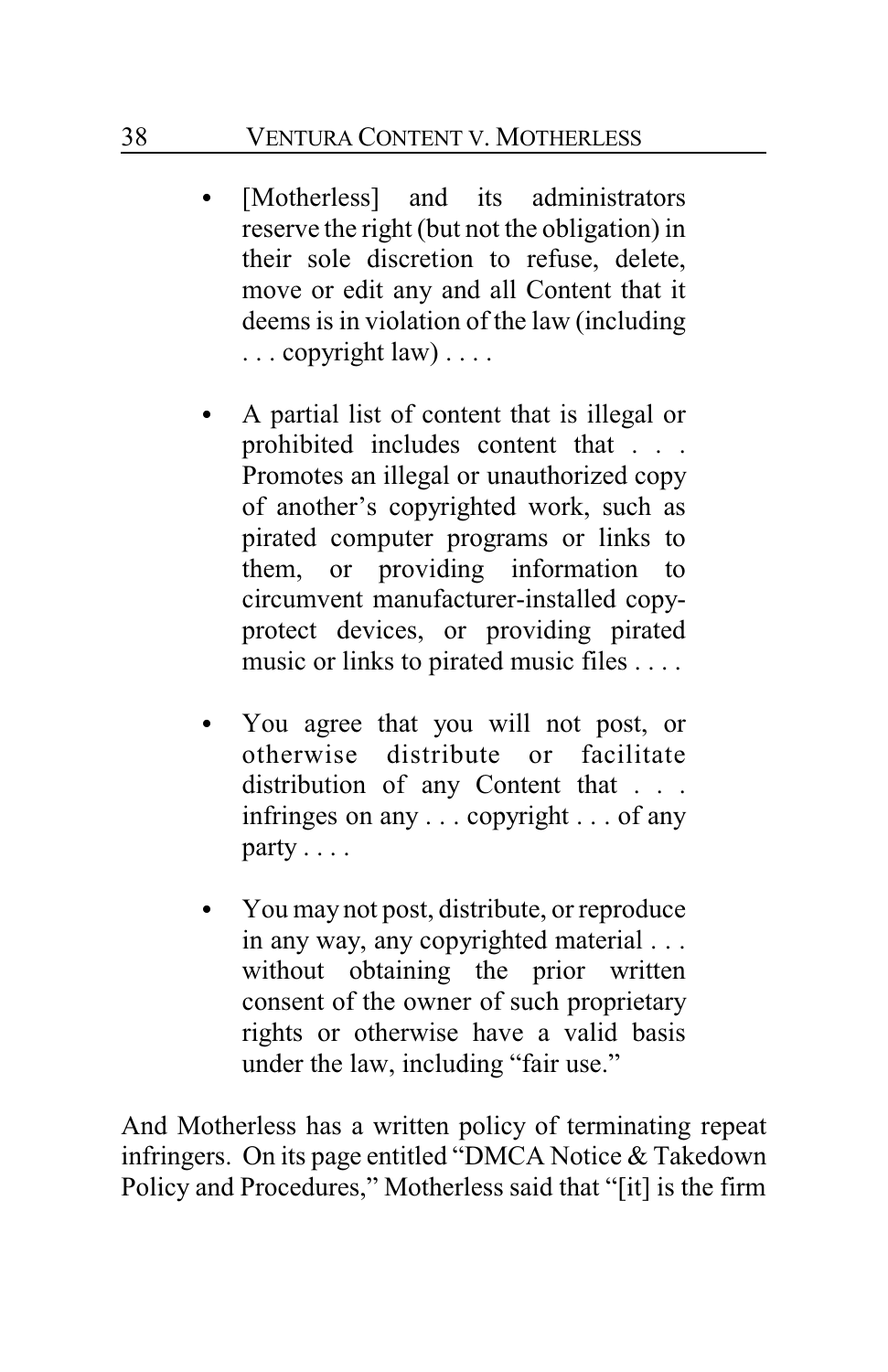policy of the [site] to terminate the account of repeat copyright infringers, when appropriate."

The details of the termination policyare not written down. However, the statute does not say that the policy details must be written, just that the site must inform subscribers of "a policy" of terminating repeat infringers in appropriate circumstances. Motherless consists only of Lange and a few independent contractors, and Lange alone determines when to terminate repeat infringers.**<sup>73</sup>** A company might need a written policy to tell its employees or independent contractors what to do if there were a significant number of them, but Motherless is not such a firm. Small operations in many industries often do not have written policies because the owners who would formulate the policies are also the ones who execute it. There might not have been a need for anything in writing. So the lack of a detailed written policy is not by itself fatal to safe harbor eligibility. Neither is the fact that Motherless did not publicize its internal criteria.**<sup>74</sup>**

Lange described how he applies Motherless's repeat infringer policy in his deposition testimony. He testified that he excludes infringing material by looking for an identifying watermark in the corner, the usual way owners identify their copyrighted material. If he receives a DMCA takedown

**<sup>73</sup>** The dissent conflates Lange's screening of content for child pornography and bestiality before it is made available on the website, and his implementation of Motherless's policy to terminate repeat infringers. Lange does only the former with the assistance of contractors.

**<sup>74</sup>** *See Corbis Corp. v. Amazon.com, Inc.*, 351 F. Supp. 2d 1090, 1102 (W.D. Wash. 2004), *overruled on other grounds*, *Cosmetic Ideas, Inc. v. IAC/Interactivecorp*, 606 F.3d 612 (9th Cir. 2010); NIMMER § 12B.10[F], at 12B-195 n.195.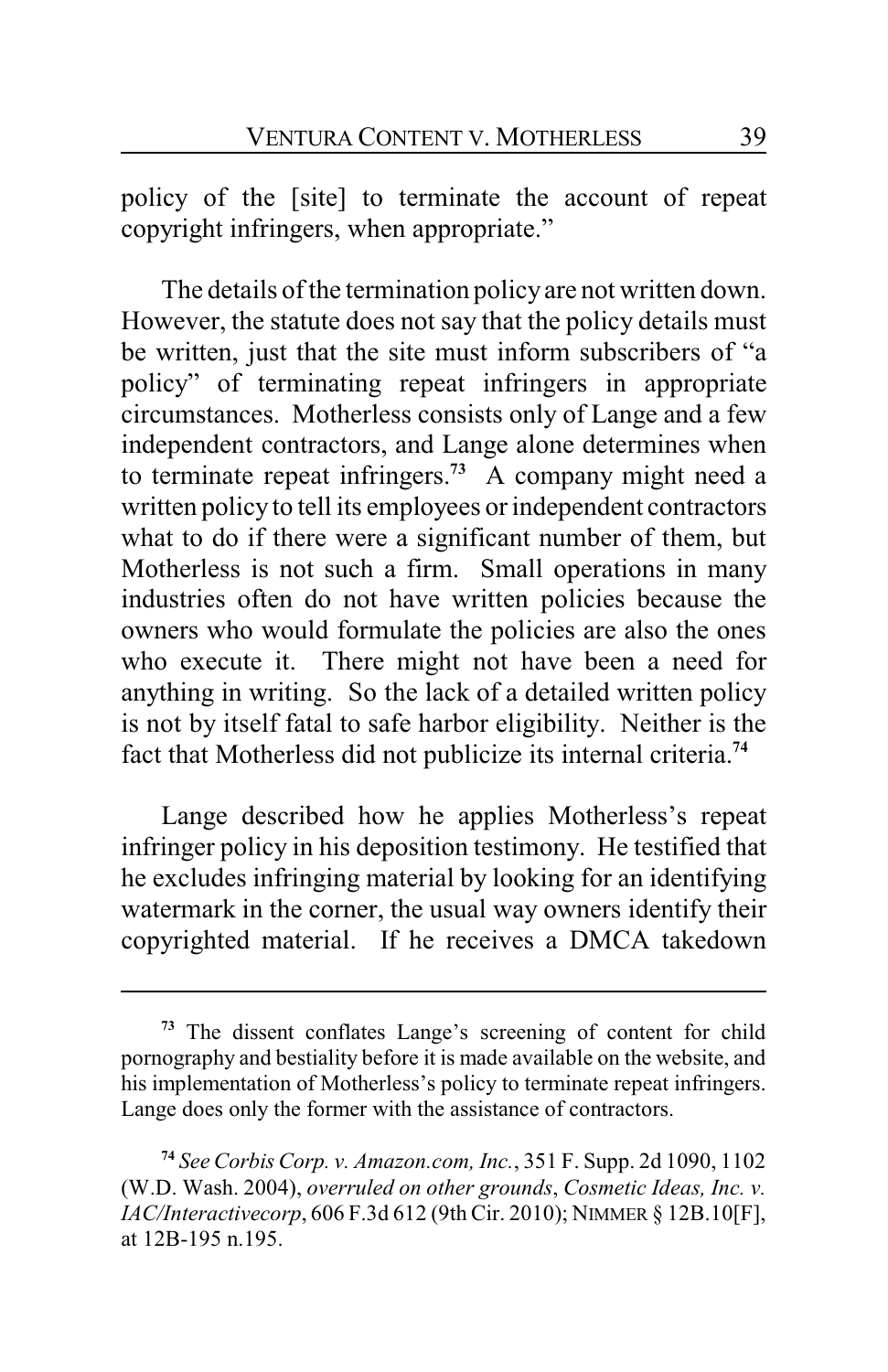notice (the form designated in subsection  $(c)(3)(A))$ ,<sup>75</sup> he

<sup>75</sup> 17 U.S.C. § 512(c)(3)(A) lists out the requirements for a notice of infringement. The subsection reads as follows:

ELEMENTS OF NOTIFICATION.—

(A) To be effective under this subsection, a notification of claimed infringement must be a written communication provided to the designated agent of a service provider that includes substantially the following:

(i) A physical or electronic signature of a person authorized to act on behalf of the owner of an exclusive right that is allegedly infringed.

(ii) Identification of the copyrighted work claimed to have been infringed, or, if multiple copyrighted works at a single online site are covered by a single notification, a representative list of such works at that site.

(iii) Identification of the material that is claimed to be infringing or to be the subject of infringing activity and that is to be removed or access to which is to be disabled, and information reasonably sufficient to permit the service provider to locate the material.

(iv) Information reasonably sufficient to permit the service provider to contact the complaining party, such as an address, telephone number, and, if available, an electronic mail address at which the complaining party may be contacted.

(v) A statement that the complaining party has a good faith belief that use of the material in the manner complained of is not authorized by the copyright owner, its agent, or the law.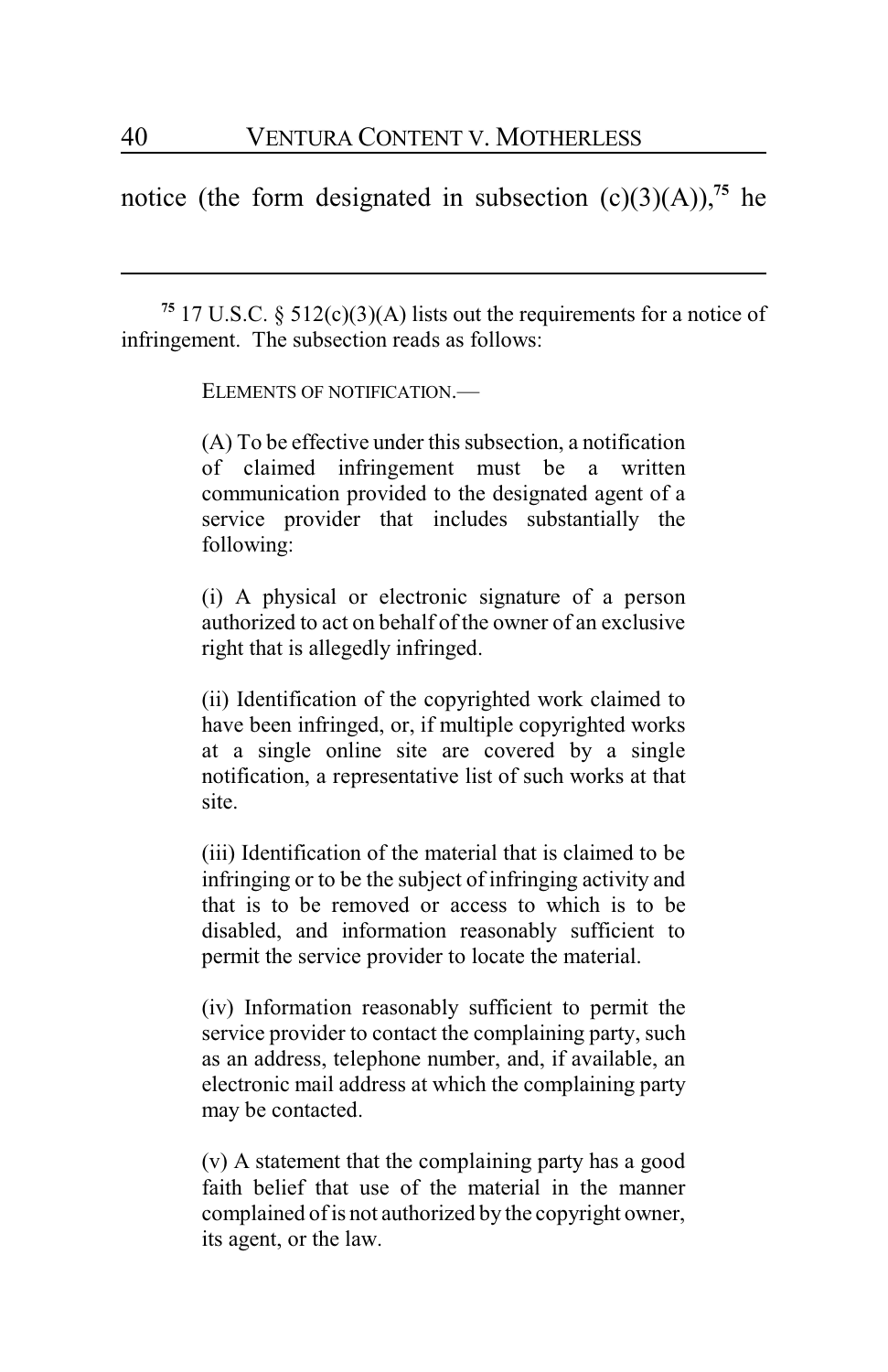also uses "hashing" software so that copies of the image or clip will be removed and will be screened out if anyone tries to post them again. Ordinarily, he will not terminate a user because of one takedown notice, but he will if there are two or more, which is to say, "repeated" instances of infringement. He might make a "gut decision" to terminate a user after the first DMCA notice (that is, a user who is not a repeat infringer) if there are multiple infringing pictures or videos identified in the notice, though that is not his usual practice. Motherless has received over 3,000 DMCA takedown notices. Lange does not keep a written list of subscribers whose submissions generated DMCA notices, but he saves each of the takedown notices and can track the number of times each user's content has been deleted in response, as well as the date of and reason (e.g., copyright infringement, child pornography) for each deletion. In deciding to terminate a user, he considers the account's history, as well as his memory and judgment. He is especially careful to look for and screen out material from one producer who threatened to sue him for infringement.

Before removing a user, Lange considers multiple factors, as detailed above, including the number of complaints arising from the user's uploads, the amount of infringing content in the complaint he received, and whether he thinks the user had maliciously or intentionally uploaded infringing content. Lange testified at one point that Motherless had an automated system for removing repeat infringers, but he subsequently admitted that Motherless did not have such a system and may

<sup>(</sup>vi) A statement that the information in the notification is accurate, and under penalty of perjury, that the complaining party is authorized to act on behalf of the owner of an exclusive right that is allegedly infringed.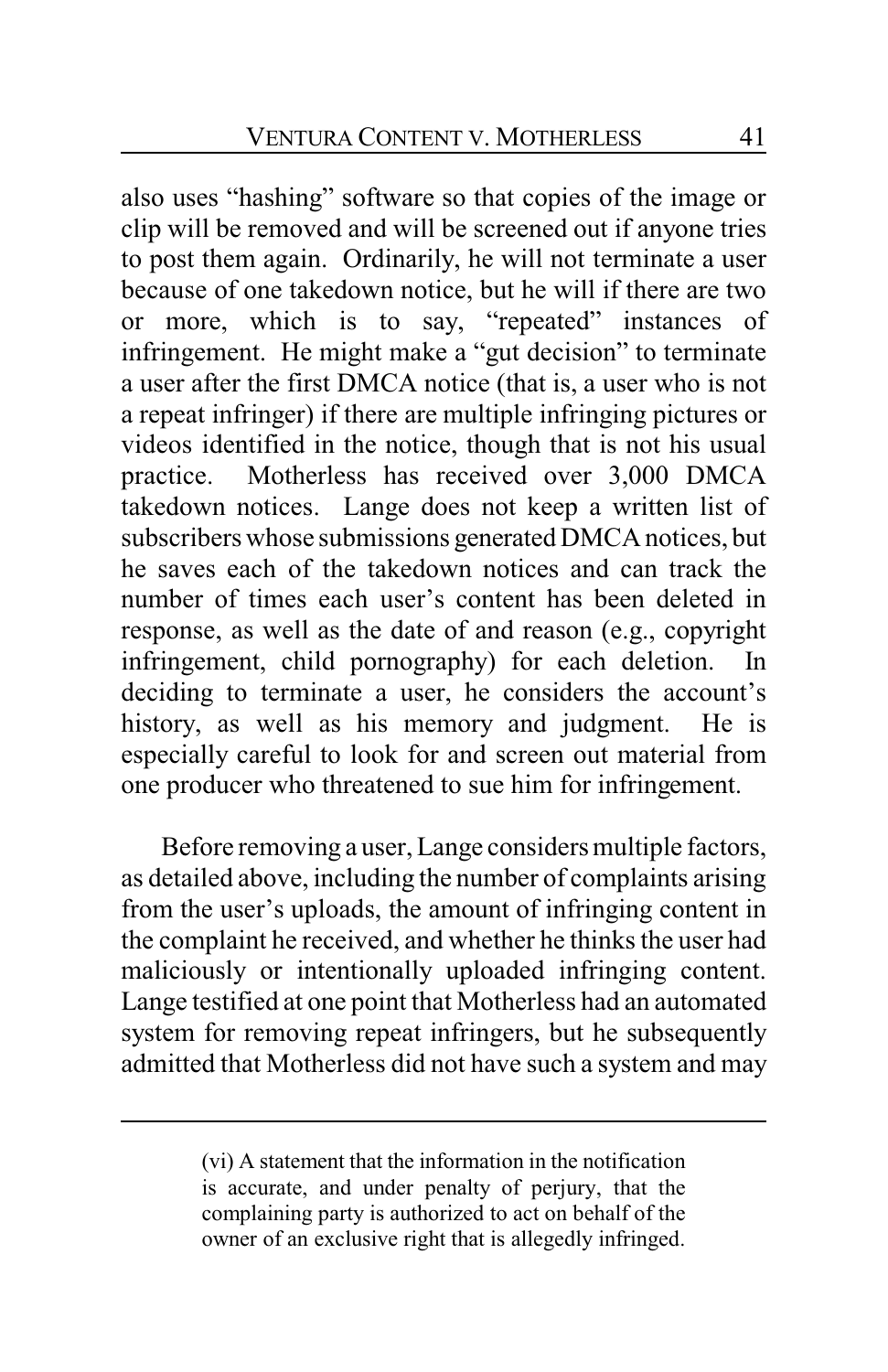have confused it with Motherless's automatic removal of content when two or more people report it for violating the Terms of Use within a 24-hour period. Lange uses his judgment, not a mechanical test, to terminate infringers based on the volume, history, severity, and intentions behind a user's infringing content uploads. Ventura does not dispute this.

*Perfect 10, Inc. v. CCBill LLC***<sup>76</sup>** holds that "a service provider 'implements' a policy if it has a working notification system, a procedure for dealing with DMCA-compliant notifications, and if it does not actively prevent copyright owners from collecting information needed to issue such notifications." The "implementation is reasonable if, under 'appropriate circumstances,' the service provider terminates users who repeatedly or blatantly infringe copyright."**<sup>77</sup>** A "substantial failure" to record alleged infringers may raise a genuine issue of material fact, but the maintenance of a DMCA log is adequate even if the log is not perfect.**<sup>78</sup>** (One page of the log was not fully filled out in *CCBill*, but the log was still adequate.**<sup>79</sup>** ) DMCA-compliant notices put the provider on notice of infringement, but unsworn, noncompliant complaints do not.**<sup>80</sup>** The service provider's responses to DMCA notices from copyright holders other

**<sup>77</sup>** *Id.*

**<sup>78</sup>** *Id.* at 1110.

**<sup>79</sup>** *Id.*

**<sup>80</sup>** *Id.* at 1112–13.

**<sup>76</sup>** 488 F.3d 1102, 1109 (9th Cir. 2007).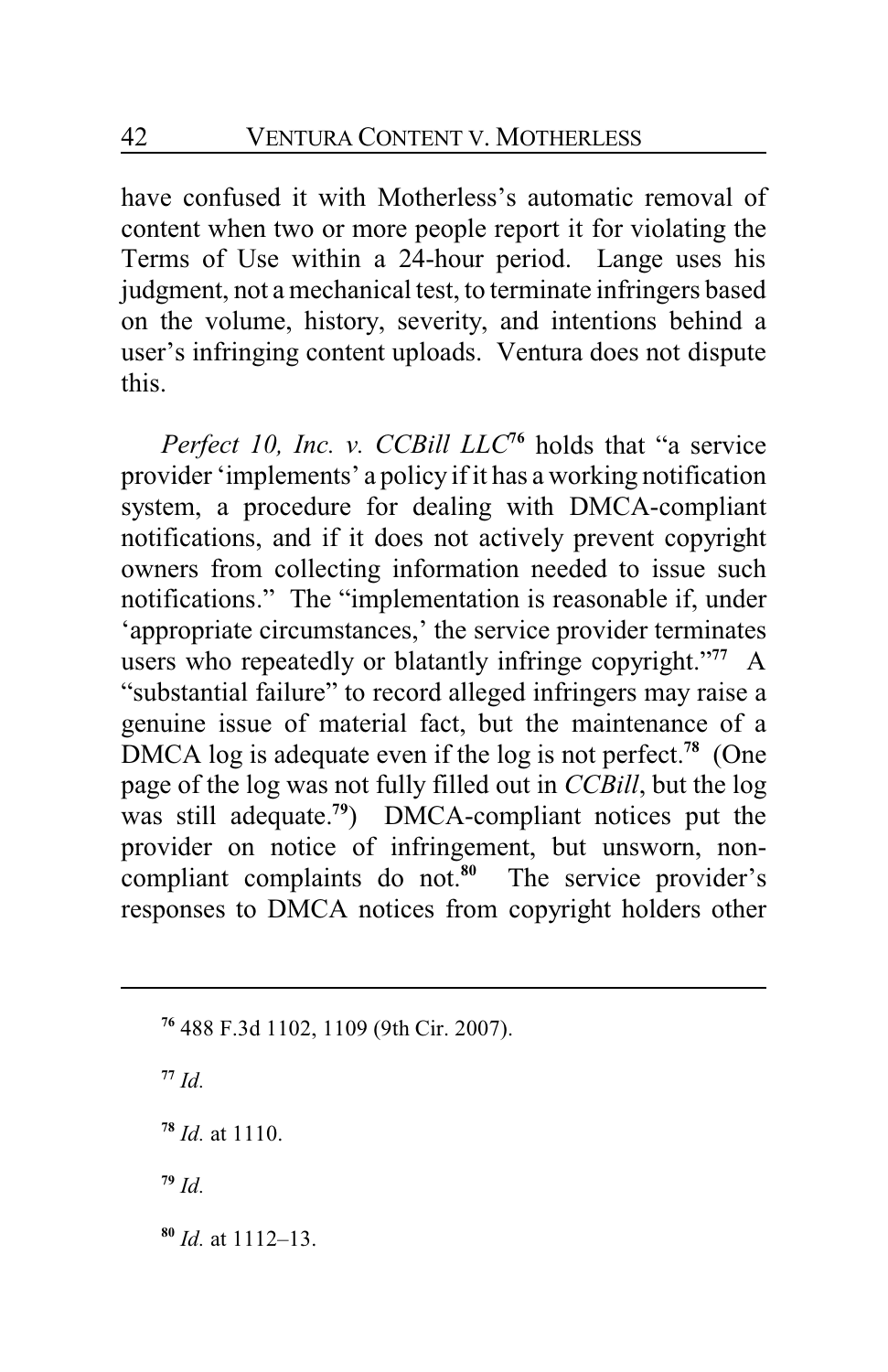than the parties to the case are relevant to assessing the provider's policy. **81**

Various factors may bear on whether a service provider has "adopted and reasonably implemented" its policy for terminating, "in appropriate circumstances," repeat infringers. Certain factors work in favor of the service provider, including: a DMCA log, as discussed in *CCBill*; blocking a subscriber's name and email address from uploads;**<sup>82</sup>** putting email addresses from terminated accounts on a banned list;**<sup>83</sup>** and prohibiting a banned user from reopening a terminated account.**<sup>84</sup>** Other factors cut against the service provider, including: changing the email address to which takedown notices are sent without providing notice of the change;**<sup>85</sup>** participating in copyright infringement;**<sup>86</sup>** allowing terminated users to rejoin the site;**<sup>87</sup>** and refusing to terminate known

**<sup>82</sup>** *See Io Grp., Inc. v. Veoh Networks, Inc.*, 586 F. Supp. 2d 1132, 1143–44 (N.D. Cal. 2008).

**<sup>83</sup>** *See Capitol Records, LLC v. Vimeo, LLC*, 972 F. Supp. 2d 500, 514–16 (S.D.N.Y. 2013), *overruled in part on other grounds*, 826 F.3d 78 (2d Cir. 2012).

**<sup>84</sup>** *Corbis Corp. v. Amazon.com, Inc.*, 351 F. Supp. 2d 1090, 1103–04 (W.D. Wash. 2004).

**<sup>85</sup>** *See Ellison v. Robertson*, 357 F.3d 1072, 1080 (9th Cir. 2004).

**<sup>86</sup>** *See EMI Christian Music Grp., Inc. v. MP3tunes, LLC*, 844 F.3d 79, 90 (2d Cir. 2016).

**<sup>87</sup>** *See BMG Rights Mgmt. (US) LLC v. Cox Commc'ns, Inc.*, 149 F. Supp. 3d 634, 656–58 (E.D. Va. 2015).

**<sup>81</sup>** *Id.* at 1113.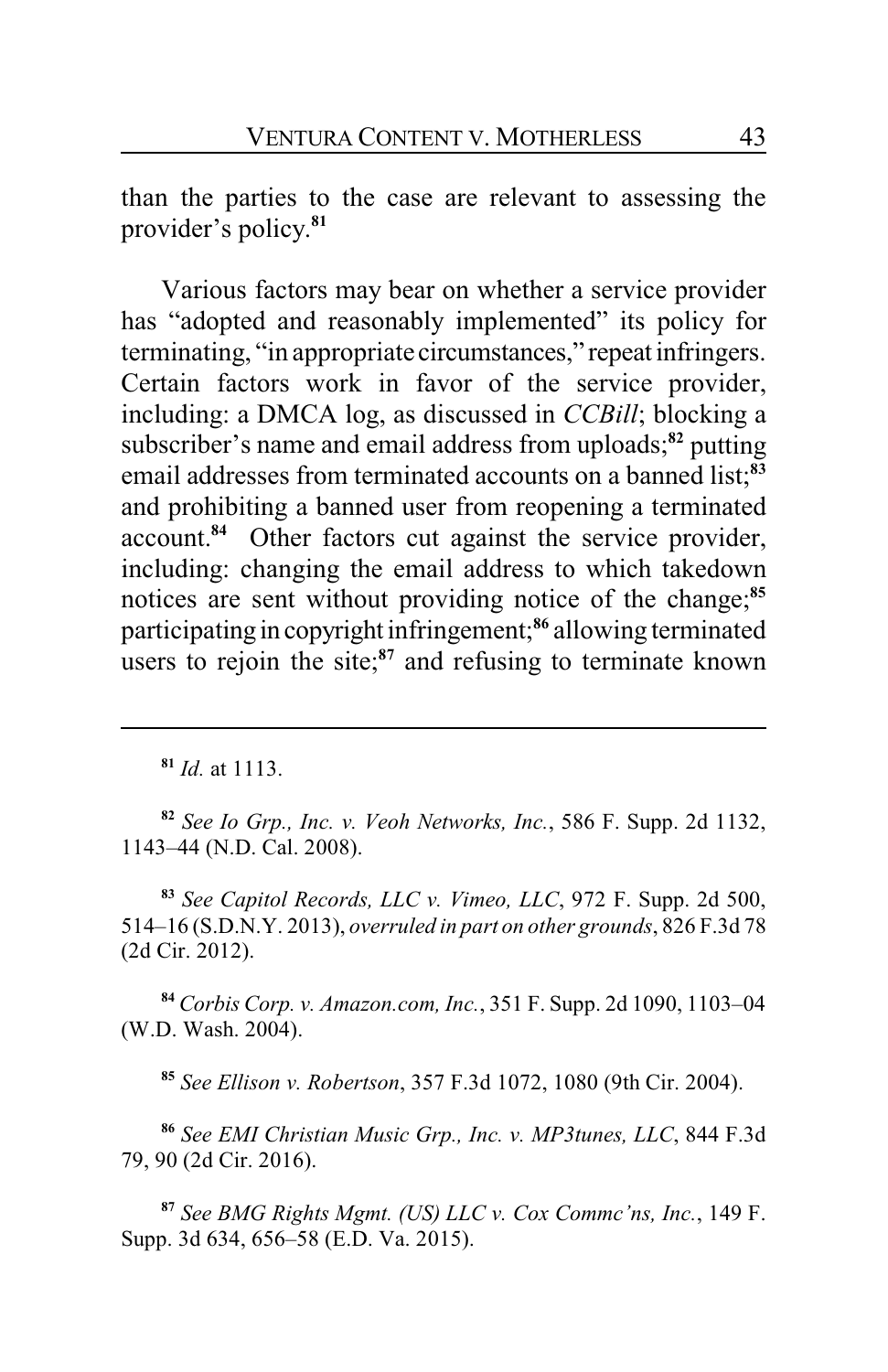repeat infringers. **<sup>88</sup>** Congress did not require that, to be eligible for safe harbor, a provider must maintain a logbook of infringers which it consults whenever it receives a DMCA notice. Congress required that the provider reasonably implement a policy of terminating repeat infringers, and the use of such a logbook and procedure would be good evidence that it did.

We conclude that on this record, there was no triable issue of fact as to whether Motherless, when it infringed on Ventura's copyrighted material, had "adopted and reasonably implemented" its policy of terminating repeat infringers "in appropriate circumstances." No trier of fact could conclude from the evidence in the record that Motherless had failed to reasonably implement a repeat infringer policy.

As the district court pointed out, there is a paucity of proven failures to terminate. Safe harbor eligibility does not require perfection, just "reasonable" implementation of the policy "in appropriate circumstances." Eligibility for the safe harbor is not lost just because some repeat infringers may have slipped through the provider's net for screening them out and terminating their access. The evidence in the record shows that Motherless terminated between 1,320 and 1,980 users for alleged copyright infringement and that only nine alleged repeat infringers had slipped through. Of those nine, only six were before Ventura filed its lawsuit, and only four of the six had been the subject of more than one DMCA notice.**<sup>89</sup>** That suggests that less than one repeat infringer in

**<sup>88</sup>** *See id.* at 659–62.

**<sup>89</sup>** *See* NIMMER § 12B.10[C][1], at 12B-178 (defining "repeat infringer").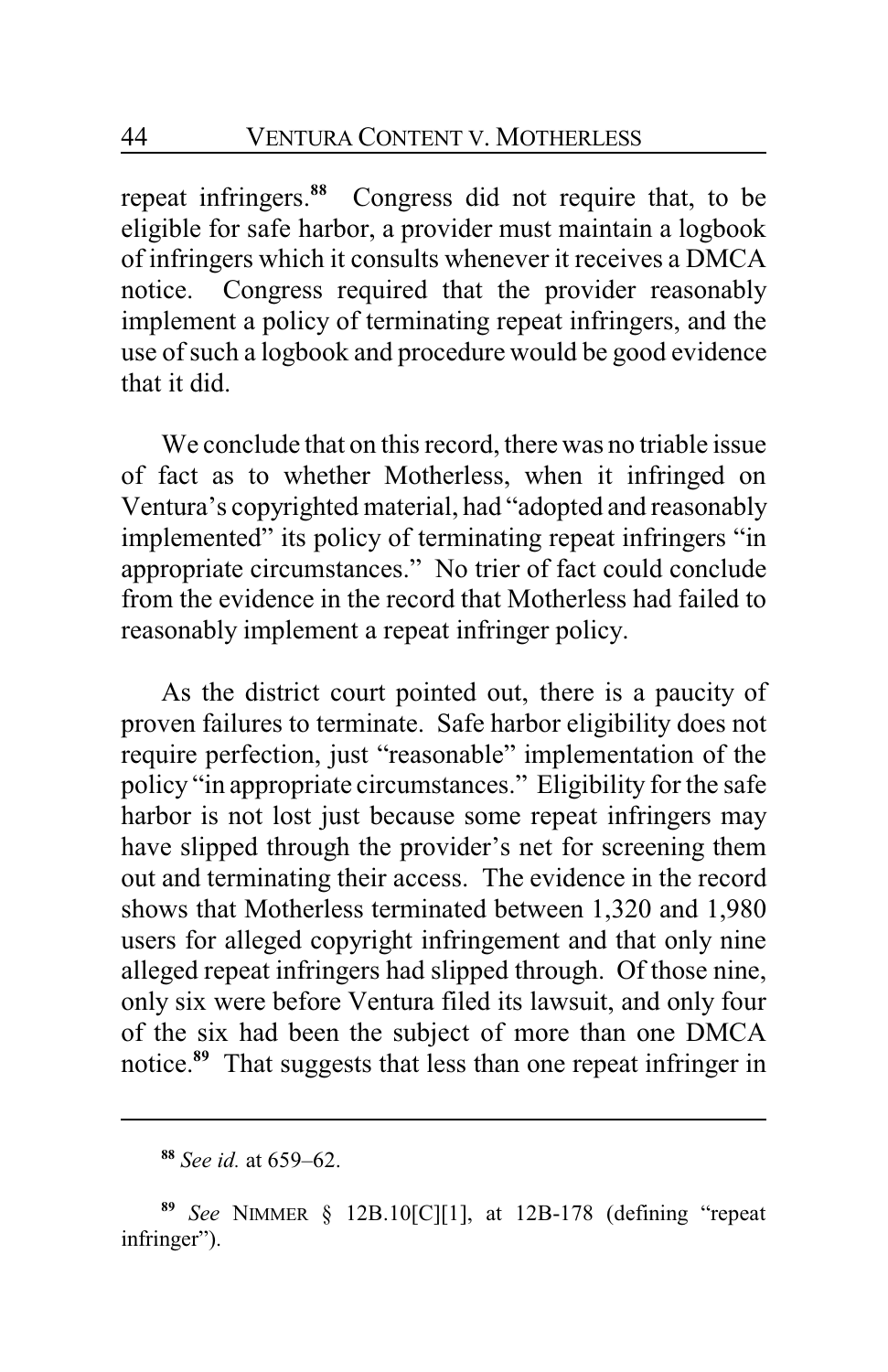100,000 active users was missed. If that is the extent of failure, there could be no genuine issue of material fact as to whether Motherless "reasonably implemented" its termination policy. Congress used the word "reasonable" to modify "implemented," so the phrase cannot be construed to require perfect implementation.**<sup>90</sup>**

Ventura points out that one of Motherless's biggest uploaders, Kristy7187, was not terminated until Motherless had received a fourth DMCA-compliant notice on a Kristy7187 upload. It may be hard to imagine how a site with so many subscribers and uploads could have so few repeat infringers, and how it could screen so effectively. Motherless does not even have an automated log of subscribers whose uploads generated DMCA notices. And since the policy is little more than Lange's multifactor judgment based largely on his recollection of DMCA notices, it may be hard to imagine how it could work so well. It is tempting, perhaps, to say that a policy is not "reasonably" implemented if it does not include both a database of users whose uploads have generated DMCA notices and some automated means of catching them if they do it again. But the statute does not require that. It modifies the termination requirement with the phrase "appropriate circumstances" in addition to the word "reasonable." And as the district court held, the evidence in the record allows for only one conclusion: that Motherless succeeded in reasonably implementing its policy of terminating repeated infringers. Although the dissent points out that anonymous users could also upload files, 85% of the uploads came from members, and the Ventura clips were not

**<sup>90</sup>** *See Io Grp., Inc. v. Veoh Networks, Inc.*, 586 F. Supp. 2d 1132, 1144 (N.D. Cal. 2008); *Corbis Corp. v. Amazon.com, Inc.*, 351 F. Supp. 2d 1090, 1104 (W.D. Wash. 2004).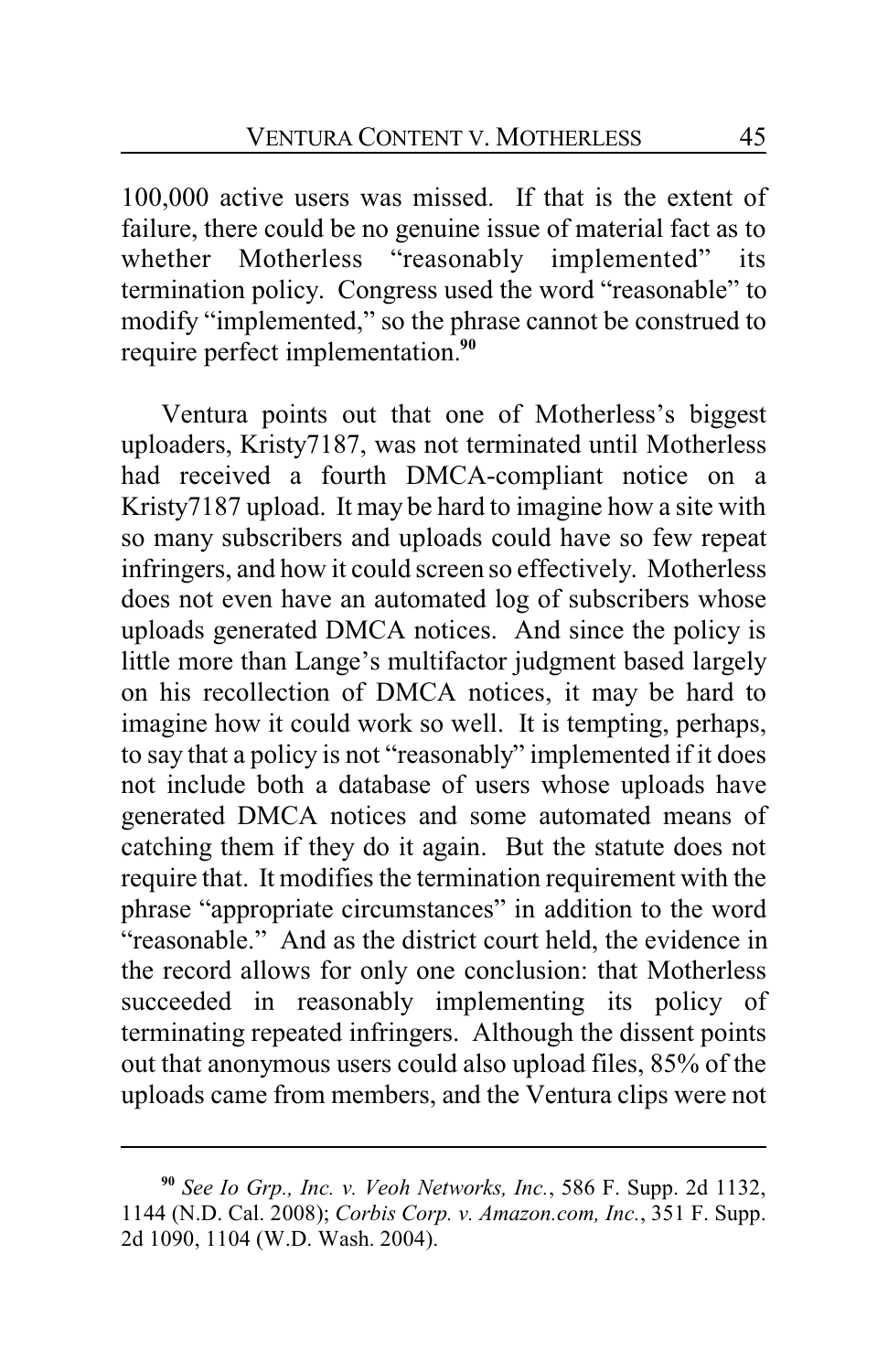uploaded by anonymous users. The number of repeat infringers who escaped termination, at least as the record shows, is a tiny number and a minuscule percentage of users.

Doubt that Motherless really does have a "policy" of terminating repeat infringers that is "reasonably implemented" is unavoidable in light of unsystematic and casual implementation. But doubt is not evidence. Ventura has presented no evidence to establish a genuine issue of fact as to whether Motherless failed to reasonably implement its policy. Motherless, however, has met its burden.**<sup>91</sup>** The absence of any significant number of repeat infringers who escaped termination compels the conclusion that a trier of fact could not conclude, on the record before us, that Motherless failed to meet the repeat infringer eligibility requirement for safe harbor. Motherless and Lange are therefore entitled to claim the protection of the safe harbor.

## **II. Remaining Issues**

Ventura Content argues that the district court abused its discretion in not exercising supplemental jurisdiction over its California state law claim for violation of California Business and Professional Code § 17200. The district court did not abuse its discretion.

Federal courts may exercise supplemental jurisdiction over a state law claim if it shares a "common nucleus of operative fact" with a federal claim and if "the state and

**<sup>91</sup>** *See Columbia Pictures Indus., Inc. v. Fung*, 710 F.3d 1020, 1039 (9th Cir. 2013).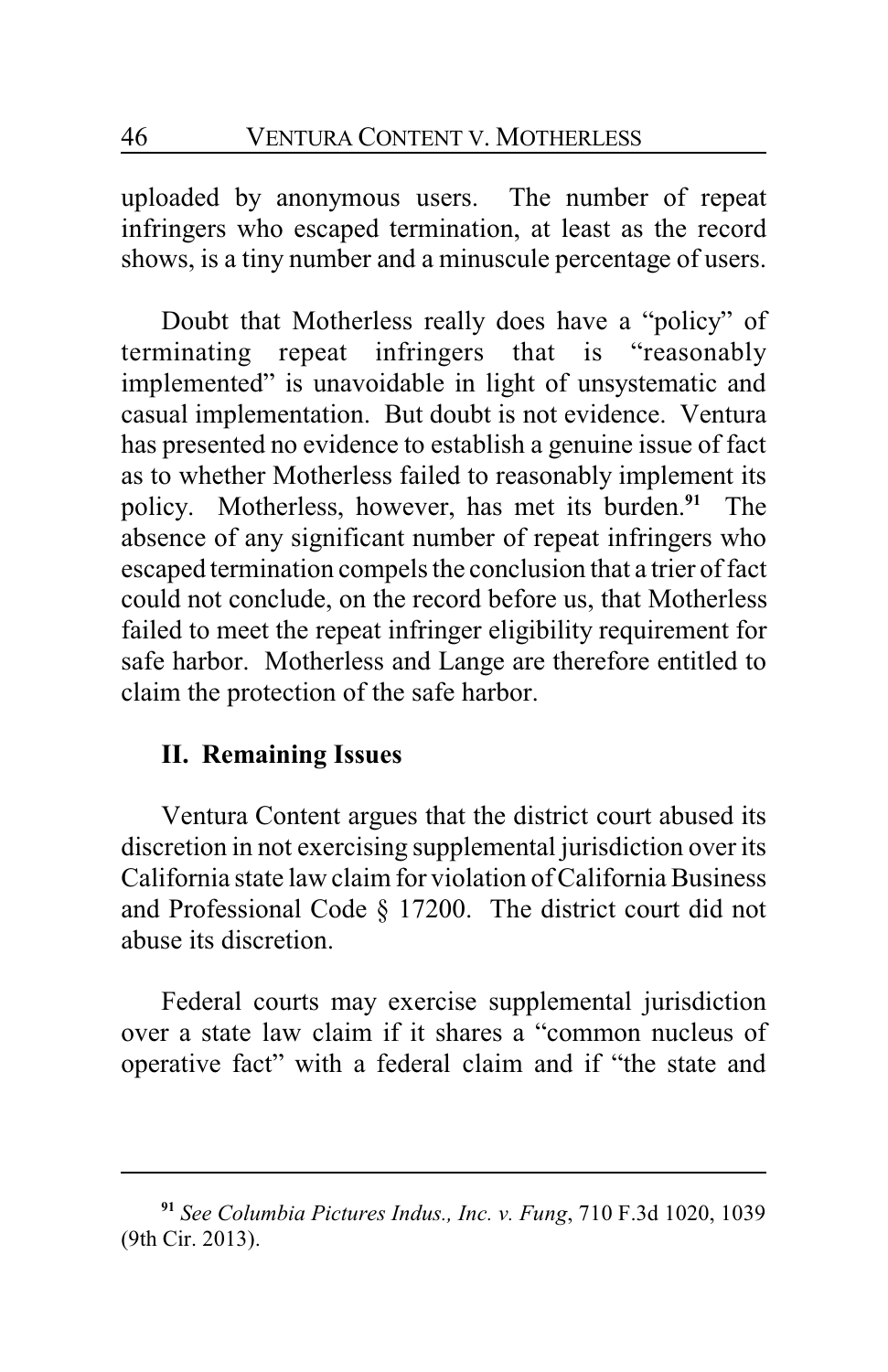federal claims would normally be tried together."**<sup>92</sup>** Ventura's state law claim is for unlawful business practices, a cause of action that "borrows violations of other laws" and makes them "independently actionable." **<sup>93</sup>** Specifically, Ventura alleges that Motherless is violating federal law by not creating and maintaining records of the performers on its site.**<sup>94</sup>** The district court held that this claim did not share a "common nucleus of operative fact" with the copyright infringement claim. That was not an abuse of discretion for the very reason that the district court gave: Motherless's "failure to keep records has little, if anything, to do with the copyrighted material that appears on their system."

Likewise, the district court did not abuse its discretion by denying an award of attorney's fees to Motherless. Among the factors bearing on the exercise of discretion are "(1) the degree of success obtained; (2) frivolousness; (3) motivation; (4) the objective unreasonableness of the losing party's legal and factual arguments; and (5) the need, in particular circumstances, to advance considerations of compensation and deterrence."**<sup>95</sup>**

**<sup>92</sup>** *Bahrampour v. Lampert*, 356 F.3d 969, 978 (9th Cir. 2004).

**<sup>93</sup>** *Davis v. HSBC Bank Nev., N.A.*, 691 F.3d 1152, 1168 (9th Cir. 2012) (quoting *Cel-Tech Commc'ns, Inc. v. L.A. Cellular Tel. Co.*, 973 P.2d 527, 539–40 (Cal. 1999)).

**<sup>94</sup>** *See* 18 U.S.C. § 2257(a) (requiring producers of media depicting sexually explicit conduct to "create and maintain individually identifiable records pertaining to every performer").

**<sup>95</sup>** *Seltzer v. Green Day, Inc.*, 725 F.3d 1170, 1180–81 (9th Cir. 2013) (citing *Fogerty v. Fantasy, Inc.*, 510 U.S. 517, 534 n.19 (1994)).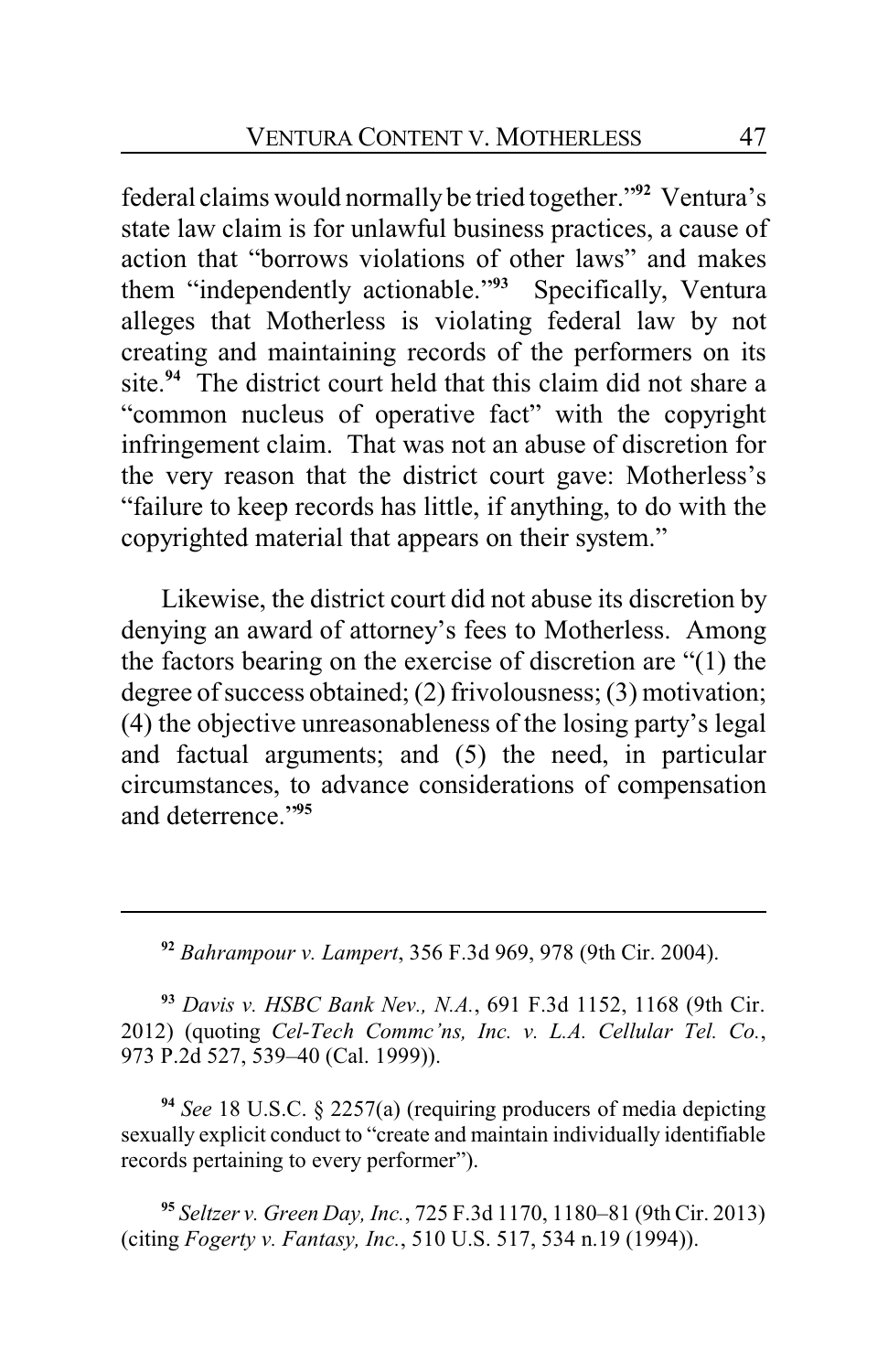The district court noted that Ventura's claim was neither objectively unreasonable nor frivolous because prior Ninth Circuit precedent had not directly addressed several arguments that Ventura raised. Ventura's motivation was not improper, nor was there a need to deter the claims that Ventura made. It had, after all, been the victim of copyright infringement and sued parties that played a role in the infringement. It was thwarted only because of the complexities of the safe harbor rules that had not yet been fully explicated in the case law.

### **CONCLUSION**

The record and the law support the district court's decisions (1) granting summary judgment in favor of Motherless; (2) declining to exercise supplemental jurisdiction over Ventura Content's state-law claim; and (3) denying Motherless's motion for attorney's fees.

#### **AFFIRMED.**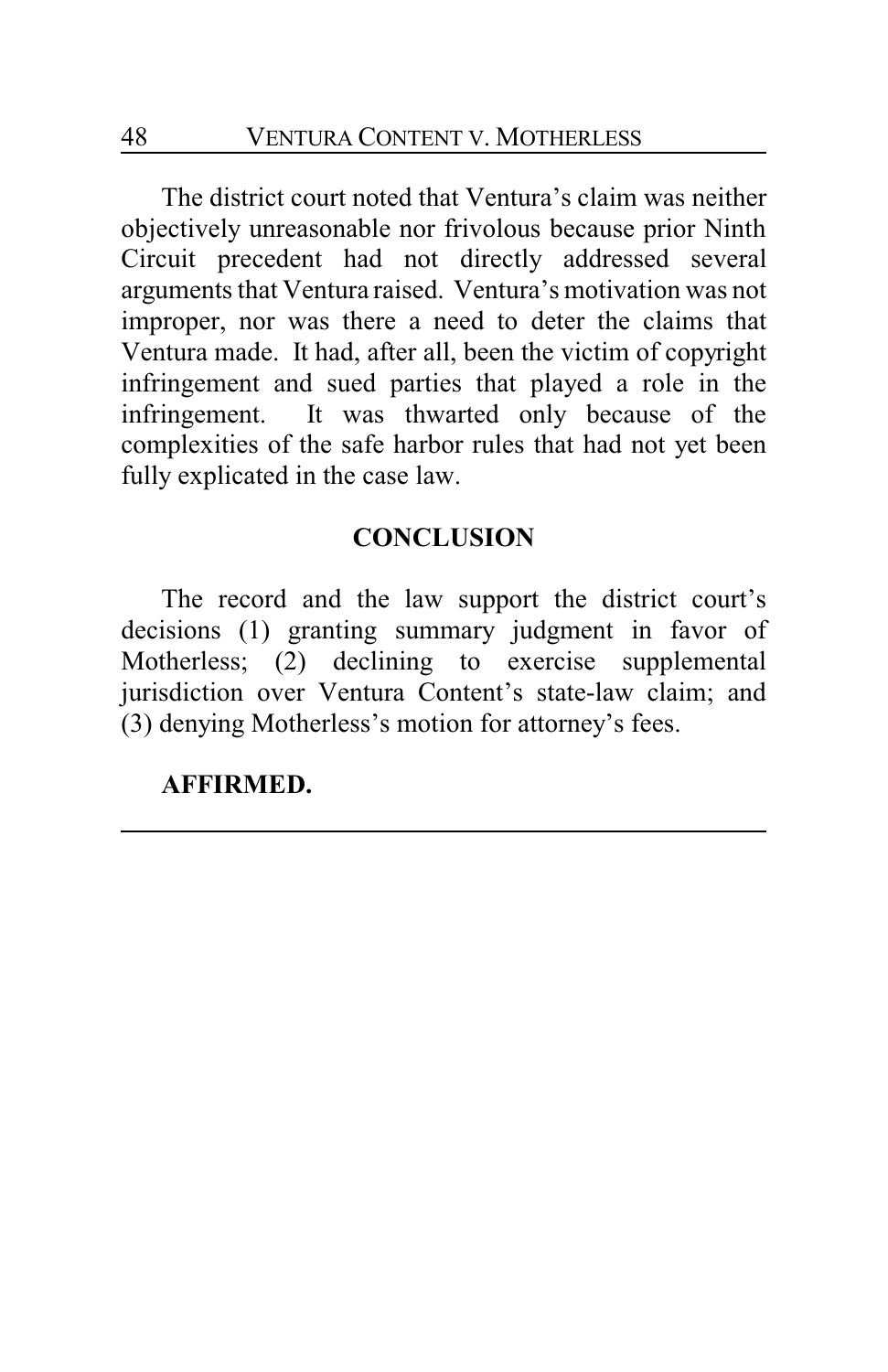RAWLINSON, Circuit Judge, dissenting:

Irespectfully dissent from my colleagues' conclusion that Motherless, Inc. and Joshua Lange qualified for the safe harbor provided for in the Digital Millennium Copyright Act (the Act).

It is important to remember that this case was resolved on summary judgment. Therefore, if a material issue of fact was raised by Ventura Content, Ltd. (Ventura), entry of summary judgment in favor of Motherless, Inc. and Lange was in error. *See Zetwick v. County of Yolo*, 850 F.3d 436, 441 (9th Cir. 2017) ("[W]here evidence is genuinely disputed . . . that issue is inappropriate for resolution on summary judgment. The district court erred in granting summary judgment to the defendants . . .") (citations, alteration, and internal quotation marks omitted). Moreover, all evidence is to be construed in the light most favorable to Ventura. *See id*. at 440.

From my reading of the record, a gargantuan issue of fact was raised by Ventura regarding Motherless'/Lange's compliance with the requirement that the service provider adopt, implement, and inform subscribers and account holders of the policy providing for termination of repeat infringers to merit safe harbor protection from copyright infringement.

It is important to set forth the obligations imposed upon the service provider Motherless/Lange under the Act. The Act provides that the safe harbor is available to a service provider "only if the service provider" "*has adopted* and *reasonably implemented and informssubscribers and account holders* of the service provider's system or network of, a policy that provides for the termination in appropriate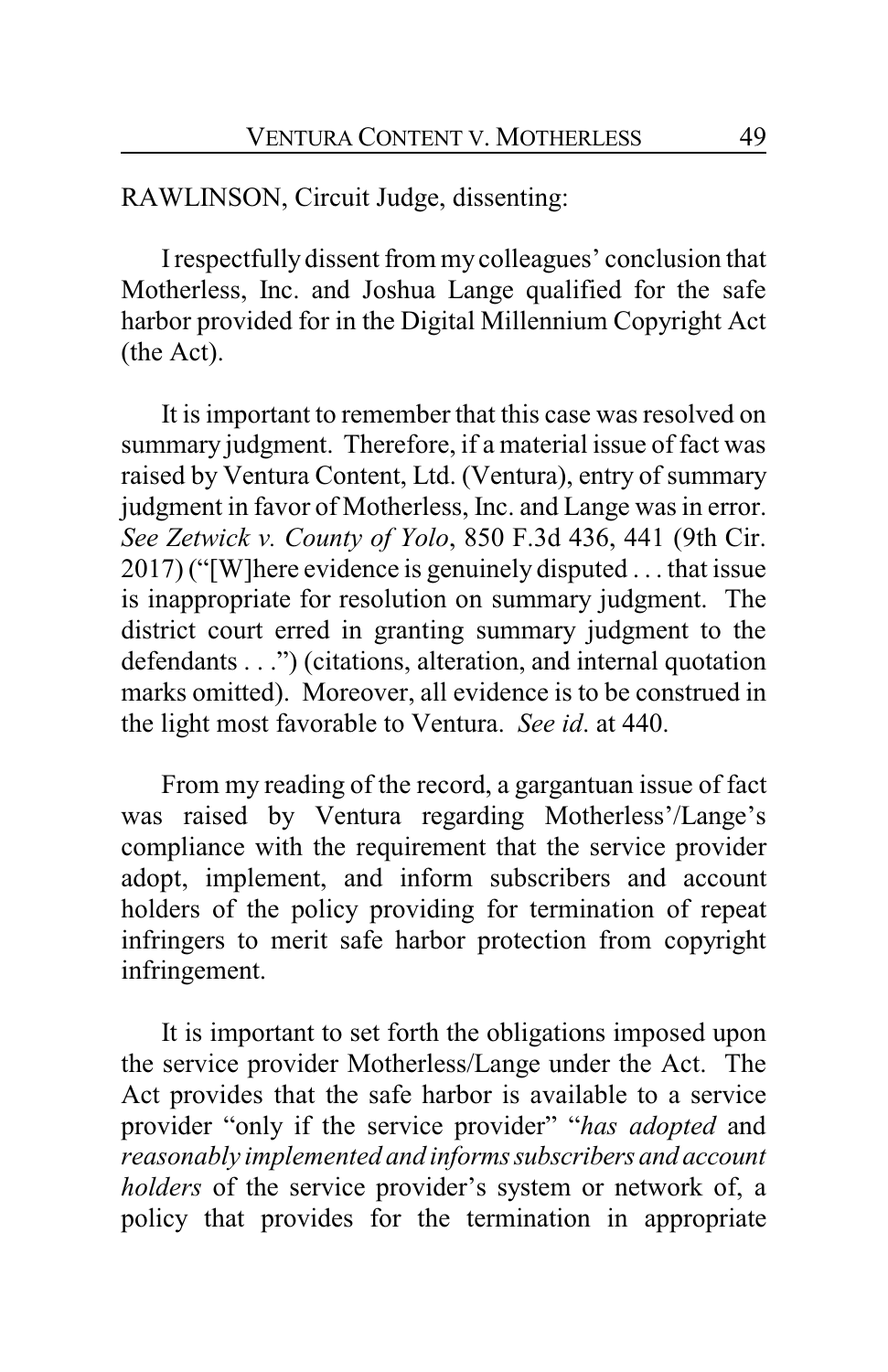circumstances . . . of repeat infringers." 17 U.S.C. § 512(i)(1)(A) (emphasis added). The Act requires not only that the service provider have a policy, but that the policy be adopted and reasonably implemented. *See id*. The subscribers and account holders of the system must also be informed of the policy.

The majority concedes that Motherless/Lange has adopted no written or publicized policy that may be used to instruct regarding the expulsion of repeat infringers. *See Majority Opinion*, pp. 7, 38–39. The majority excuses this deficiency by noting that "there are no employees to instruct." *Id*., p. 7. However, there is at least one independent contractor who, together with Lange, reviews all the photographs and videos before they are uploaded to the website. *See Majority Opinion*, p. 6. If, as the majority concedes, there is no written policy to instruct the independent contractor regarding repeat infringers, at a minimum a material issue of fact is raised regarding compliance with that requirement of the safe harbor provision.

The majority accuses me of "conflat[ing] Lange's screening of content . . . and his implementation of Motherless's policy to terminate repeat infringers." *Majority Opinion*, p. 39 n.73. I beg to differ. I readily acknowledge that the screening precedes the implementation of the "policy" to terminate repeat infringers. But how would Lange know whom to terminate if the repeat offenders are not first identified by Lange or to Lange by the contractor? That question brings us back to the lack of guidance regarding the "appropriate circumstances" for terminating repeat infringers. 17 U.S.C. § 512(a)(1)(A). If the independent contractor has no guidance for determining when to refer screened material as from a potential repeat infringer, and Lange is the only one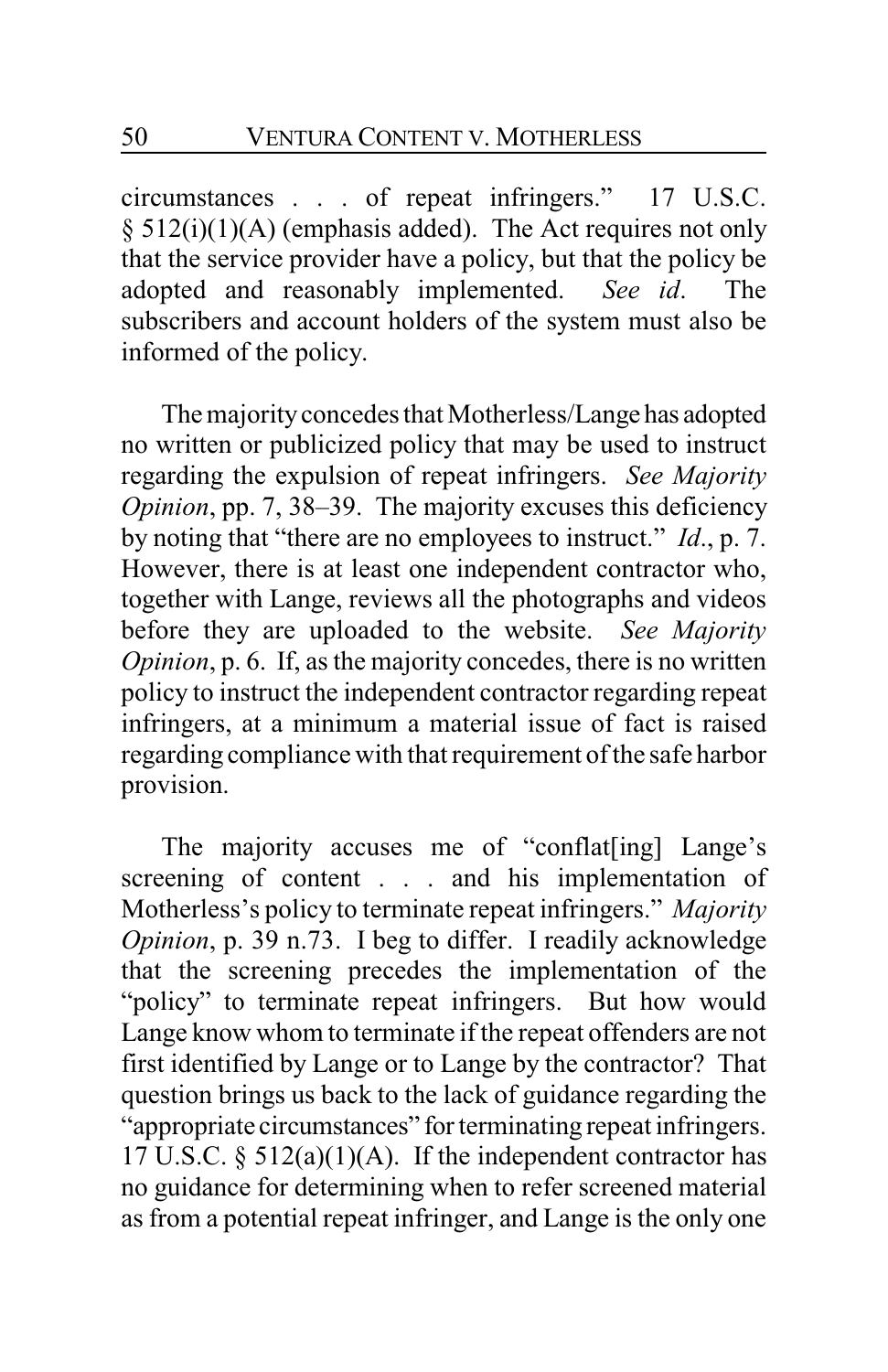who actually terminates repeat offenders, a material issue of fact looms regarding the reasonableness of the Motherless/Lange system of identifying and terminating repeat infringers. *See id*.

Further supporting the existence of a material issue of fact regarding the establishment of a policy is the failure of Lange to articulate a consistent approach to the termination of repeat infringers. At one point Lange stated the repeat infringer policy as: "If we receive more than one takedown notice, we terminate the account." Lange even went so far as to describe this approach as "a written policy of Motherless." At a different point, Lange described an "automated system for removing people" that he later acknowledged did not actually exist.

The majority has apparently settled on the third approach articulated by Lange, the "I delete any infringing content I can find" approach. *Majority Opinion*, p. 6. Lange described this approach as "look[ing] at about 80 thumbnails per minute" to weed out repeat infringers. What Lange is really saying is that he looks at each thumbnail for a fraction of a second to identify repeat infringers. Lange uses his "judgment" rather than a policy to make this determination. *Majority Opinion*, p. 7. And Lange never explains how, without a written policy, his "judgment" is transferred to the independent contractor who is also responsible for identifying repeat infringers. For instance, Lange might make a "gut decision" to terminate a user after the first takedown notice. *Majority Opinion*, p. 41. Who can say with a straight fact that a "gut decisionmaking process" constitutes a policy? I certainly can't.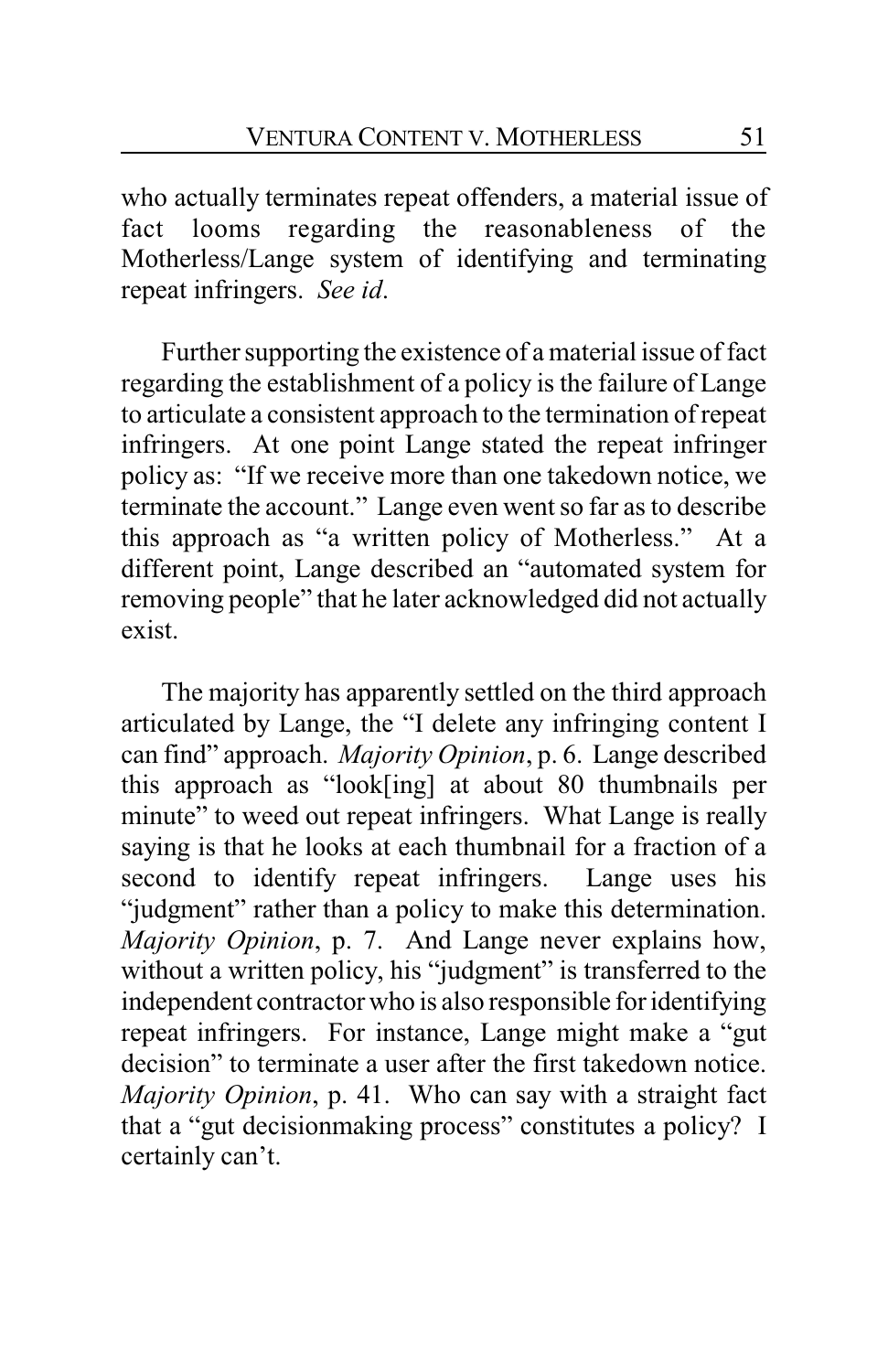52 VENTURA CONTENT V. MOTHERLESS

At a minimum, Lange's inconsistent and inadequate articulation and application of the Motherless/Lange policy, such as it is, governing termination of repeat infringers precluded entry of summary judgment in favor of Motherless/Lange. *See Zetwick*, 850 F.3d at 441.

The majority relies on "the paucity of proven failures to terminate" as evidence supporting satisfaction of the safe harbor requirements. *Majority Opinion*, p. 44. But this "evidence," or more precisely, lack of evidence is singularly unpersuasive because it relies completely on the less than stellar, unautomated recordkeeping system utilized by Motherless. The missing link is how many repeat infringers slipped through the massive cracks in the Motherless/Lange casual monitoring system. And as the majority concedes, there is evidence in the record that repeat infringers slipped through these cracks. *See id*. One of the biggest uploaders to the website was not terminated until after Motherless received a fourth takedown notice under the Act. *See id*., p. 45. This circumstance raises a material issue of fact regarding the lack of implementation of one of Lange's selfdescribed policies of terminating an account "if [Motherless] receive[s] more than one takedown notice." The failure to terminate the account of this admittedly repeat infringer certainly raised a material issue of fact regarding whether Motherless had "a policy that provides for the termination [of repeat infringers] in appropriate circumstances." 17 U.S.C. § 512(i)(1)(A); *see also Perfect 10 v. CC Bill LLC*, 488 F.3d 1102, 1113 (9th Cir. 2007) ("A policy is unreasonable . . . if the service provider failed to respond when it had knowledge of the infringement.  $\ldots$ ").

The majority admits that "it may be hard to imagine how a site with so many subscribers and uploads could have so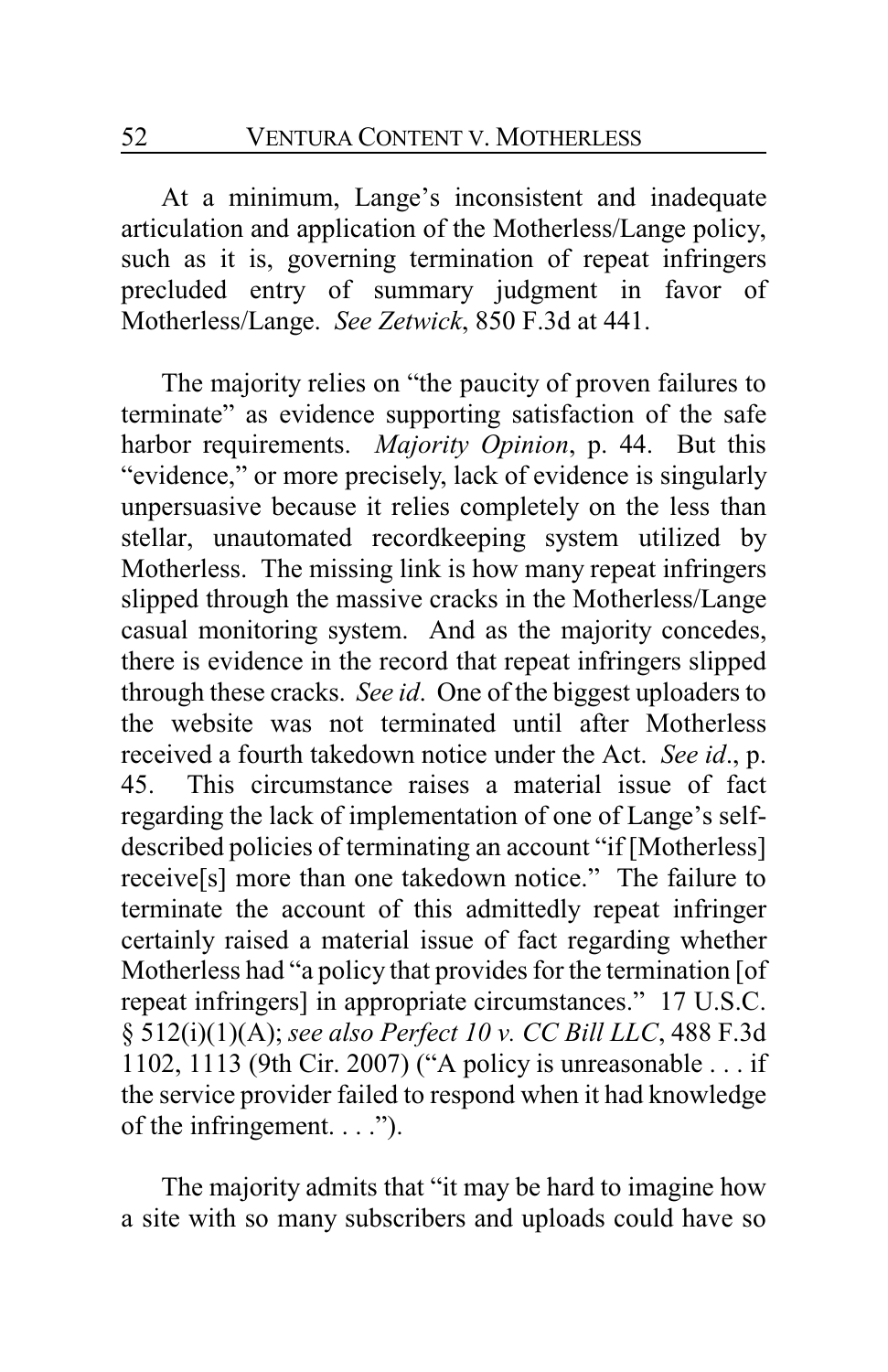few repeat infringers, and how it could screen so effectively." *Majority Opinion*, p. 45. But the majority can only reach the conclusion that there are few repeat infringers, and that Motherless screens effectively, by impermissibly viewing the evidence in the light most favorable to Motherless rather than to Ventura. *See Zetwick*, 850 F.3d at 440. In addition to raising material issues of fact regarding the existence and implementation of the required policy, Ventura presented evidence that Motherless is completely unable to capture anonymous infringers. So how can the majority have confidence in the number of infringers who purportedly escaped termination if there is no way of knowing the actual number of infringers? This is a classic example of "garbage in, garbage out" evidence and should not permit Motherless to escape accountability under the Act for failing to adopt, disseminate, and reasonably implement a policy to terminate repeat infringers.

The safe harbor provision is basically an exception to the liability that otherwise applies under copyright law for those who harbor repeat copyright infringers. As with any other exception, its parameters should be construed narrowly. *See, e.g.*, *Federal Bureau of Investigation v. Abramson*, 465 U.S. 615, 636 n.5 (1982) (noting that exceptions to the Freedom of Information Act are to be narrowly construed). The majority concedes that Motherless' policy is comprised primarily of "little more than Lange's [unwritten] multifactor judgment based largely on his recollection of DMCA notices" and his glances at the uploads. *Majority Opinion*, p. 45. I am not prepared to say as a matter of law that a "policy" that is unwrittten, uncommunicated, and often unimplemented falls within the safe harbor provisions of the Act.